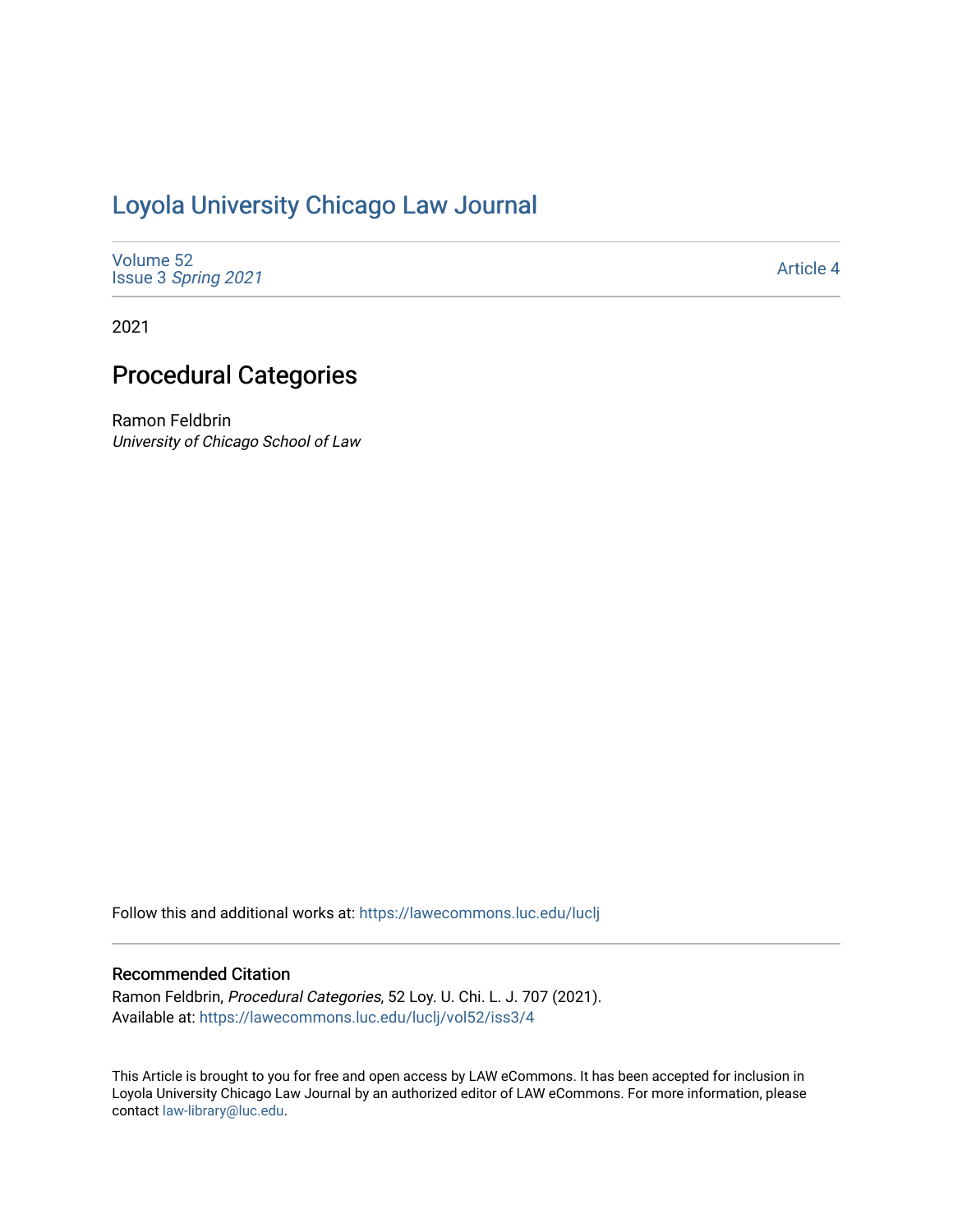## Procedural Categories

#### *Ramon Feldbrin\**

*Procedural law is organized around the assumption that different categories of rules apply to different categories of cases. We internalize this idea at an early stage of our legal education and learn to treat the categories of civil, criminal, and administrative procedure as natural and sacrosanct. Unwittingly we imprison our theorizing, our rulemaking, and our practice within their strict bounds. Yet the premise is fundamentally false. The system of procedure is far from static, and the categories are not fixed or unchanging. The various sets of rules reflect nothing more than our latent but vitally important—beliefs about the proper way to channel disputes into court. Illuminating the evolving nature of these categories, this Article sets out to identify for the first time the ways in which we shape the forms of procedure through the choices we make.*

*The interaction of two competing principles have long pulled procedure in opposite directions. One principle, transsubstantivity, pushes the design of rules toward a generic and content-indifferent form. The other principle, substance-specificity, points toward the need to tailor procedural rules to a specific type of litigation. The tension between these fundamental organizing principles reflects a tacit understanding that it is neither possible to adopt a general procedure for all types of cases nor adjust the system to address every nuance. It is their synthesis that brings us to distinct sets of rules that apply uniformly within but not beyond a certain class of proceedings. Given the changing attitudes about the correct balance between the two principles, over time new procedural categories are created while others are dissolved. These insights embolden us to rethink the present-day categories and determine whether they are in need of revision. Ultimately, this Article creates a common ground for discussion among proceduralists across separate fields and takes us a step forward toward a unified theory of procedure*.

<sup>\*</sup> E. David Fischman Fellow, J.S.D. Candidate, University of Chicago Law School. I am grateful for invaluable comments and discussions to William Hubbard, Tom Ginsburg, William Baude, Owen Fiss, John Langbein, Judith Resnik, Richard Helmholz, Barry Sullivan, Thomas Gallanis, Burkhard Hess, Enrique Vallines Garcίa, Daniel Klerman, Thomas Main, Eden Sarid, Chen Avidov, and Yitzhak Pasha. Thanks as well to the participants of the Ninth Annual Doctoral Conference at Yale Law School and the Junior Scholars Colloquium at the University of Chicago Law School for discussing the issues explored here. Finally, my thanks go to Rebecca Bavlsik, Shelbey Vandenbroucke, Jacob Morse, and Catherine Feorene for their excellent suggestions and indispensable editorial work.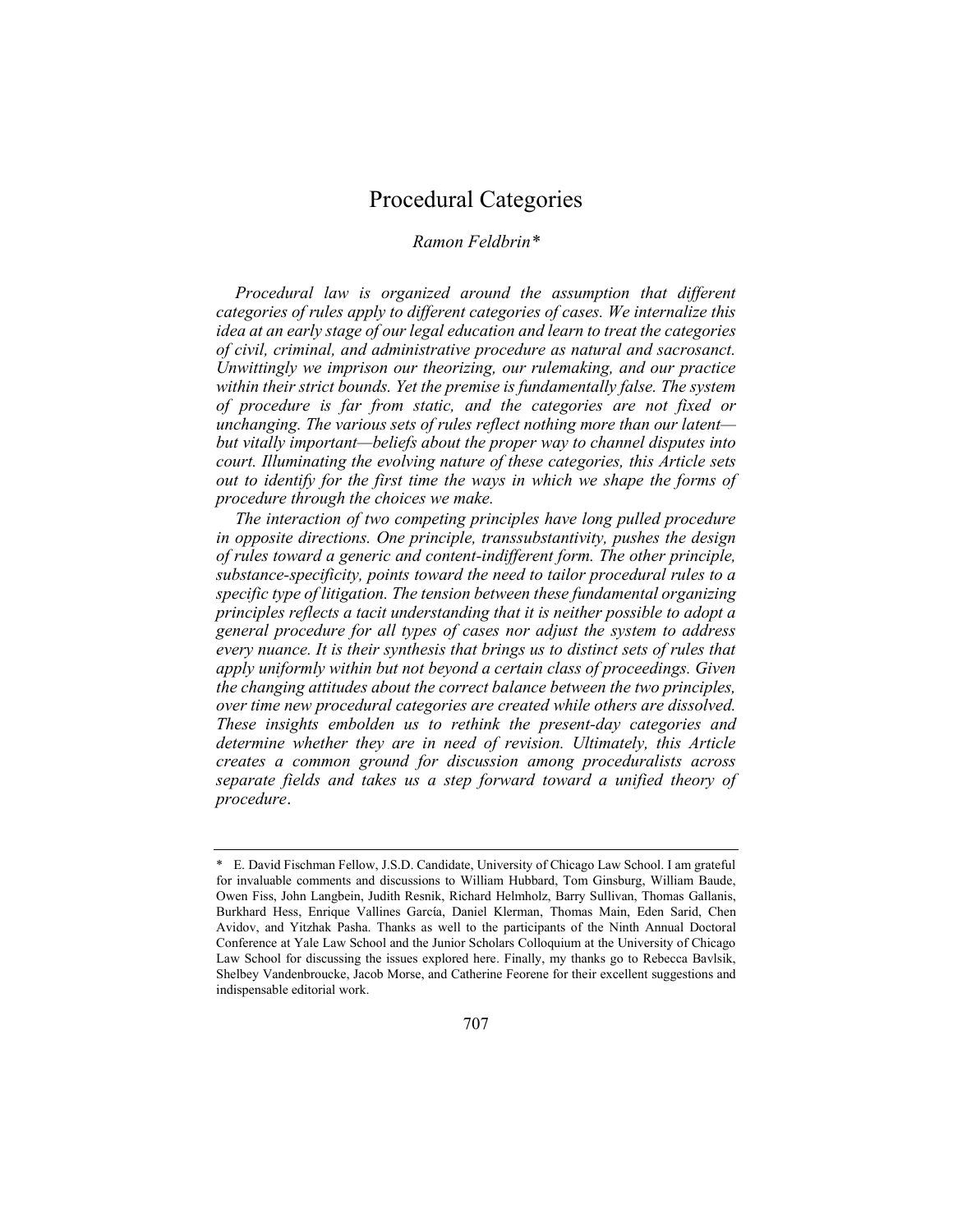| THE ARCHITECTURAL PRINCIPLES OF PROCEDURE714                  |  |
|---------------------------------------------------------------|--|
|                                                               |  |
|                                                               |  |
| C. Resolving the Tension: A Procedural Equilibrium717         |  |
| II. THE ORIGINS OF THE ARCHITECTURAL PRINCIPLES IN COMMON-LAW |  |
|                                                               |  |
| III. THE FOUNDATIONS OF A NEW PROCEDURAL ORDER 724            |  |
| A. Categorization in the Making: Synthesizing Law and         |  |
|                                                               |  |
| B. The Anglo-American Collaboration: The Work of Bentham      |  |
|                                                               |  |
| C. The Normative Motives for the New Procedural Order736      |  |
|                                                               |  |
|                                                               |  |
|                                                               |  |
| V. CREATION AND DISSOLUTION OF PROCEDURAL CATEGORIES754       |  |
|                                                               |  |
|                                                               |  |
|                                                               |  |
|                                                               |  |

#### <span id="page-2-1"></span><span id="page-2-0"></span>**INTRODUCTION**

Procedural law is organized around a simple idea: the litigation of different categories of cases requires the application of different procedural rules. Very early in our legal education, we acknowledge the traditional, almost sacred division of procedural rules into two subject matter categories known as "civil procedure" and "criminal procedure." We soon add "administrative procedure" to the list.<sup>1</sup> Law students encounter this sweeping order at the outset of their careers and tend to absorb it uncritically, falling into the belief that these categories are selfevident. By the time students have graduated from law school, where procedural subjects are taught in separate courses, they have internalized this structure and consider the categories of procedure as changeless, autonomous, and fixed sets of rules.2 Correspondingly, the categories of

<sup>1.</sup> The Thomson Reuters digest *Federal Procedure: Lawyers Edition* lists "Civil, Criminal, Administrative" on the cover of each book in the series. *See also* ROBERT M. COVER, OWEN M. FISS & JUDITH RESNIK, PROCEDURE 1 (1988); ROBERT M. COVER & OWEN M. FISS, THE STRUCTURE OF PROCEDURE, at iii (1979); GEORGE E. GLOS, COMPARATIVE LAW 5–28 (1979); John Thibaut & Laurens Walker, *A Theory of Procedure*, 66 CALIF. L. REV. 541, 542 (1978).

<sup>2.</sup> *See* JUDITH RESNIK, PROCESSES OF THE LAW 131 (2004); Ronen Avraham & William H.J.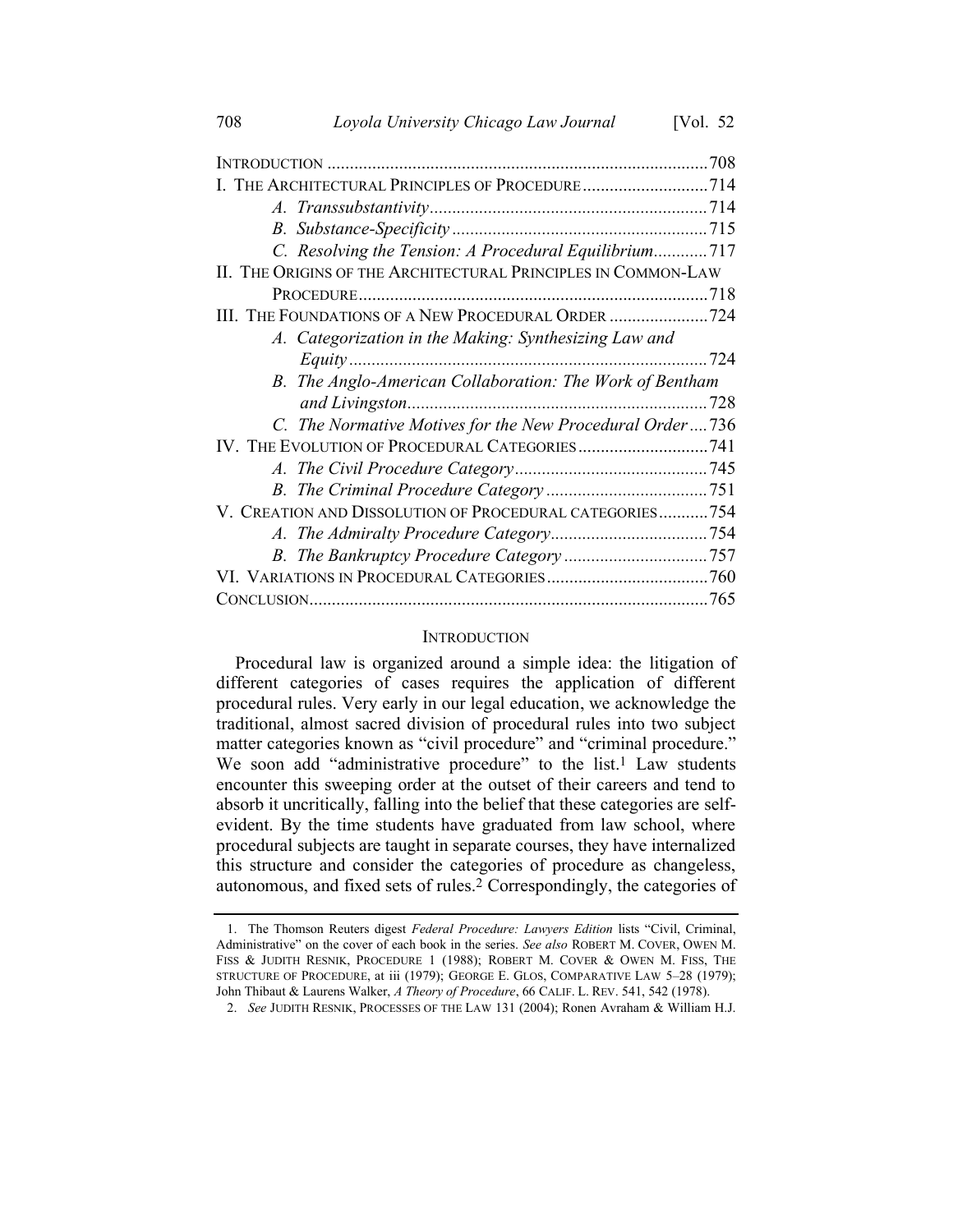<span id="page-3-1"></span><span id="page-3-0"></span>procedure continue to be used widely and to be perceived as occupying separate worlds.<sup>3</sup> Often the work of academics, rulemakers, and practitioners alike tends to compartmentalize and center on just one area of procedure.4 Therefore, the literature consistently overlooks legal procedure as a whole, and the organization of the entire procedural system is generally and unreflectively accepted.

<span id="page-3-2"></span>Since our studies begin by assuming the existence of independent categories of procedure, we do not normally question how we got here: How did we end up with precisely these categories of procedural rules? Why do we have different procedural rules for different types of cases? What determines which classes of cases come under each category? What is the optimal number of modes for conflict resolution, and what are the procedural alternatives?5 Such questions are indeed immaterial if we are just focused on the practical application of rules or, in other words, only interested in how to "do" a lawsuit or in getting today's client out of his or her difficulty. But turning our attention to such questions is crucial in order to develop a structured understanding of our procedural system as well as for purposes of scholarly assessment and improving courts and their procedures. Unfortunately, current scholarship largely ignores these kinds of questions—and not because the answers are clear. The fact is that if we try to look deeper into things, we find that the lines between the familiar spheres of procedural law are more blurred and arbitrary than we usually presume.6 The purpose of punitive civil sanctions, for example, is to punish, even though their procedural setting is civil.7

<span id="page-3-3"></span>Hubbard, *The Spectrum of Procedural Flexibility*, 87 U. CHI. L. REV. 883, 884 (2020); Lord Chorley, *Procedural Reform in England*, *in* DAVID DUDLEY FIELD CENTENARY ESSAYS 98, 102 (Alison Reppy ed., 1949).

<sup>3.</sup> *See* David A. Sklansky & Stephen C. Yeazell, *Comparative Law Without Leaving Home: What Civil Procedure Can Teach Criminal Procedure, and Vice Versa*, 94 GEO. L.J. 683, 684 (2006); Kenneth Mann, *Punitive Civil Sanctions: The Middleground Between Criminal and Civil Law*, 101 YALE L.J. 1795, 1797 (1992).

<sup>4.</sup> *See* JOHN H. MERRYMAN & ROGELIO PÉREZ-PERDOMO, THE CIVIL LAW TRADITION: AN INTRODUCTION TO THE LEGAL SYSTEMS OF EUROPE AND LATIN AMERICA 112 (3d ed. 2007); Issachar Rosen-Zvi & Talia Fisher, *Overcoming Procedural Boundaries*, 94 VA. L. REV. 79, 85 (2008).

<sup>5.</sup> *Cf.* ANTHONY G. AMSTERDAM & JEROME BRUNER, MINDING THE LAW 31 (2002) ("Thus are our narrative categories rooted in tales so implicit, so tacit, as to be beyond our ordinary awareness, unless we pull ourselves (or others) up short and insist on stopping to examine them afresh.").

<sup>6.</sup> Some scholars went as far as to question the very distinction between civil and criminal procedure. *See* Judith Resnik, *The Domain of Courts*, 137 U. PA. L.REV. 2219, 2222 (1989); Rosen-Zvi & Fisher, *supra* not[e 4,](#page-3-0) at 84; Sklansky & Yeazell, *supra* not[e 3,](#page-3-1) at 684; *see also* Ion Meyn, *Why Civil and Criminal Procedure Are So Different: A Forgotten History*, 86 FORDHAM L. REV. 697 (2017).

<sup>7.</sup> Mann, *supra* not[e 3,](#page-3-1) at 1798.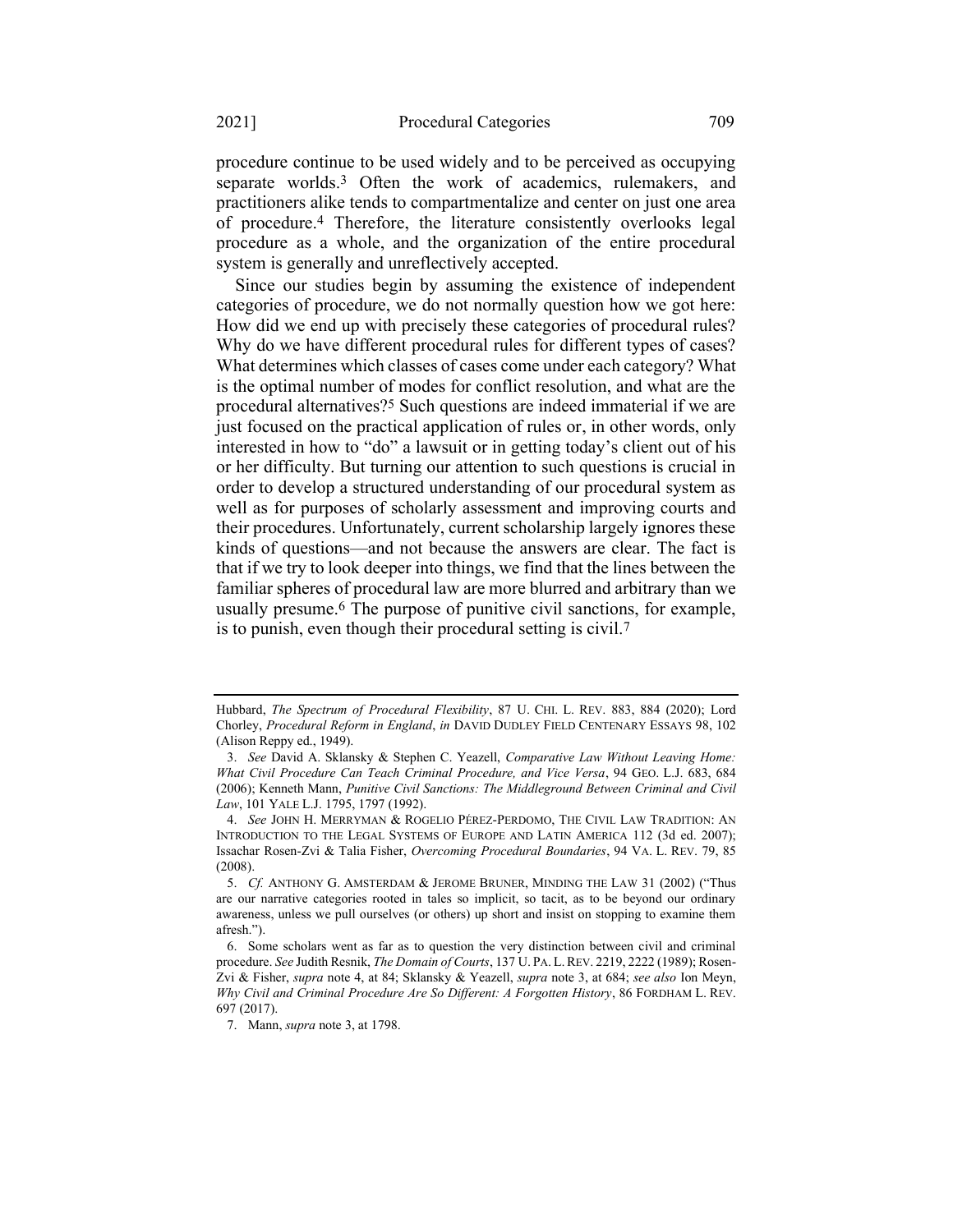<span id="page-4-1"></span>Yet the distinction between civil and criminal procedure seems such a basic feature of our legal system that it is tempting to think that the categorization is natural and sacrosanct. But this is misleading. Although the distinction in the common law between civil and criminal process is quite old, $8$  the current contours of that procedural divide are not.<sup>9</sup> As recently as the nineteenth century, civil and criminal proceedings were alternative ways for aggrieved victims of wrongs to enlist the adjudicatory machinery of the state in seeking redress. In fact, formal rules of criminal and civil procedure are a relatively new body of law, introduced into the United States federal courts only in the 1930s. Furthermore, a comparative perspective suggests that it is not unthinkable to consider these two separate procedural universes as one. In continental Europe, for example, it is not a general truth that proceedings that are criminal are not also civil. In some countries, such as Spain, Belgium, France, and Italy, a criminal prosecution and a civil claim are routinely combined in a single proceeding.10

<span id="page-4-3"></span><span id="page-4-0"></span>Taking into consideration our fragmentary understanding of the reasoning behind the different categories of procedure, the problem is that we lack a general theory of procedure that could explain the evolution and consequent organization of the legal process.11 For this reason, among other things, scholars and rulemakers have been largely focused on making incremental changes within the traditional procedural territories. But too much attention given to specific rules leads us to miss the big picture. The shortcoming diagnosed here is, first and foremost, a lack of an understanding of how procedural law develops as a whole.<sup>12</sup> This Article attempts to fill this theoretical gap by considering our reasons for splitting the procedural system into categories and examining the ways in which these objectives shape the alternatives that are open to us.

<span id="page-4-2"></span>The Article introduces a struggle between two fundamental organizing principles that have long influenced the development of procedural law

<sup>8.</sup> In fact, there was a time when no such distinction could be made. JOHN BAKER, AN INTRODUCTION TO ENGLISH LEGAL HISTORY 540 (5th ed. 2019) [hereinafter BAKER, INTRODUCTION TO ENGLISH LEGAL HISTORY].

<sup>9.</sup> Sklansky & Yeazell, *supra* note [3,](#page-3-1) at 686.

<sup>10.</sup> J. A. JOLOWICZ, ON CIVIL PROCEDURE 15–16 (2000).

<sup>11.</sup> *Cf.* Robert G. Bone, *Securing the Normative Foundations of Litigation Reform*, 86 B.U. L. REV. 1155, 1156, 1170 (2006) [hereinafter Bone, *Foundations of Litigation Reform*] (arguing that we do not have today a coherent normative account of civil procedure that can be the basis for an effective procedural reform).

<sup>12.</sup> Charles Clark already noted that "there has been little attempt in our system of law to develop a procedural jurisprudence. All our attention has been directed to the immediately practical, and almost no attempt has been made to state the theory." CHARLES E. CLARK, HANDBOOK OF THE LAW OF CODE PLEADING 69 (2d ed. 1947).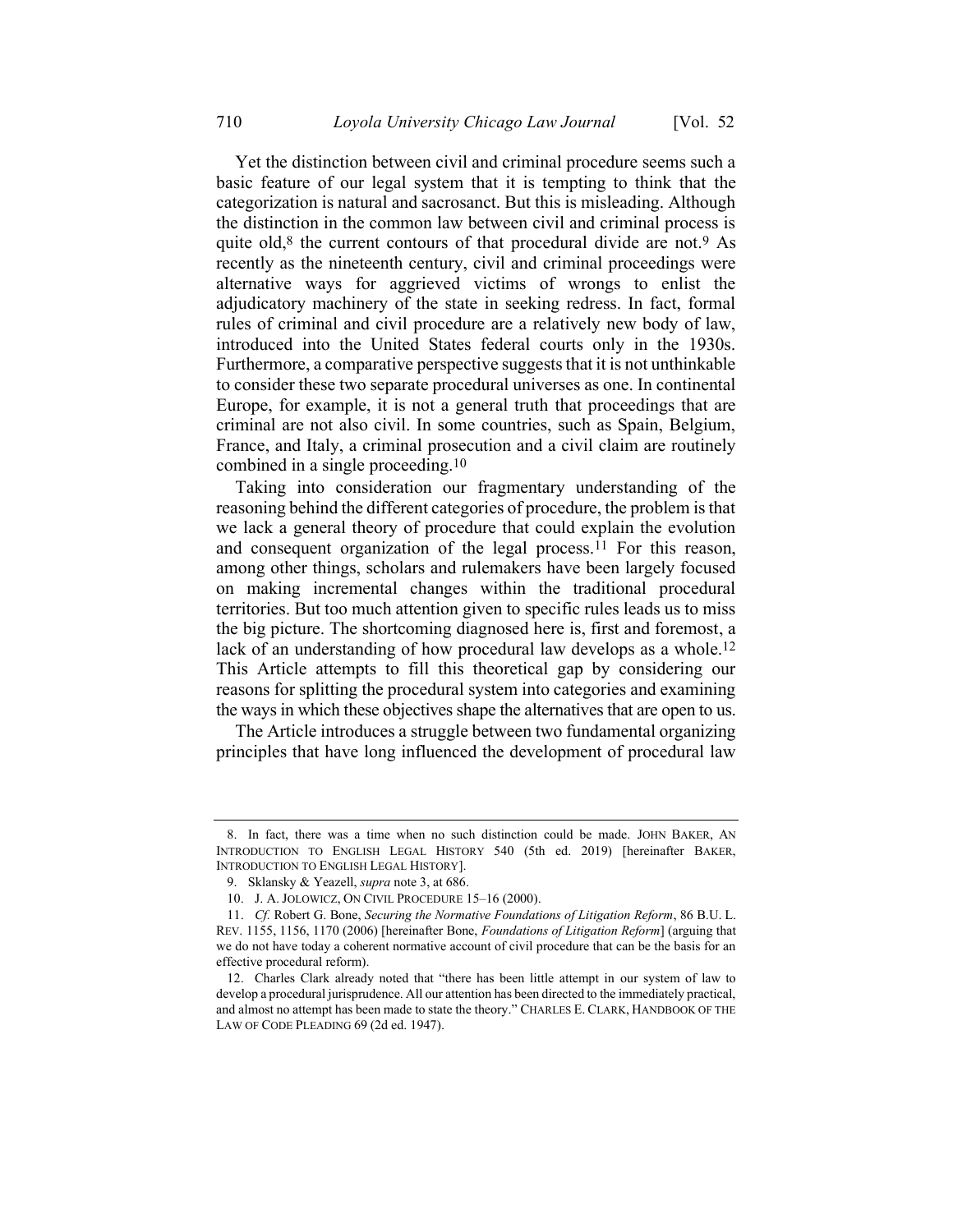<span id="page-5-0"></span>in opposite directions. One principle, *transsubstantivity*, 13 pushes the design of rules toward a generic and content-indifferent form (a one-sizefits-all set of rules). The other principle, *substance-specificity*, points toward the need to tailor procedural rules to a specific type of litigation in order to secure particular ends. While these principles have already been mentioned in the literature, the academic discussion of transsubstantivity and substance-specificity has proceeded until now almost entirely within the realm of civil procedure.14 The reality, however, is that these two principles have a more primary role in the structure of the entire legal procedure system—one that has a significant explanatory value. In fact, this Article shows that these architectural principles are not merely competing theoretical methods of ordering procedural rules. Each is a functional principle, drawing its origins from the manner in which the two distinct court systems in the old common law had developed and operated.

<span id="page-5-1"></span>Along these lines, the Article suggests that the evolution and current design of the procedural categories are shaped to a large extent by an underrated tension between the two architectural principles.15 The tension reflects an entrenched rejection of following a uniform procedure for all classes of litigation on the one hand, and an understanding that one cannot reinvent a procedural system for every single case on the other.16 To be sure, transsubstantivity and substance-specificity represent

<sup>13.</sup> There seems to be some disagreement among writers about whether to hyphenate this word or not. Those who prefer hyphens should feel free to imagine them in all of the appropriate locations.

<sup>14.</sup> *See, e.g.*, David Marcus, *The Past, Present, and Future of Trans-Substantivity in Federal Civil Procedure*, 59 DEPAUL L. REV. 371, 376–77 (2010) [hereinafter Marcus, *Trans-Substantivity in Federal Civil Procedure*]; Stephen N. Subrin, *The Limitations of Transsubstantive Procedure: An Essay on Adjusting the "One Size Fits All" Assumption*, 87 DENV. U. L. REV. 377, 403 (2010) [hereinafter Subrin, *Limitations of Transsubstantive Procedure*]; Carl Tobias, *The Transformation of Trans-Substantivity*, 49 WASH. & LEE L. REV. 1501, 1501 (1992) [hereinafter Tobias, *Transformation of Trans-Substantivity*]; *but see* David Marcus, *Trans-Substantivity and the Processes of American Law*, 2013 BYU L. REV. 1191, 1194–95 (2013) [hereinafter Marcus, *Processes of American Law*] (arguing that the focus on transsubstantivity in the context of civil procedure is too narrow).

<sup>15.</sup> *Cf.* Robert M. Cover, *For James Wm. Moore: Some Reflections on a Reading of the Rules*, 84 YALE L.J. 718, 718 (1975) (describing his project as "an exploration to rediscover the feel of a tension" between "procedure generalized across substantive lines and procedure applied to implement a particular substantive end"); Bone, *Foundations of Litigation Reform*, *supra* not[e 11,](#page-4-0)  at 1157 (recounting Robert Cover's argument); Marcus, *Processes of American Law*, *supra* note [14,](#page-5-0) at 1195–96 (criticizing the use of transsubstantivity solely in the domain of civil procedure and offering an account of the way transsubstantivity influences the design of "process law"); *see generally* Samuel L. Bray, *The Parable of the Forms*, 93 ST. JOHN'S L. REV. 623 (2019).

<sup>16.</sup> *Cf.* Harris v. Nelson, 394 U.S. 286, 305–06 (1969) (Harlan, J., dissenting) (rejecting the idea that each district court would devise "'appropriate modes of procedure' on a case-by-case basis" and arguing that procedures in habeas corpus cases should be uniform throughout the federal courts).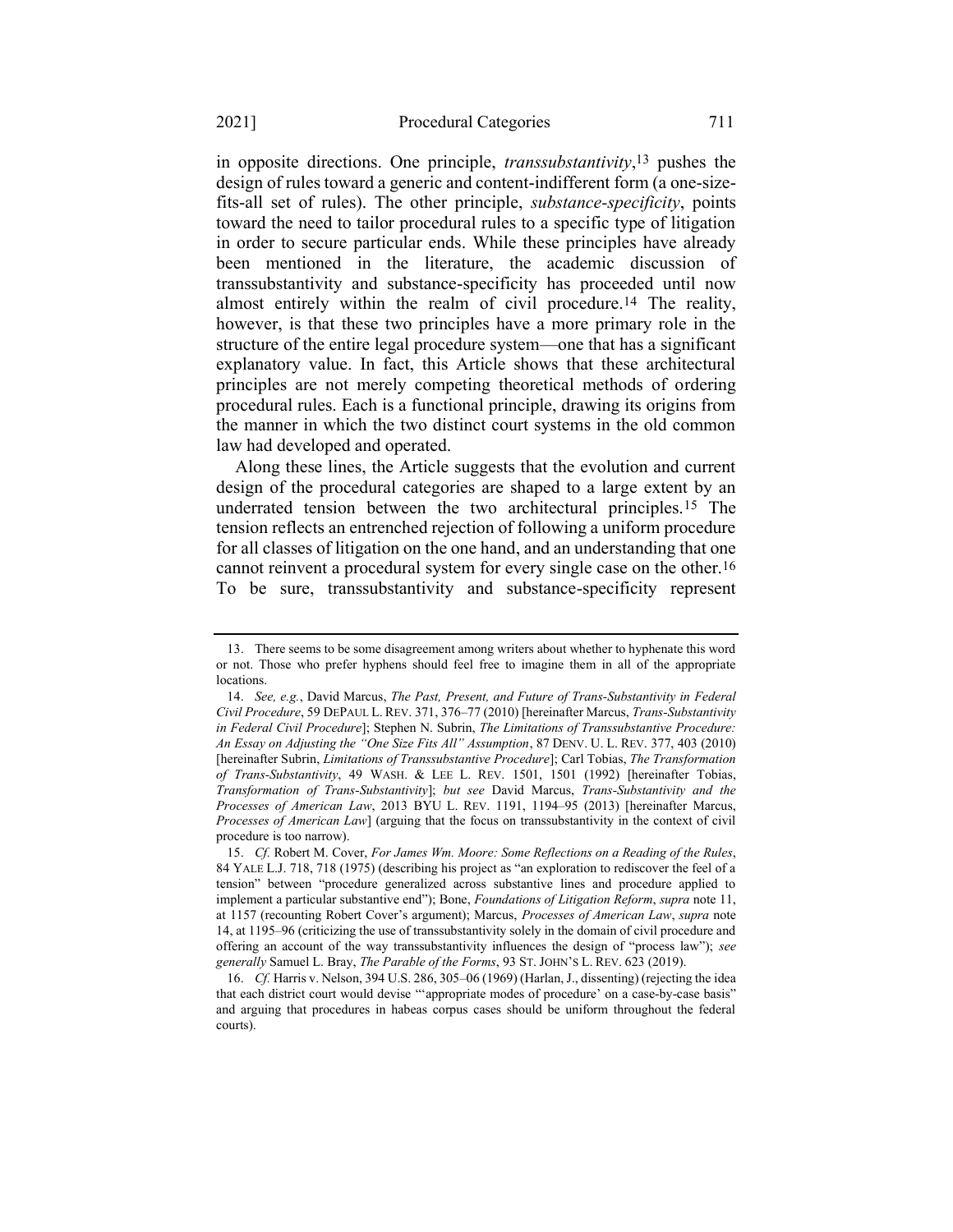idealized patterns to which no actual category of procedure precisely corresponds, but rather all the present-day categories combine both of the two procedural principles.17 However, once our procedural system is seen in light of the long-standing interplay between the two opposed ways of thinking about procedure, the entire discipline becomes much easier to understand.

The synthesis of the architectural principles is the result of the merger of the old courts of law and equity, with their distinct modes of process, under a single judicature. The new order, which had been fixed during the reforms of the nineteenth century, was based on the assumption that different substantive legal issues trigger different sets of procedures. From that point forward, legal proceedings have been sorted under hybrid categories of procedural rules—every procedural category is transsubstantive and substance-specific at the same time. This means that a set of procedural rules applies uniformly *within but not beyond* a certain category of proceedings. Thus, for example, civil procedure's commitment to transsubstantivity is a commitment to uniform rules within but not beyond civil actions. Put differently, civil procedure is virtually the same whether the subject of the conflict is tort or contract, but it does not apply to noncivil disputes. Correspondingly, there is no such thing as a procedural category that is entirely transsubstantive in the sense that it can be justified exclusively by reference to process values without considering the distinctive features of the litigation associated with it.

Furthermore, the Article points to the fact that the categories of procedure are not static, and that transsubstantivity and substancespecificity continue to play a central role in shaping and reshaping the forms of process. Some procedures inevitably become outdated as society evolves. When this occurs, the procedural system will have to change in order to deal with the changing nature and volume of litigation. And thus, over time new procedural categories emerge, while other categories are dismantled, and previously disjoined types of cases are merged under a more general set of rules. One could choose any number of areas to see this. The Article documents this phenomenon by presenting two opposite examples from the second half of the twentieth century: the emergence of bankruptcy procedure and the removal of admiralty procedure from the procedural landscape. In both these cases, changing litigation practices and a new balance between the two architectural principles led to a rearrangement of the legal procedure system.

<sup>17.</sup> *See* H. H. Gerth & C. Wright Mills, *Introduction* to FROM MAX WEBER: ESSAYS IN SOCIOLOGY 3, 59–61 (H. H. Gerth & C. Wright Mills trans. & eds., 1946) (discussing Weber's concept of the "ideal type").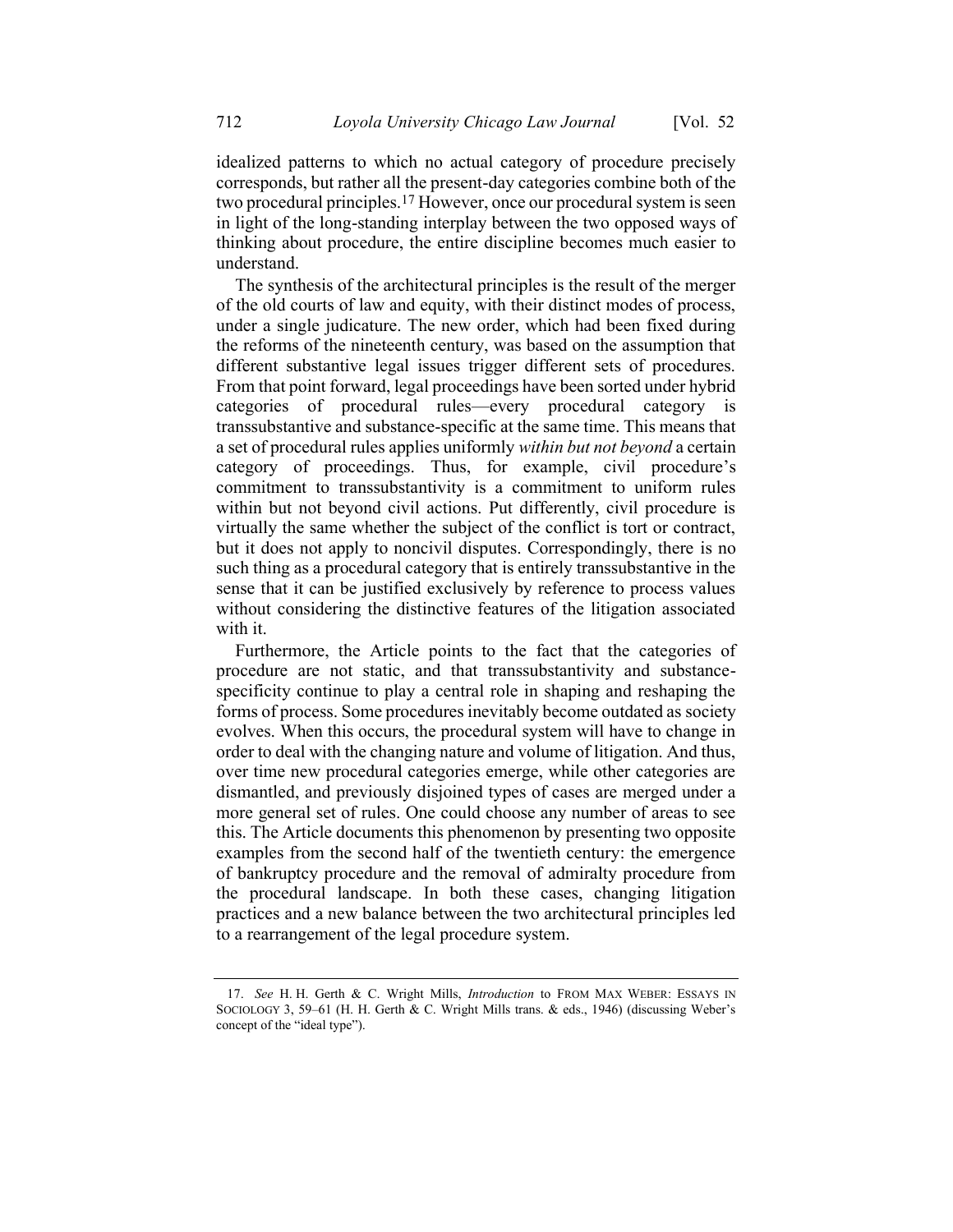#### 2021] Procedural Categories 713

The Article's conception of the tradeoff between transsubstantivity and substance-specificity has three important implications for the discourse on procedure. First, it underscores the provisional nature of our current thinking about the various categories of procedure, reframing the debate about procedural design by challenging the views on the structure of procedure that we usually take for granted. From here, we will be in a better position to assess the connection between alternative, overlapping, and sometimes conflicting forms of process. Secondly, it generates helpful insights and reveals the extent to which commentators have overlooked a variety of options for structuring procedural rules. To facilitate procedural reform, the Article highlights the balance between the two architectural principles in a given context and the desirability of novel procedural categories. It is worth remembering that categorization is ultimately a human choice.18 There is nothing in the nature of law that requires us to arrange legal procedure under the familiar categories. By the same token, it is hard to hold an a priori preference for either of the two architectural principles. Neither has an inherently positive or negative valence. Rather, the amount of pull given to each of the principles in a particular context is an important question of procedural design. Awareness to this question will allow us to develop ways of evaluating procedure that are analytically sharper and normatively more significant. Thirdly, the Article places the various dialogues on procedure occurring in isolation into conversation with one other. By providing a common ground for discussion among scholars across different areas of procedure, the Article uncovers what the categories have in common and how they noticeably differ. This larger conversation in turn pushes us to consider procedure as a unified field.19

This Article proceeds in six parts. Part I sharpens the terms "transsubstantivity" and "substance-specificity" and frames the normative bases of the two architectural principles. It introduces the tension between these principles as a dominant force that has shaped, and will continue to shape, legal procedure into specific territories. Part II locates the historical roots of the two procedural principles in the practices used by the old common-law courts. Part III offers a historical framework for understanding the procedural reforms of the nineteenth century. In addition, Part III documents the prominent role played by Jeremy Bentham and Edward Livingston in setting the stage for the merger of law and equity and the synthesis of their distinct procedural

<sup>18.</sup> *See* AMSTERDAM & BRUNER, *supra* not[e 5,](#page-3-2) at 35; LEE A. FENNELL, SLICES AND LUMPS: DIVISION AND AGGREGATION IN LAW AND LIFE 5 (2019).

<sup>19.</sup> In continental systems we find the subject of "general theory of process." *See, e.g.*, LOÏC CADIET, JACQUES NORMAND & SORAYA AMRANI-MEKKI, THÉORIE GÉNÉRALE DU PROCÈS (2010).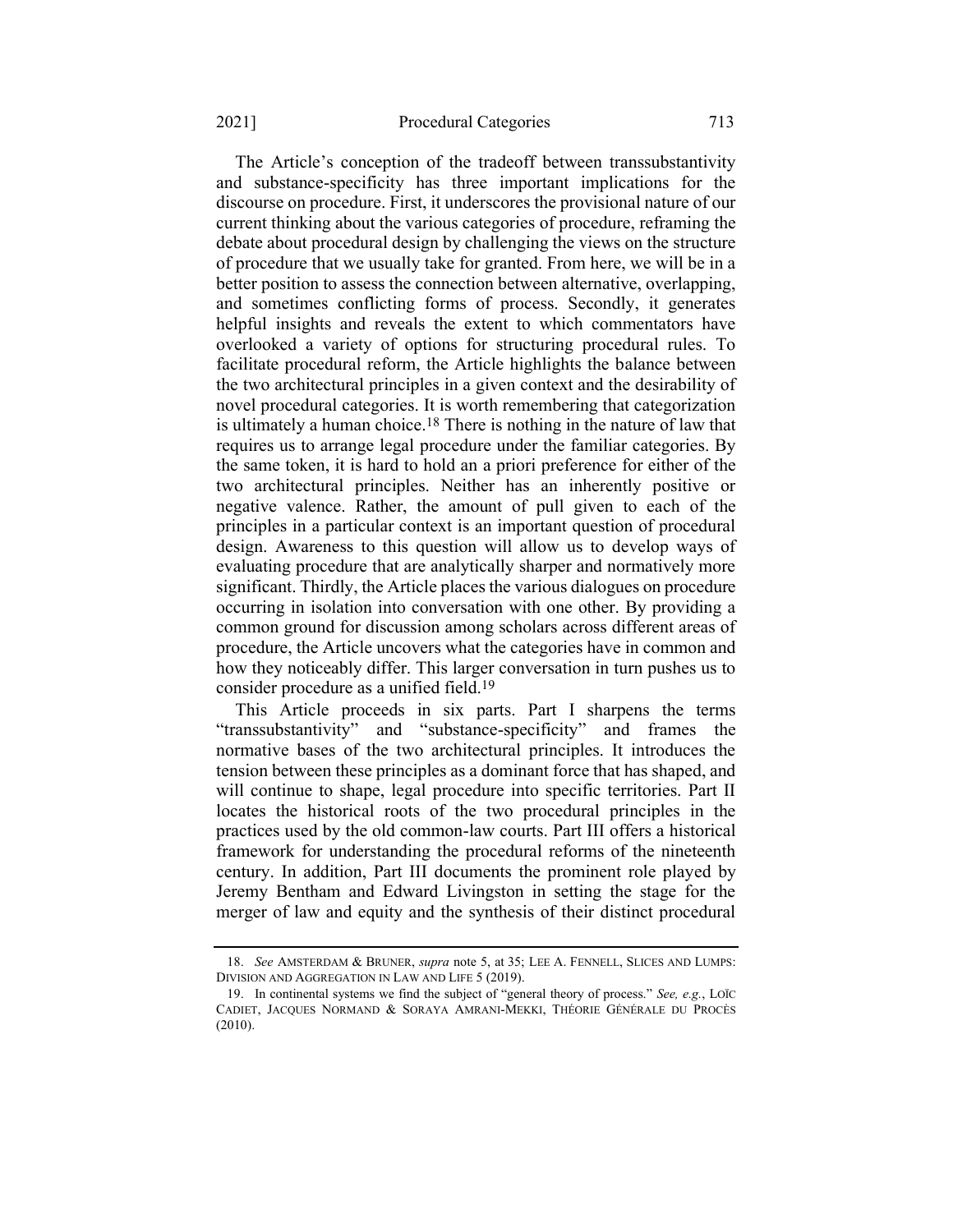modes. Part IV examines the evolution of modern procedural categories and the key function that the architectural principles of transsubstantivity and substance-specificity play in procedural design. Part V illustrates the creation and dissolution of procedural categories in two areas of law: admiralty and bankruptcy. Thereby, Part V proves the continuous relevance of the two architectural principles in the ways in which we sort categories of cases under categories of procedural rules. Here, the Article suggests a new paradigm for assessing procedural changes and considering future reforms. Part VI discusses certain variations that we need to bear in mind regarding the structure of procedure.

#### I. THE ARCHITECTURAL PRINCIPLES OF PROCEDURE

The structure of procedure hinges on a continuous tug-of-war between generic forms of process and tailored procedural mechanisms. These two competing methods of ordering procedural rules are known in the literature as the principles of transsubstantivity and substance-specificity. Each of the two opposed ideals deserves to be thought about carefully, which includes speaking about them in straightforward, unambiguous terms so that we can all understand what we are talking about. That said, it seems that these principles are never clearly defined by commentators. Instead, the principles of transsubstantivity and substance-specificity often seem to operate more as metaphors than as clear concepts. Therefore, prior to examining the important role that these principles play in our procedural system, some definitions are necessary.

#### <span id="page-8-1"></span><span id="page-8-0"></span>*A. Transsubstantivity*

A dominant school of thought presupposes that it is possible and wise to consider general theories and elements of procedural rules apart from particular substantive objectives.20 Such rules are considered to be *transsubstantive* in character and effect—that is, the rules are meant to be equally or similarly relevant to different sorts of disputes regardless of subject matter, the parties involved, the relief requested, or the magnitude of the stakes. Civil procedure is generally considered transsubstantive, for example, because most of its rules govern all civil litigation, regardless of claim type.21

<sup>20.</sup> *See* COVER & FISS, *supra* not[e 1,](#page-2-0) at 75; Bone, *Foundations of Litigation Reform*, *supra* note [11;](#page-4-0) Stephen B. Burbank, *Pleading and the Dilemmas of Modern American Procedure*, 93 JUDICATURE 109, 110–12 (2009) [hereinafter Burbank, *Pleading and the Dilemmas*].

<sup>21.</sup> *See* Marcus, *Processes of American Law*, *supra* not[e 14,](#page-5-0) at 1207; Paul Stancil, *Substantive Equality and Procedural Justice*, 102 IOWA L. REV. 1633, 1653 (2017).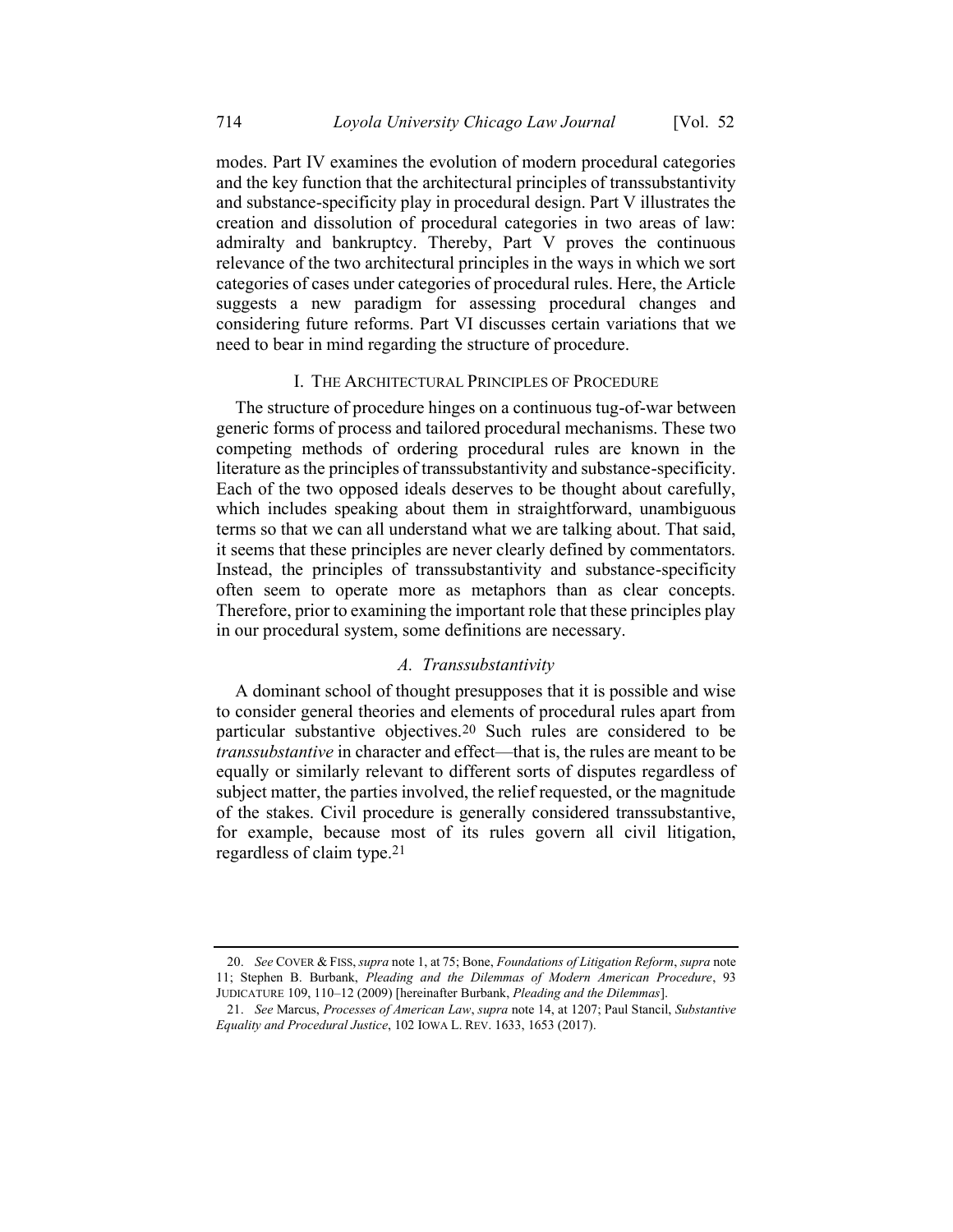#### 2021] Procedural Categories 715

The transsubstantive principle generates a sense of a uniform process.22 It is valued for the simplicity and impartiality that it injects into the design and application of rules of procedure. It requires, for instance, that the procedural treatment for an ordinary contract dispute mirrors exactly what applies in a complicated antitrust litigation. Consequently, transsubstantive rules could presumably reduce litigation costs because they facilitate simple and predictable instructionsto those who must make everyday decisions about different legal disputes. They smooth the work of judges and lawyers asked to make a decision about a disputed matter such judges and lawyers do not need to relearn procedure every time they get a new case founded on a different substantive legal doctrine.23 Likewise, transsubstantive rules can lower the barriers to entry for areas of practice. Transsubstantivity means fewer advantages for specialists, which in turn enables lawyers to practice in a wider array of contexts.<sup>24</sup> To put it another way, the more complicated our legal system becomes the more efficient it is to use procedural rules that are transsubstantive and general. Therefore, the transsubstantive principle is important for a neutral and impartial justice system that seeks to treat like cases in a like manner<sup>25</sup> and thereby avoid the targeting of particular entities or persons for idiosyncratic treatment.26

#### *B. Substance-Specificity*

<span id="page-9-0"></span>Even accounting for the advantages of transsubstantivity that were surveyed above, the application of this architectural principle alone is flawed.27 As Robert Cover eloquently explained in his famous article, we also have substantive concerns and specific process values that cannot be addressed except through the purposeful shaping of the process to a

<sup>22.</sup> Transsubstantivity and uniformity are not synonymous. Geographic uniformity, for example, means that the same rules apply in all jurisdictions. However, a procedural system can be uniform and yet follow substance-specific rules. *See* Marcus, *Trans-Substantivity in Federal Civil Procedure*, *supra* note [14,](#page-5-0) at 376–77; *see also* Burbank, *Pleading and the Dilemmas*, *supra* note [20;](#page-8-0) Stancil, *supra* note [21,](#page-8-1) at 1653–54.

<sup>23.</sup> *See* Marcus, *Trans-Substantivity in Federal Civil Procedure*, *supra* note [14,](#page-5-0) at 372; *cf.*  Ashcroft v. Iqbal, 556 U.S. 662, 684 (2009) (holding that its interpretation of the Federal Rules is not limited to a substantive context).

<sup>24.</sup> *See* Marcus, *Processes of American Law*, *supra* not[e 14,](#page-5-0) at 1221.

<sup>25.</sup> Lon Fuller asserted in a passage reproduced in *The Legal Process* materials that "[a]djudication can be effective only when it is attended by that minimum, formal rationality which demands a like treatment of like cases." Lon L. Fuller, *The Forms and Limits of Adjudication*, *in* HENRY M. HART & ALBERT M. SACKS, THE LEGAL PROCESS: BASIC PROBLEMS IN THE MAKING AND APPLICATION OF LAW 397, 399 (1994); *see also* JACK H. FRIEDENTHAL ET AL., CIVIL PROCEDURE: CASES AND MATERIALS 27 (11th ed. 2013); Marcus, *Processes of American Law*, *supra* not[e 14,](#page-5-0) at 1195, 1220.

<sup>26.</sup> *See* Marcus, *Trans-Substantivity in Federal Civil Procedure*, *supra* not[e 14,](#page-5-0) at 419; Marcus, *Processes of American Law*, *supra* not[e 14,](#page-5-0) at 1214.

<sup>27.</sup> *See* Alexandra D. Lahav, *Procedural Design*, 71 VAND. L. REV. 821, 861 (2018).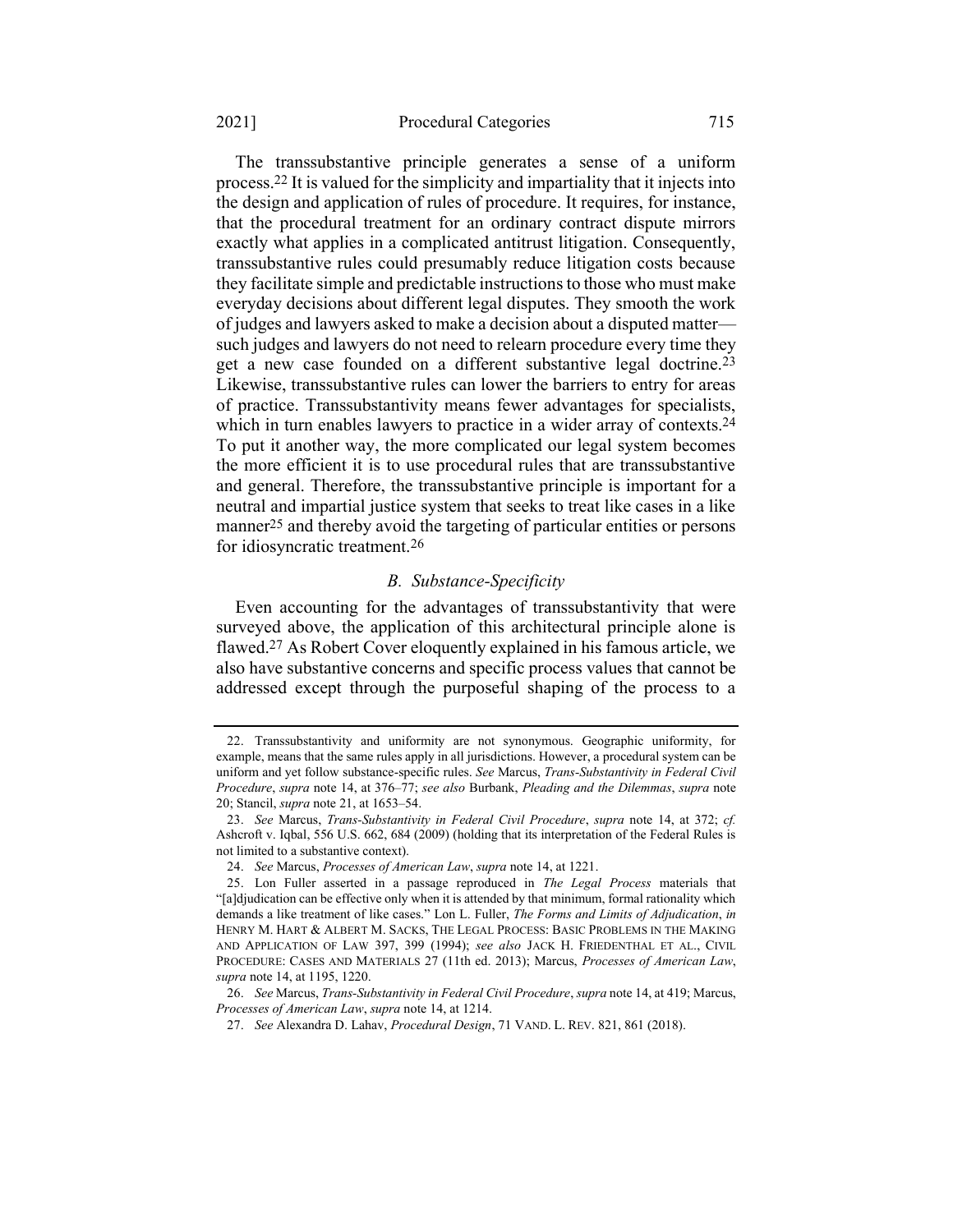particular type of case or a particular doctrinal category.28 One of Professor Cover's examples involves remote participatory rights of third parties who seek to pursue litigation on behalf of others. Cover discussed an early Virginia case involving the rights of a discharged executor to litigate the claims of slaves to freedom under a will,  $29$  as well as modern cases involving class actions.30 In Cover's view, any decision to allow third-party litigation, be it in the form of surrogate standing or a class action, "must represent in large part a judgment about the likelihood of a particular form of litigation taking place without such participation, and about the desirability of encouraging such litigation. It is difficult to imagine how such judgments can be made in a trans-substantive fashion."31 Cover explains further that "[o]ne might wish to encourage litigation in order to deter a certain kind of conduct (by structuring litigation risks and making adverse results more likely) or in order to protect a certain class of persons considered particularly vulnerable to some specific form of predatory conduct. But those judgments must be made on an individual basis for each substantive question."32 Similarly, David Marcus has recently observed that "[a] particular antecedent regime may indeed work better if particularized rules sensitive to the regime's peculiar needs regulate the legal process involving it."33

<span id="page-10-1"></span>A procedure that ignores real differences between cases that end up in a courtroom might be problematic. Indeed, there is a strong shared intuition that various policy objectives might justify different procedures for different types of cases.34 Robert Bone, for example, points out that "any procedural choice must be justified by the error costs it generates, which depend on the substantive values at stake."35 Professor Bone explains that this means "different substantive interests might call for

<span id="page-10-0"></span><sup>28.</sup> Cover, *supra* note [15,](#page-5-1) at 718; *see also* MANUAL FOR COMPLEX LITIGATION (FOURTH) § 10.1 (2004) ("Judges should tailor case-management procedures to the needs of the particular litigation."); Bone, *Foundations of Litigation Reform*, *supra* note [11,](#page-4-0) at 1156; Marcus, *Processes of American Law*, *supra* note [14,](#page-5-0) at 1221.

<sup>29.</sup> Cover, *supra* not[e 15,](#page-5-1) at 724–25, 728–29 (discussing Pleasants v. Pleasants, 6 Va. (2 Call) 319 (1800)).

<sup>30.</sup> *Id*. at 733–36, 738–39 (discussing Eisen v. Carlisle & Jacquelin, 417 U.S. 156 (1974), and other cases).

<sup>31.</sup> *Id*. at 728.

<sup>32.</sup> *Id*.

<sup>33.</sup> Marcus, *Processes of American Law*, *supra* note [14,](#page-5-0) at 1230; *see also* Marcus, *Trans-Substantivity in Federal Civil Procedure*, *supra* note [14,](#page-5-0) at 380.

<sup>34.</sup> *See* Bone, *Foundations of Litigation Reform*, *supra* note [11,](#page-4-0) at 1159, 1163; Lahav, *supra*  note [27,](#page-9-0) at 883; Stephen N. Subrin, *Federal Rules, Local Rules, and State Rules: Uniformity, Divergence, and Emerging Procedural Patterns*, 137 U. PA. L. REV. 1999, 2049 (1989) [hereinafter Subrin, *Emerging Procedural Patterns*].

<sup>35.</sup> Bone, *Foundations of Litigation Reform*, *supra* note [11,](#page-4-0) at 1160; *see also* Robert G. Bone, *Making Effective Rules: The Need for Procedure Theory*, 61 OKLA. L. REV. 319, 333–34 (2008) [hereinafter Bone, *Making Effective Rules*].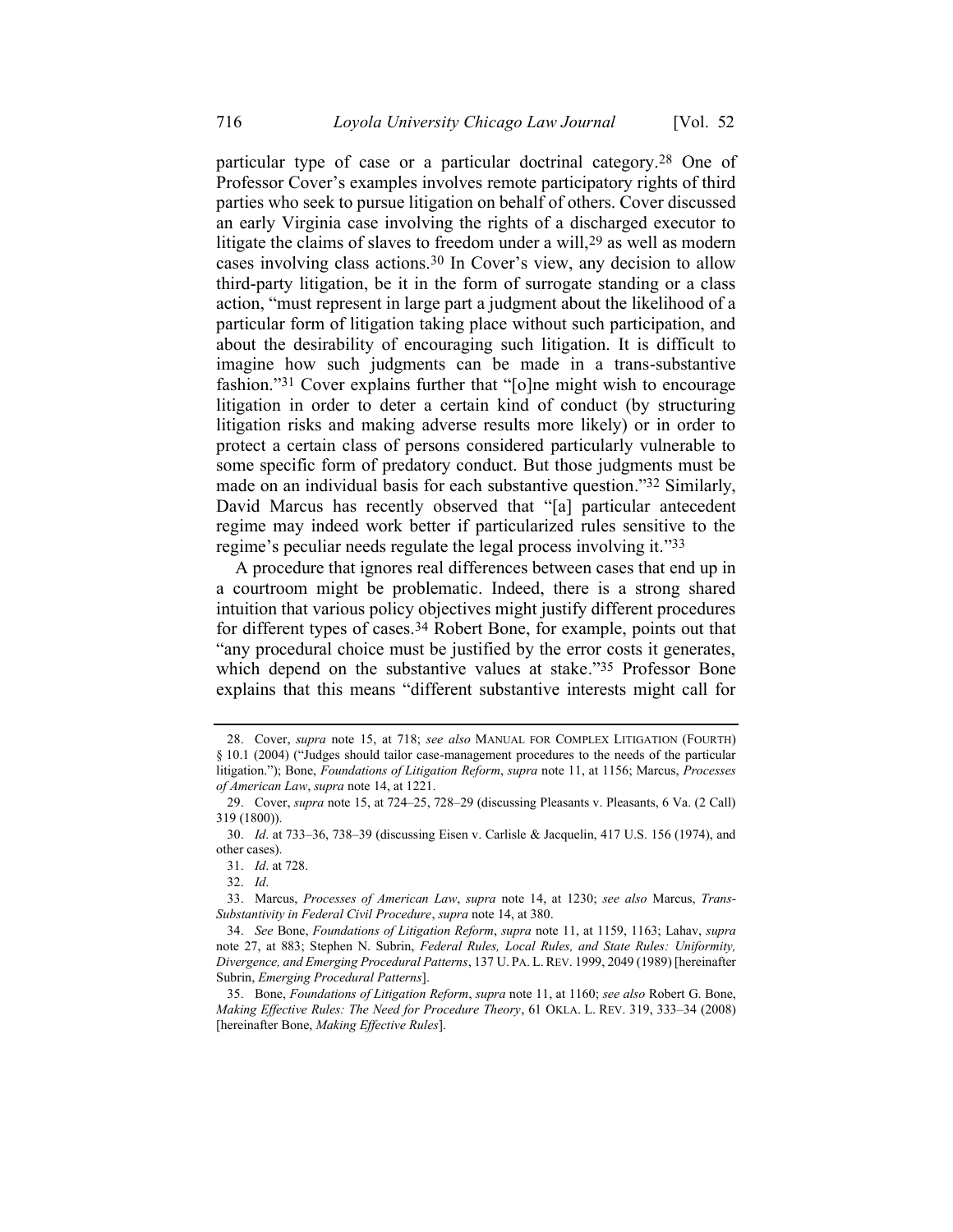different procedural rules if the substantive interests at stake have different value or if the cost of the procedure varies with different case types."36

<span id="page-11-1"></span>Hence, under certain circumstances, a *substance-specific procedure* can provide a more appropriate litigation environment for a category of similar or equivalent controversies.37 Alexandra Lahav has explained that "the main benefit of substance-specific procedural design is that it can provide a more perfect fit between the value of the right to be vindicated and the procedural law."38 This is because tailored procedures could better take into account nuances and complexities, serving the needs of particular categories of litigation. Ultimately, the different natures of legal disputes and concerns about fairness and outcome accuracy seem to be the main reasons that push for the fine-tuning of procedural rules.<sup>39</sup> It can also be said that the principle of substance-specificity rejects the notion that a "veil of ignorance"<sup>40</sup> is required in treating different types of litigation in order to pursue true justice.

#### <span id="page-11-0"></span>*C. Resolving the Tension: A Procedural Equilibrium*

The silent tension and interaction between the principles of transsubstantivity and substance-specificity shapes the entire structure of procedural law. We cannot say that either of these principles is wrong. Antipodal in their aims, each has its place in a balanced procedural system. The question rulemakers must therefore ask is which should be emphasized in a particular context. At bottom, the tension between transsubstantivity and substance-specificity reflects a deep-seated, though tacit, understanding that it is neither possible to adopt a general procedure for all classes of litigation nor tailor the system to address every nuance. As shown in Part II, transsubstantivity and substancespecificity each has long historical roots in the practices of the old common-law courts. For centuries, the common law has been

<sup>36.</sup> Bone, *Foundations of Litigation Reform*, *supra* note [11,](#page-4-0) at 1163.

<sup>37.</sup> *See* Marcus, *Trans-Substantivity in Federal Civil Procedure*, *supra* not[e 14,](#page-5-0) at 376; Stephen N. Subrin, *How Equity Conquered Common Law: The Federal Rules of Civil Procedure in Historical Perspective*, 135 U. PA. L. REV. 909, 985, 991 (1987) [hereinafter Subrin, *How Equity Conquered Common Law*].

<sup>38.</sup> Lahav, *supra* not[e 27,](#page-9-0) at 886.

<sup>39.</sup> "Theories of procedural fairness fall into two broad categories: process-based and outcomebased. Process-based theories evaluate fairness by the way procedure treats litigants within the litigation process itself, independent of outcome quality. Outcome-based theories evaluate fairness by the quality of the outcomes a procedural system generates." ROBERT G. BONE, CIVIL PROCEDURE: THE ECONOMICS OF CIVIL PROCEDURE 189–97 (2003); *see also* JOHN RAWLS, A THEORY OF JUSTICE 86 (1971); E. ALLAN LIND & TOM R. TYLER, THE SOCIAL PSYCHOLOGY OF PROCEDURAL JUSTICE (1988); Bone, *Foundations of Litigation Reform*, *supra* not[e 11,](#page-4-0) at 1160– 63; Bone, *Making Effective Rules*, *supra* not[e 35,](#page-10-0) at 337–40.

<sup>40.</sup> *See* RAWLS, *supra* not[e 39,](#page-11-0) at 136–42.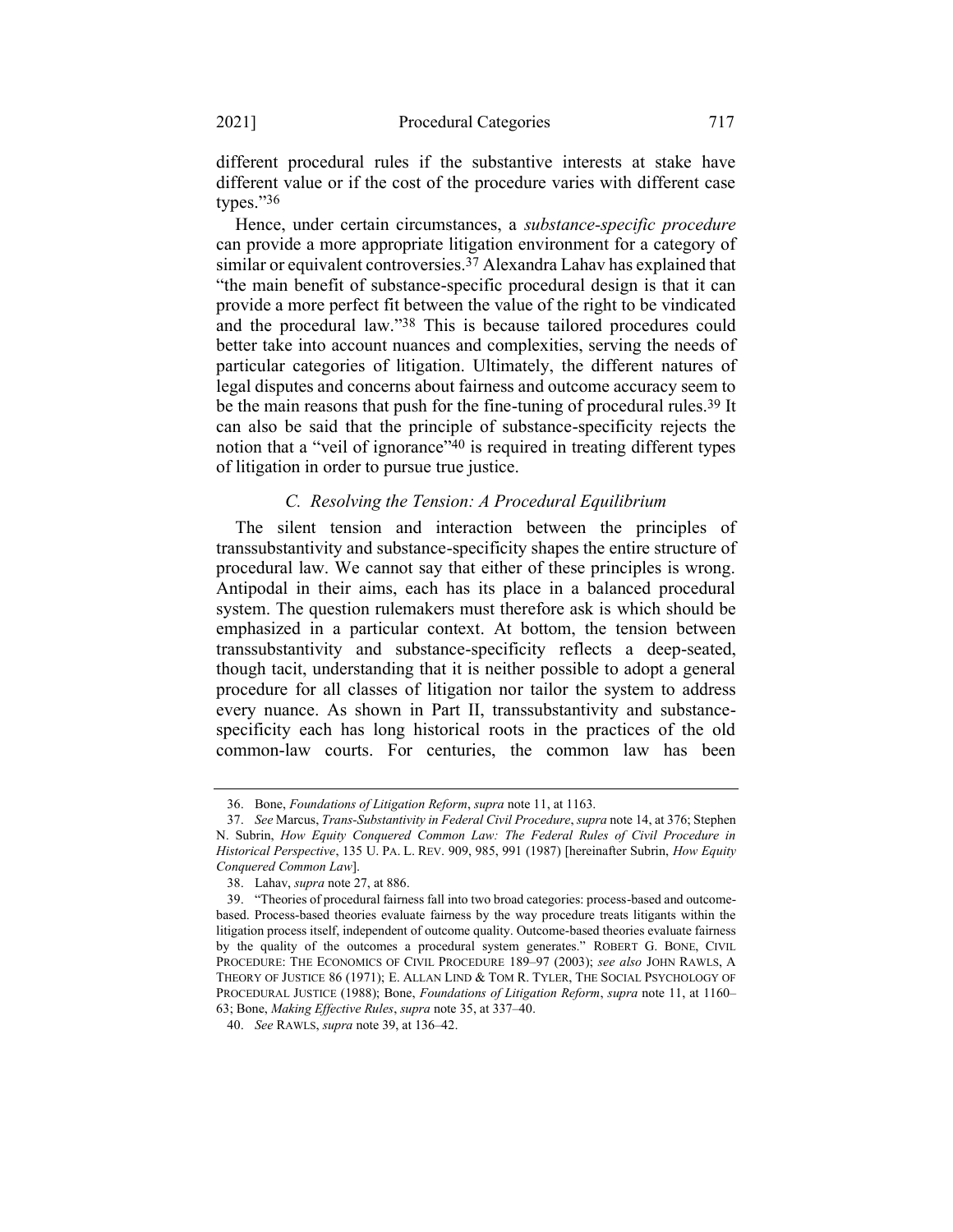characterized by a struggle between these two visions of procedural order. Part III demonstrates how their synthesis, within a single judicature, is the basis for the modern allotment of procedural law into categories. In the end, some historical inquiry into where it all started is key to our understating of how these contradictory principles cooperate in today's litigation environment.41

#### <span id="page-12-3"></span>II. THE ORIGINS OF THE ARCHITECTURAL PRINCIPLES IN COMMON-LAW **PROCEDURE**

<span id="page-12-2"></span><span id="page-12-0"></span>The common law, the justice system formed in medieval England, was expanded during the early modern times throughout English-speaking countries.42 These jurisdictions share a strong legal heritage and have broadly common understandings of the historical experiences and theoretical constructs on which the legal system is based.43 Common-law jurisdictions have been characterized as having "a significant degree of doctrinal and institutional similarity, overlying a substratum of considerable cultural difference."44 As we shall see, these shared origins and structures are especially strong in relation to procedural law.45 That

<span id="page-12-1"></span><sup>41.</sup> *Cf.* Stephen B. Burbank, *The Costs of Complexity*, 85 MICH. L. REV. 1463, 1478 (1987) [hereinafter Burbank, *The Costs of Complexity*] ("[A] historical perspective will also be useful in designing an alternative [procedural] system."); THOMAS E. BAKER, A PRIMER ON THE JURISDICTION OF THE U.S. COURTS OF APPEALS 4 (2d ed. 2009) (noting that any study of the federal courts must be informed by some sense of history).

<sup>42.</sup> *See* Roscoe Pound, *David Dudley Field: An Appraisal*, *in* DAVID DUDLEY FIELD CENTENARY ESSAYS, *supra* not[e 2,](#page-2-1) at 3, 3 [hereinafter Pound, *David Dudley Field*] ("The commonlaw system of the English-speaking world has a unity which justifies our looking to that system as a whole."); STEPHEN N. SUBRIN & MARGARET Y. K. WOO, LITIGATING IN AMERICA: CIVIL PROCEDURE IN CONTEXT 8 (2006); *see also* LAWRENCE M. FRIEDMAN, A HISTORY OF AMERICAN LAW 3 (3d ed. 2005); H. PATRICK GLENN, LEGAL TRADITIONS OF THE WORLD 260–67 (5th ed. 2014) [hereinafter GLENN, TRADITIONS OF THE WORLD]; H. PATRICK GLENN, ON COMMON LAWS 27 (2005); JOHN H. LANGBEIN, THE ORIGINS OF ADVERSARY CRIMINAL TRIAL 1 (2003); 2 WILLIAM E. NELSON, THE COMMON LAW IN COLONIAL AMERICA 144–46 (2013); 3 *id.* at 132–34 (2016); JOHN B. OAKLEY & VIKRAM D. AMAR, AMERICAN CIVIL PROCEDURE: A GUIDE TO CIVIL ADJUDICATION IN US COURTS 25 (2009); DAVID A. STRAUSS, THE LIVING CONSTITUTION 36 (2010); Calvin Woodard, *Is the United States a Common Law Country?*, *in* ESSAYS ON ENGLISH LAW AND THE AMERICAN EXPERIENCE 120 (Elisabeth A. Cawthon & David E. Narrett eds., 1994).

<sup>43.</sup> *See* DEAN R. KNIGHT, VIGILANCE AND RESTRAINT IN THE COMMON LAW OF JUDICIAL REVIEW 17 (2018); Cheryl Saunders, *Common Law Public Law: Some Comparative Reflections*, *in* PUBLIC LAW ADJUDICATION IN COMMON LAW SYSTEMS: PROCESS AND SUBSTANCE 353, 354– 57 (John Bell, Mark Elliot, Jason NE Veruhas & Philip Murray eds., 2016) [hereinafter Saunders, *Common Law Public Law*]; Cheryl Saunders, *Apples, Oranges and Comparative Administrative Law*, 2006 ACTA JURIDICA 423, 427 (2006) [hereinafter Saunders, *Comparative Administrative Law*].

<sup>44.</sup> Saunders, *Comparative Administrative Law*, *supra* note [43,](#page-12-0) at 427; *see also* Saunders, *Common Law Public Law*, *supra* note [43,](#page-12-0) at 361–64.

<sup>45.</sup> *See* CHARLES M. HEPBURN, THE HISTORICAL DEVELOPMENT OF CODE PLEADING IN AMERICAN AND ENGLAND, at xiv–xv, 14–16, 199–204 (Cincinnati, W. H. Anderson & Co. 1897); *see generally* Erik S. Knutsen et al., *The Teaching of Procedure Across Common Law Systems*, 51 OSGOODE HALL L.J. 1 (2013).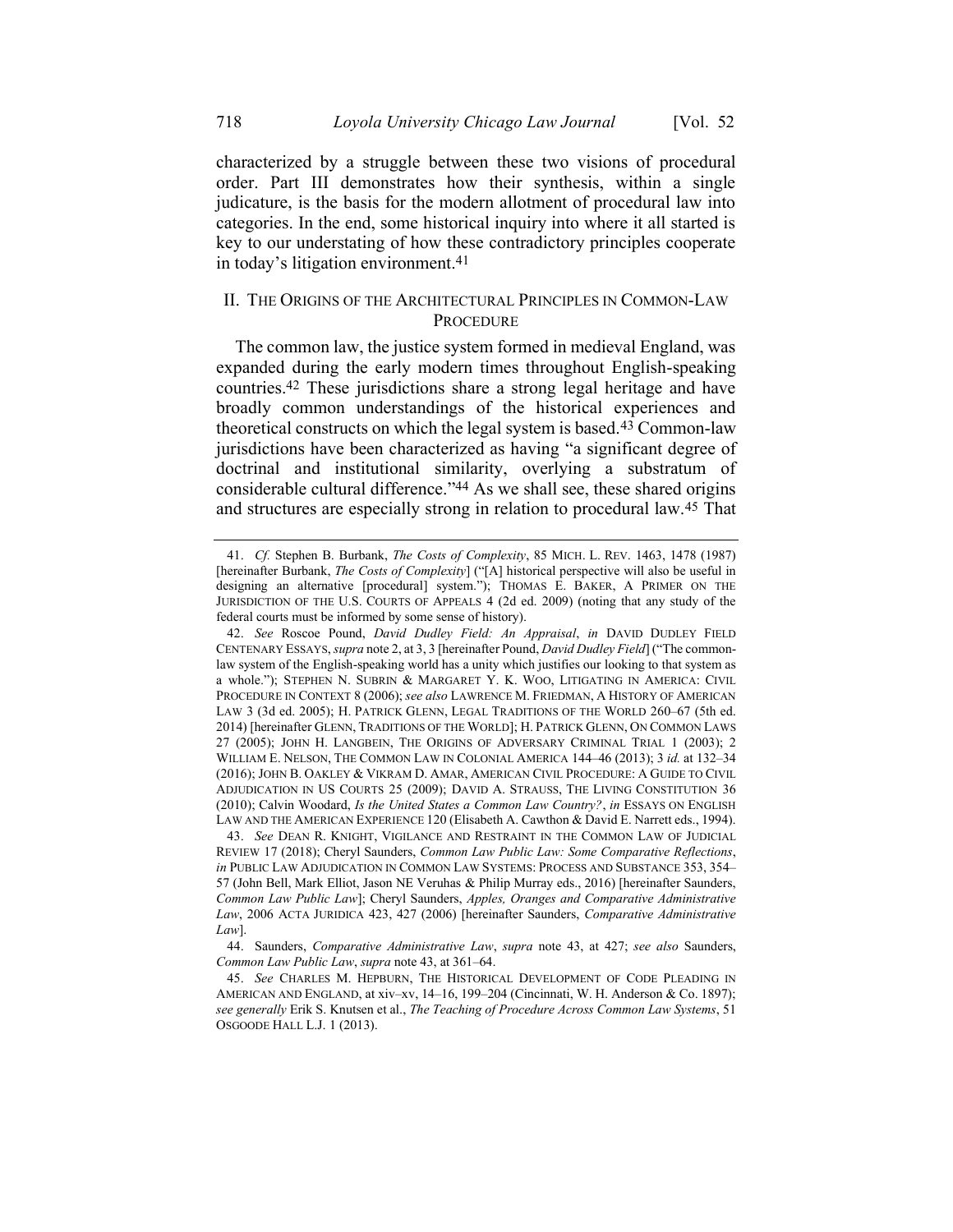historical anchor remains even as the jurisdictions adopt local approaches: "[W]hile doctrine now is diversifying," Cheryl Saunders writes, "it is doing so from a common base."46

<span id="page-13-2"></span><span id="page-13-0"></span>Between the thirteenth century and the reforms of the nineteenth, distinct rules of procedure had materialized in the common-law courts for the settlement of disputes, and procedural formalities dominated common-law thought.47 Broadly speaking, the entire justice system had been divided into two separate bodies that exhibited different outlooks and procedural patterns: the courts of law and the Court of Chancery.48 The courts of law, developed under the idea that residual jurisdiction was retained by local communities, followed an ideal type of substancespecific procedural order: the writs—the categories of claim accepted at common law.49 The goal of the law courts' substance-specific procedure was, among other things, to frame disputes so that the case could be reduced to an "issue": a question for decision by the local jury.50 The reliance on intimate community knowledge that manifests itself in the institution of trial by jury is thus responsible for many features of procedure in the courts of law.51

<span id="page-13-1"></span>"The writ worked like a pass admitting a suitor to the court," John Baker notes, "and there were different kinds of pass for different purposes."52 Plaintiffs were allowed to commence an action at law only through standardized forms, recognized as suited to their case; otherwise,

<sup>46.</sup> Cheryl Saunders, *Constitution as Catalyst: Different Paths within Australasian Administrative Law*, 10 NZJPIL 143, 146 (2012).

<sup>47.</sup> *See* BAKER, INTRODUCTION TO ENGLISH LEGAL HISTORY, *supra* note [8,](#page-4-1) at 60; Daniel Klerman, *Jurisdictional Competition and the Evolution of the Common Law*, 74 U. CHI. L. REV. 1179, 1179, 1185–87 (2007); Fred A. Maynard, *Reform in Legal Procedure*, 2 MICH. L. J. 75, 81 (1893); Stephen C. Yeazell, *Convention, Fiction, and Law*, 13 NEW LITERARY HIST. 89, 92 (1981).

<sup>48.</sup> *See* 1 WILLIAM S. HOLDSWORTH, A HISTORY OF ENGLISH LAW 446–69 (3d ed. 1922); JOHN SORABJI, ENGLISH CIVIL JUSTICE AFTER THE WOOLF AND JACKSON REFORMS: A CRITICAL ANALYSIS 14 (2014); Thomas P. Gallanis, *Victorian Reform of Civil Litigation in the Superior Courts of Common Law*, *in* WITHIN A REASONABLE TIME: THE HISTORY OF DUE AND UNDUE DELAY IN CIVIL LITIGATION 233, 234 (C. H. Van Rhee ed. 2010); Subrin, *How Equity Conquered Common Law*, *supra* note [37,](#page-11-1) at 914.

<sup>49.</sup> *See* Marcus, *Trans-Substantivity in Federal Civil Procedure*, *supra* not[e 14,](#page-5-0) at 382; Stancil, *supra* not[e 21,](#page-8-1) at 1655.

<sup>50.</sup> *See* BAKER, INTRODUCTION TO ENGLISH LEGAL HISTORY, *supra* note [8,](#page-4-1) at 61; JOHN P. DAWSON, A HISTORY OF LAY JUDGES 170 (1960); SCOTT DODSON, NEW PLEADING IN THE TWENTY-FIRST CENTURY 8 (2013); DAVID DUDLEY FIELD, ARPHAXED LOOMIS & DAVID GRAHAM, FIRST REPORT OF THE COMMISSIONERS ON PRACTICE AND PLEADINGS: CODE OF PROCEDURE 71 (Albany, Charles Van Benthuysen, Public Printer 1848) [hereinafter FIELD, LOOMIS & GRAHAM, FIRST REPORT]; *see also* SORABJI, *supra* not[e 48,](#page-13-0) at 31; Subrin, *How Equity Conquered Common Law*, *supra* note [37,](#page-11-1) at 1000; THE FEDERALIST No. 83, at 505 (Alexander Hamilton) (Clinton Rossiter ed., 1961).

<sup>51.</sup> *See* CLARK, *supra* not[e 12,](#page-4-2) at 13; Gallanis, *supra* note [48,](#page-13-0) at 235.

<sup>52.</sup> BAKER, INTRODUCTION TO ENGLISH LEGAL HISTORY, *supra* not[e 8,](#page-4-1) at 61.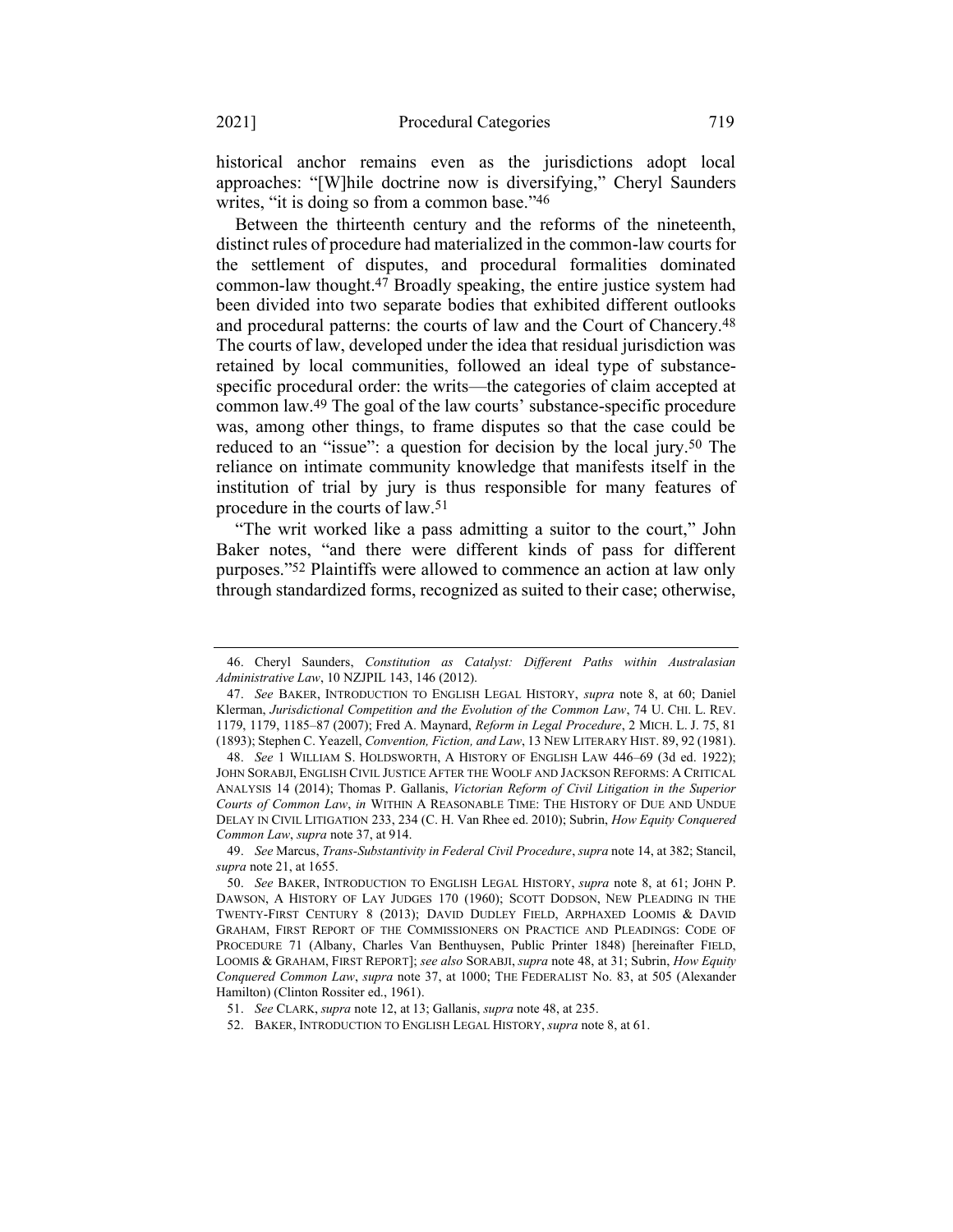<span id="page-14-3"></span><span id="page-14-1"></span><span id="page-14-0"></span>they had no standing in the court.53 Each form, a writ, dealt with a specific type of claim—for example, an action for the possession of land, an action for debt, or an action for assault.54 The choice of writ governed the whole course of litigation from beginning to end.<sup>55</sup> Thus, each writ gave rise to a *particular* and *inflexible* procedure to be followed,56 with a specific time limit for bringing the action, the required mode of proof, the manner of trial, and the type of sanction that would attend the eventual judgment.57 Correspondingly, writs' procedures varied widely among the different available claims, creating a substance-specific system of formulaic procedural requirements unique to each action.58

<span id="page-14-2"></span>Furthermore, criminal prosecution would become a government monopoly only in later times. During this period, the system relied largely on private prosecution,59 and we find certain writs that dealt with what we would today consider as criminal cases. The appeal, which was an accusation of a crime by the victim, or family members of the victim, was typically brought to the courts of law through the writ of trespass or the writ of attachment.60 Another way to bring a complaint against a wrongdoer was by a writ in the form of *pone*, whereby the sheriff was ordered to "put the defendant by gage and safe pledges" to come before the king's justices and show why he had committed some specified misdeed.61 As David Sklansky and Stephen Yeazell point out, the practice of private prosecution "meant that for many citizens the

<sup>53.</sup> *See* HARRY K. WOOLF ET AL., DE SMITH'S JUDICIAL REVIEW 857–58 (7th ed. 2013); ROY L. BROOKS, CRITICAL PROCEDURE 80–81 (1998); HEPBURN, *supra* note [45,](#page-12-1) at 46–50; Charles E. Clark & Robert M. Hutchins, *The Real Party in Interest*, 34 YALE L.J. 259, 259 (1925).

<sup>54.</sup> *See* ROBERT WYNESS MILLAR, CIVIL PROCEDURE OF THE TRIAL COURT IN HISTORICAL PERSPECTIVE 32 (1952); Subrin, *How Equity Conquered Common Law*, *supra* not[e 37,](#page-11-1) at 915; *see also* AMSTERDAM & BRUNER, *supra* note [5,](#page-3-2) at 112; Gail Heriot, *An Essay on the Civil-Criminal Distinction with Special Reference to Punitive Damages*, 7 J. CONTEMP. LEGAL ISSUES 43 (1996); FIELD, LOOMIS & GRAHAM, FIRST REPORT,*supra* not[e 50,](#page-13-1) at 81–86 (giving an account of the early development of the writ system).

<sup>55.</sup> BAKER, INTRODUCTION TO ENGLISH LEGAL HISTORY, *supra* not[e 8,](#page-4-1) at 63.

<sup>56.</sup> *See* GLENN, TRADITIONS OF THE WORLD, *supra* note [42,](#page-12-2) at 241; Gallanis, *supra* not[e 48,](#page-13-0) at 238; D. M. KERLY, AN HISTORICAL SKETCH OF THE EQUITABLE JURISDICTION OF THE COURT OF CHANCERY 9 (Cambridge, University Press 1890).

<sup>57.</sup> R. C. VAN CAENEGEM, THE BIRTH OF THE ENGLISH COMMON LAW 29 (2d ed. 1988).

<sup>58.</sup> *See* BAKER, INTRODUCTION TO ENGLISH LEGAL HISTORY, *supra* note [8,](#page-4-1) at 64; DODSON, *supra* not[e 50,](#page-13-1) at 8.

<sup>59.</sup> *See* Sklansky & Yeazell, *supra* not[e 3,](#page-3-1) at 687–89; LANGBEIN,*supra* not[e 42,](#page-12-2) at 7 ("[N]either a specialist criminal bench nor specialized criminal courts developed in England until recent times. The trial judges who presided at provincial assize courts and at the Old Bailey in London were seconded from the three central courts of civil jurisdiction for a few weeks a year.").

<sup>60.</sup> *See* BAKER, INTRODUCTION TO ENGLISH LEGAL HISTORY, *supra* note [8,](#page-4-1) at 66–71, 543–45 (observing that by the late fourteenth century, about half of all appeals were begun in the King's Bench, and that nearly all appeals were tried by jury); S. F.C. MILSOM, HISTORICAL FOUNDATIONS OF THE COMMON LAW 404 (2d ed. 1981) [hereinafter MILSOM, HISTORICAL FOUNDATIONS].

<sup>61.</sup> BAKER, INTRODUCTION TO ENGLISH LEGAL HISTORY, *supra* not[e 8,](#page-4-1) at 66.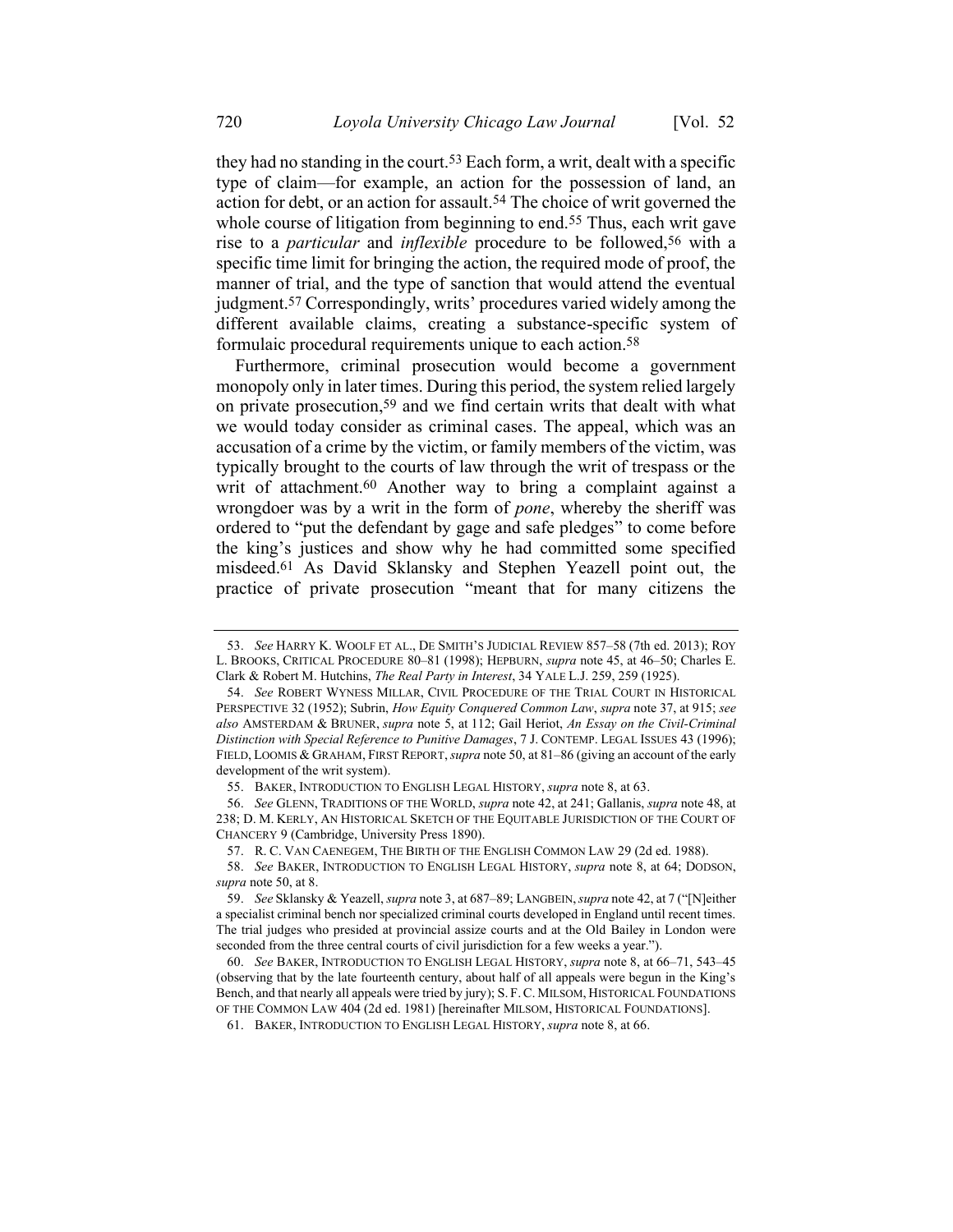functions of criminal and civil justice was barely distinguishable. Both served as means for citizens to pursue grievances about the behavior of others."62 A third way of proceeding against a wrongdoer, not through any particular writ, was by indictments. The accusers in such a case were a group of community representatives who made presentments of suspected offenders to the courts of law.<sup>63</sup>

<span id="page-15-1"></span><span id="page-15-0"></span>According to *Bracton*64 there were as many writ formulae as there were types of action,<sup>65</sup> and Frederick Pollock and Frederic William Maitland wrote that at the golden age of the forms "there were in common use some thirty or forty actions."66 The truth is that the total number of forms of action is disputed,67 and "the subsequent development of forms will consist almost entirely of modifications of a single action, namely, Trespass, until at length it and its progeny—Ejectment, Case, Assumpsit, Trover,—will have ousted nearly all the older actions."68 Still others argue that "at the beginning of the nineteenth century, there were no fewer than sixteen different methods for commencing civil litigation in the superior courts of common law."<sup>69</sup> Either way, what is clear is that this labyrinthine procedural order gave rise to a formalistic culture which affected legal analysis and thinking at every turn.70 Nonetheless, this is only half the story. The fractionated condition of procedural law in this episode of the common law was even greater considering the fact that the

<sup>62.</sup> Sklansky & Yeazell, *supra* not[e 3,](#page-3-1) at 688.

<sup>63.</sup> The accusing body of local representatives acquired the name "grand jury" to distinguish it from the trial jury, which was charged with finding the truth as to an individual's guilt. BAKER, INTRODUCTION TO ENGLISH LEGAL HISTORY, *supra* note [8,](#page-4-1) at 545.

<sup>64.</sup> *Bracton*, which appeared in the thirteenth century, was one of the earliest treatises on the common law and its procedures. *See* BAKER, INTRODUCTION TO ENGLISH LEGAL HISTORY, *supra* note [8,](#page-4-1) at 62–64, 185–87.

<sup>65.</sup> 4 BRACTON DE LEGIBUS ET CONSUETUDINIBUS ANGLIÆ [BRACTON ON THE LAWS AND CUSTOMS OF ENGLAND] 286 (George E. Woodbine ed., Samuel E. Thorne trans., Harvard Univ. Press 1977) (c. 1235).

<sup>66.</sup> 2 FREDERICK POLLOCK & FREDERIC WILLIAM MAITLAND, THE HISTORY OF ENGLISH LAW BEFORE THE TIME OF EDWARD I, 592 (Liberty Fund 2010) (2d ed. 1898) (referring to the final years of Henry III).

<sup>67.</sup> *See* GLENN, TRADITIONS OF THE WORLD, *supra* not[e 42,](#page-12-2) at 242 (suggesting that there were about 75 different forms of writs); HEPBURN, *supra* not[e 45](#page-12-1), at 49 (observing that "the full number of common law writs and actions is not clearly known"); GEOFFREY R. ELTON, F. W. MAITLAND 40–42 (1985); JOHN H. LANGBEIN, RENÉE L. LERNER & BRUCE P. SMITH, HISTORY OF THE COMMON LAW: THE DEVELOPMENT OF ANGLO-AMERICAN LEGAL INSTITUTIONS 110–11 (2009); FIELD, LOOMIS & GRAHAM, FIRST REPORT, *supra* note [50,](#page-13-1) at 77–81, 84 (providing a summary of different forms of action as they existed in the common law and suggesting that there were fiftyone different writs).

<sup>68.</sup> POLLOCK & MAITLAND, *supra* note [66,](#page-15-0) at 564; *see also* BAKER, INTRODUCTION TO ENGLISH LEGAL HISTORY, *supra* note [8,](#page-4-1) at 62, 67–71; *see generally* DAVID IBBETSON, A HISTORICAL INTRODUCTION TO THE LAW OF OBLIGATIONS (2001).

<sup>69.</sup> Gallanis, *supra* not[e 48,](#page-13-0) at 238.

<sup>70.</sup> *See* BAKER, INTRODUCTION TO ENGLISH LEGAL HISTORY, *supra* note [8,](#page-4-1) at 60; S. F. C. MILSOM, A NATURAL HISTORY OF THE COMMON LAW, at xvi (2003).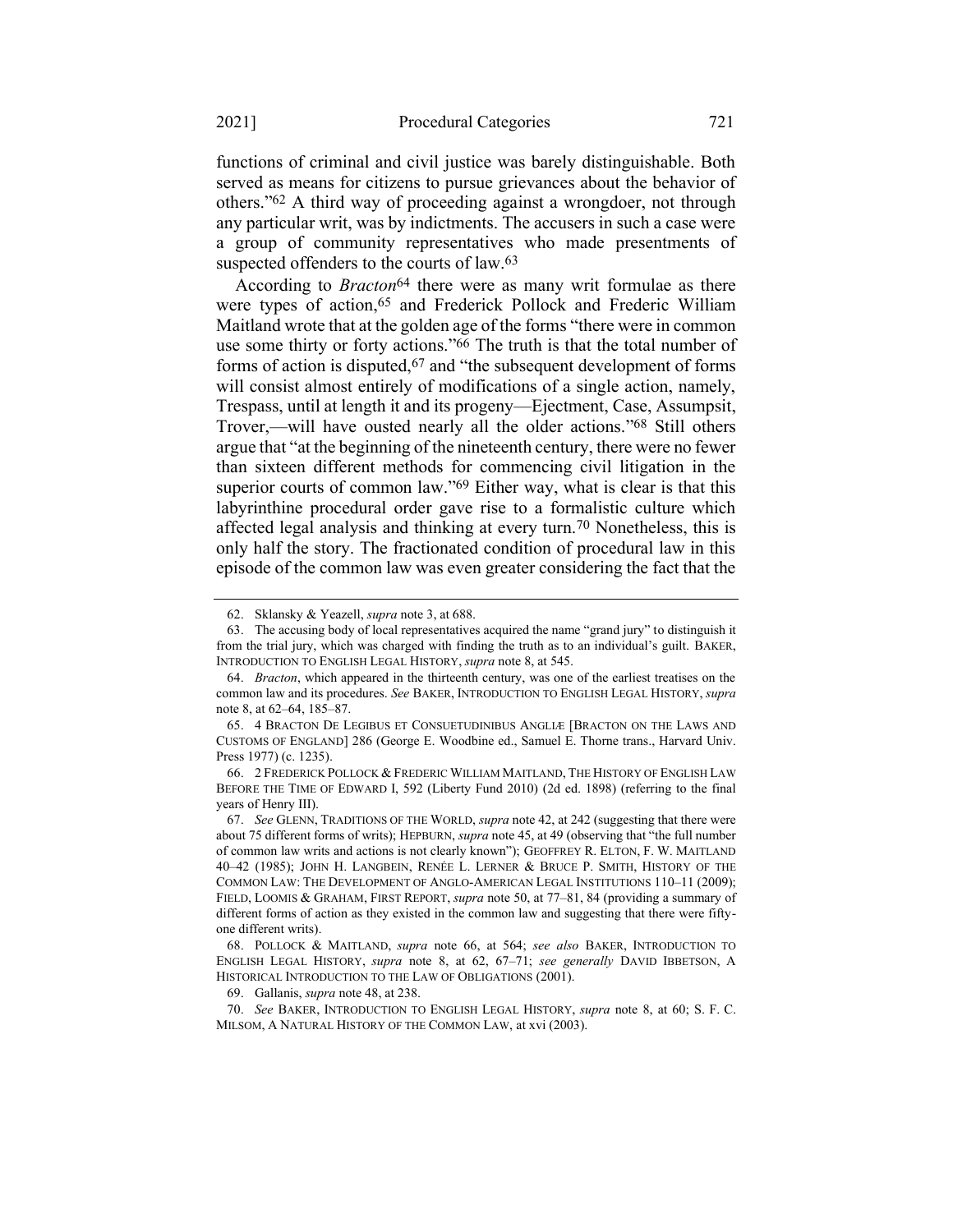<span id="page-16-2"></span>Court of Chancery followed a separate procedure.71

<span id="page-16-1"></span><span id="page-16-0"></span>The Court of Chancery grew out of an administrative practice of referring individual petitions to the chancellor who served as the direct representative of the King.72 The chancellor's equitable jurisdiction offered an alternative to the writ system when, as a matter of conscience, it was clear that the courts of law were unable or unwilling to offer an effective remedy adjusted to a particular situation.<sup>73</sup> To be sure, the courts of law and the Chancery were complementary tribunals.74 Equity was meant to fulfill the law, and in order to achieve this result, the Court of Chancery introduced a *liberal* and *flexible* procedure, somewhat unpredictable, that allowed parties to bring forward the entire controversy rather than breaking it up into smaller units through the different writs.<sup>75</sup> It was able to adopt this kind of procedure due to two main reasons. First,

73. *See* THE FEDERALIST No. 83, *supra* not[e 50,](#page-13-1) at 505 (Alexander Hamilton) ("The great and primary use of a court of equity is to give relief *in extraordinary cases*, which are *exceptions* to the general rules."); GARY L. MCDOWELL, EQUITY AND THE CONSTITUTION 4–5, 24 (1982); *see also* 2 JOHN BAKER, COLLECTED PAPERS ON ENGLISH LEGAL HISTORY 946 (2013) [hereinafter BAKER, COLLECTED PAPERS]; Robert G. Bone, *Mapping the Boundaries of a Dispute: Conceptions of Ideal Lawsuit Structure from the Field Code to the Federal Rules*, 89 COLUM. L. REV. 1, 22 (1989) [hereinafter Bone, *Mapping the Boundaries of a Dispute*]; Michael Lobban, *Preparing for Fusion: Reforming the Nineteenth-Century Court of Chancery, Part I*, 22 LAW & HIST. REV. 389, 391 (2004) [hereinafter Lobban, *Preparing for Fusion, Part I*]; Joshua Getzler, *Patterns of Fusion*, *in* THE CLASSIFICATION OF OBLIGATIONS 157, 164 (Peter Birks ed., 1997); MILLAR, *supra* not[e 54,](#page-14-0)  at 24; SHELDON AMOS, A SYSTEMATIC VIEW OF THE SCIENCE OF JURISPRUDENCE 326 (London, Longmans, Green, and Co. 1872); STORY, *supra* note [72,](#page-16-0) at 8; Charles E. Clark, *The Handmaid of Justice*, 23 WASH. U. L. Q. 297, 300 (1938); Clark & Hutchins, *supra* not[e 53,](#page-14-1) at 260; George B. Adams, *The Origin of English Equity*, 16 COLUM. L. REV. 87, 97 (1916); FIELD, LOOMIS & GRAHAM, FIRST REPORT, *supra* note [50,](#page-13-1) at 68–69. The ability to fashion a specific relief, both to undo past wrongs and to regulate future conduct, also distinguished equity from the law courts, which in most instances awarded only monetary damages. *See* CLARK,*supra* not[e 12,](#page-4-2) at 14; Subrin, *How Equity Conquered Common Law*, *supra* not[e 37,](#page-11-1) at 919; *cf.* Brown v. Bd. of Educ., 349 U.S. 294, 300 (1955) ("Traditionally, equity has been characterized by a practical flexibility in shaping its remedies, and by a facility for adjusting and reconciling public and private interests. These cases call for the exercise of these traditional attributes of equity power.").

74. *See* BAKER, COLLECTED PAPERS, *supra* note [73,](#page-16-1) at 952; MCDOWELL, *supra* note [73,](#page-16-1) at 5 (observing that the major innovations in equity jurisprudence were procedural rather than substantive).

<sup>71.</sup> *See* Charles J. Hamson, *Civil Procedure in France and England*, 10 CAMBRIDGE L.J. 411, 414–15 (1950).

<sup>72.</sup> JOLOWICZ, *supra* not[e 10,](#page-4-3) at 25; *see also* HOLDSWORTH, *supra* note [48,](#page-13-0) at 446–49; JOHN N. POMEROY & SPENCER W. SYMONS, 1 TREATISE ON EQUITY JURISPRUDENCE 38–39 (5th ed. 1941); Alison Reppy, *The Field Codification Concept*, *in* DAVID DUDLEY FIELD CENTENARY ESSAYS, *supra* note [2,](#page-2-1) at 17, 22–23; *see generally* 1 JOSEPH STORY, COMMENTARIES ON EQUITY JURISPRUDENCE: AS ADMINISTRATED IN ENGLAND AND AMERICA 8 (Boston, Hilliard, Gray & Co. (1836); Amalia D. Kessler, *Our Inquisitorial Tradition: Equity Procedure, Due Process, and the Search for an Alternative to the Adversarial*, 90 CORNELL L. REV. 1181, 1198–1210 (2005).

<sup>75.</sup> *See* SORABJI, *supra* note [48,](#page-13-0) at 42–46; F. W. MAITLAND, EQUITY ALSO THE FORMS OF ACTION AT COMMON LAW 2–5 (A. H. Chaytor & W. J. Whittaker eds., 1909); BROOKS,*supra* note [53,](#page-14-1) at 81; DODSON, *supra* not[e 50,](#page-13-1) at 9; Bone, *Mapping the Boundaries of a Dispute*, *supra* note [73,](#page-16-1) at 29; Subrin, *How Equity Conquered Common Law*, *supra* not[e 37,](#page-11-1) at 919–20.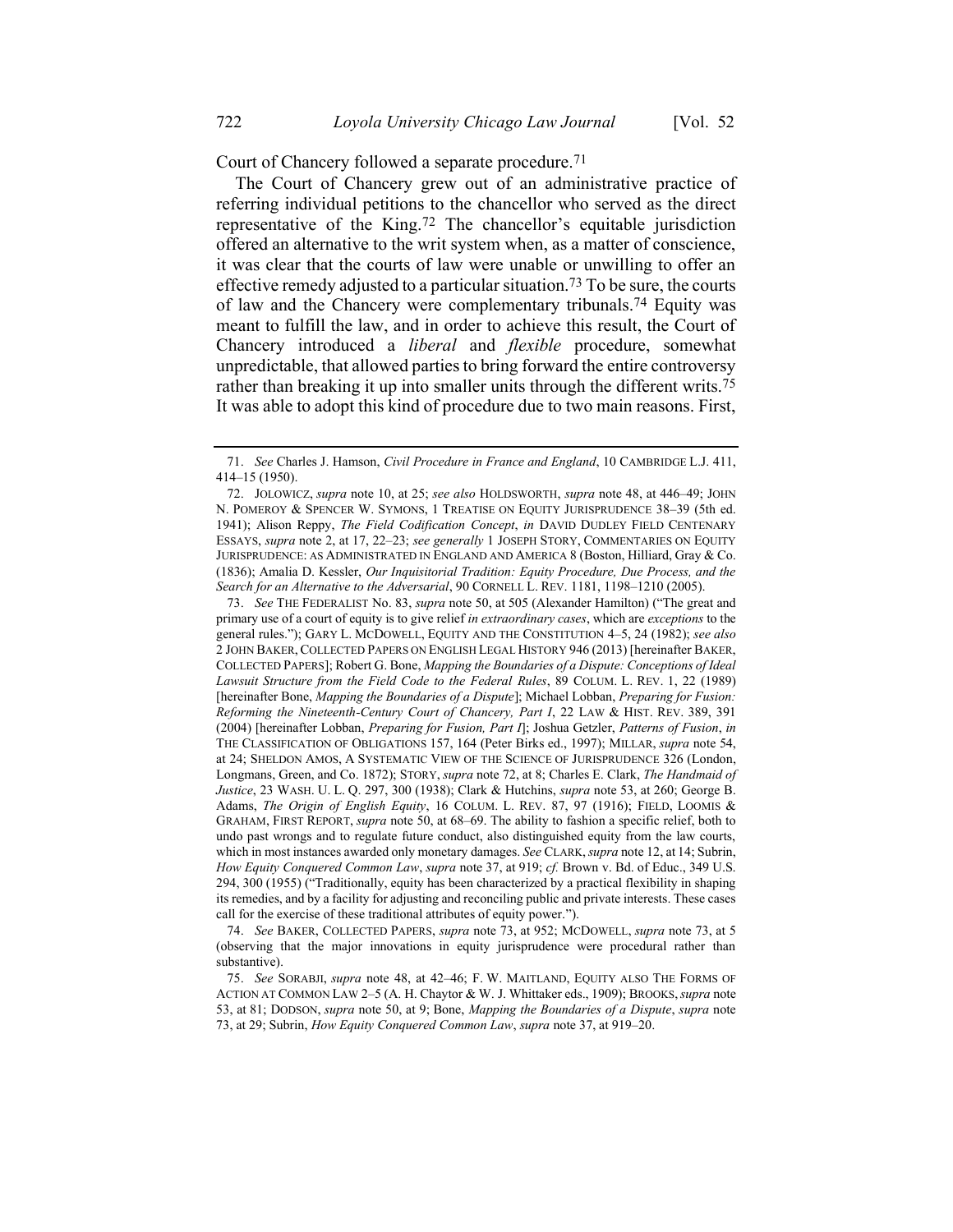its jurisdiction arose from a general delegation of authority to the chancellor under the royal prerogative, rather than through specific delegation to the law courts by way of a writ containing the form of action.76 Secondly, it did not seek to refine a single point for the determination of a jury because the lord chancellor, who handled all cases, was the sole judge. Accordingly, equity procedure enabled the Court of Chancery to adjudicate all possible issues between all interested parties rather than reduce the dispute to a single issue.77

<span id="page-17-0"></span>For present purposes, suffice it to say that the Chancery knew no forms of action and did not classify its business. There was, consequently, no equivalent to the forms of action, which could define and limit its jurisdiction. A complainant stated his case at large in the form of a petition to the chancellor.78 This meant, among other things, that the procedure in the Court of Chancery did not differ among the various types of cases and that it was flexible enough to accommodate any kind of dispute, regardless of the number of issues, parties, or stakes involved.<sup>79</sup> From a modern point of view we can say that equity procedure was, unlike the writs system, transsubstantive: it used a single form of process, and the same procedural rules applied irrespective of the doctrinal categories.80

While this state of the common law had proven adaptable enough over centuries to meet new challenges, it was, however, subject to many defects that became more and more acute as the system struggled toward maturity. Clearly, there were serious flaws in a justice system which needed, or allowed, the resources of more than one court to settle many litigious disputes.81 And as J. A. Jolowicz suggested, if the system of writs had come to seem as basic as the Ten Commandments, <sup>82</sup> "the division between law and equity must have seemed as natural as the division between land and sea."83 They were different things calling for different tribunals and different procedural techniques that could not

<sup>76.</sup> SORABJI, *supra* not[e 48,](#page-13-0) at 38.

<sup>77.</sup> *See id.* at 38–41, 57; Lobban, *Preparing for Fusion, Part I*, *supra* note [73,](#page-16-1) at 391.

<sup>78.</sup> *See* HENRY HORWITZ, CHANCERY EQUITY RECORDS AND PROCEEDINGS 1600–1800, at 31 (1995); CLARK, *supra* note [12,](#page-4-2) at 16; HEPBURN, *supra* note [45](#page-12-1), at 46 ("[C]ourts of equity had but one form of suit.").

<sup>79.</sup> *See* CLARK, *supra* note [12,](#page-4-2) at 17; HORWITZ, *supra* note [78,](#page-17-0) at 3; Bone, *Mapping the Boundaries of a Dispute*, *supra* note [73,](#page-16-1) at 22–25; Clark & Hutchins, *supra* note [53,](#page-14-1) at 266–67; Subrin, *How Equity Conquered Common Law*, *supra* note [37,](#page-11-1) at 933–34; FIELD, LOOMIS & GRAHAM, FIRST REPORT, *supra* note [50,](#page-13-1) at 71 (observing with regard to equity procedure that "there was literally no form about it. . . . Under this practice, any suit for any kind of remedy may be brought.").

<sup>80.</sup> *See* SORABJI, *supra* note [48,](#page-13-0) at 39, 57.

<sup>81.</sup> W. J. JONES, THE ELIZABETHAN COURT OF CHANCERY 19 (1967).

<sup>82.</sup> MILSOM, HISTORICAL FOUNDATIONS, *supra* not[e 60,](#page-14-2) at 36.

<sup>83.</sup> JOLOWICZ, *supra* not[e 10,](#page-4-3) at 26–27.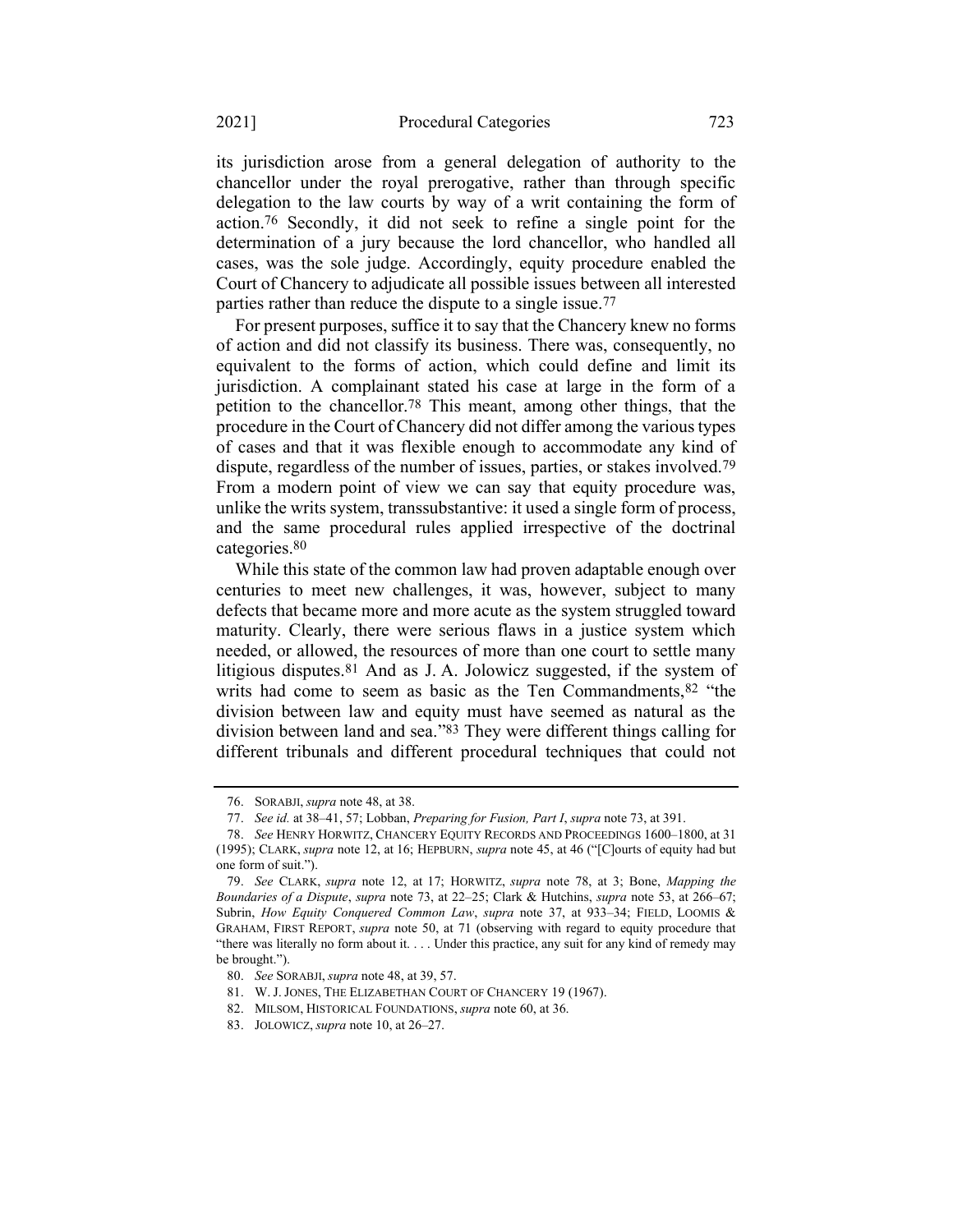<span id="page-18-0"></span>sensibly have been combined. Inevitably, the separate administration of justice in different courts led frequently to a situation in which lawyers often did not know in which court to commence suit,  $84$  and a single controversy could only be disposed of completely if proceedings were brought before a court of law and also, independently, before the Court of Chancery.85 By the late eighteenth century increased criticism reflected a widespread belief that the traditional legal system was grotesquely out of step with the times. For too many, the courts were simply unable to secure substantive justice and vindicate rights, either at all or at a reasonable cost and in a reasonable time.86 Indeed, it had become clear that the bifurcation of the judicature gave rise to numerous complexities and was inadequate to respond to the new demands arising from the social and economic upheavals set in train by the ongoing processes of industrialization and urbanization.87 As Lawrence Friedman crisply put it, "English procedure, in other words, was too medieval for the modern world."88 A new procedural order, discussed in the next Part, became inevitable.

#### <span id="page-18-1"></span>III. THE FOUNDATIONS OF A NEW PROCEDURAL ORDER

#### *A. Categorization in the Making: Synthesizing Law and Equity*

From the mid-nineteenth century through the first half of the twentieth century the common-law procedural landscape had undergone a radical shakeup. Previous reforms had accepted the binary nature of the system as given. Reforms operated, and mostly failed, within the framework it provided. But the common-law reformers "drew what might have been thought to be the obvious conclusion and rejected the status quo. The

<sup>84.</sup> *See* ARPHAXED LOOMIS, HISTORIC SKETCH OF THE NEW YORK SYSTEM OF LAW REFORM IN PRACTICE AND PLEADINGS 9 (Little Falls, J. R. & G. G. Stebbins, Printers 1879); SUBRIN & WOO, *supra* not[e 42,](#page-12-2) at 49.

<sup>85.</sup> *See* JOLOWICZ, *supra* not[e 10,](#page-4-3) at 26–27; Clark & Hutchins, *supra* not[e 53,](#page-14-1) at 263; Gallanis, *supra* note [48,](#page-13-0) at 235–36; Subrin, *How Equity Conquered Common Law*, *supra* not[e 37,](#page-11-1) at 933; *see also* THE FEDERALIST No. 80, *supra* not[e 50,](#page-13-1) at 480 (Alexander Hamilton).

<sup>86.</sup> SORABJI, *supra* note [48,](#page-13-0) at 32–33.

<sup>87.</sup> *See* JOHN WHEELER, THE ENGLISH LEGAL SYSTEM 57 (2002); HEPBURN, *supra* not[e 45,](#page-12-1) at 24, 182 (noting that "the ancient machinery of justice was continually required to meet new and strange conditions of fact, and under this strain was continually breaking down."); Frederick N. Judson, *A Modern View of the Law Reforms of Jeremy Bentham*, 10 COLUM. L. REV. 41, 49 (1910); Lobban, *Preparing for Fusion, Part I*, *supra* note [73,](#page-16-1) at 411 (noting that equity procedure was illadapted to the type of business generated in a modern commercial society); Meyn, *supra* not[e 6,](#page-3-3) at 703 ("Common law's rigidity and its prohibitions on joinder could not attend to the growth of complex legal relationships between government, individuals, and enterprise—or to the growth of organized crime."); Stephen N. Subrin, *David Dudley Field and the Field Code: A Historical Analysis of an Earlier Procedural Vision*, 6 LAW & HIST. REV. 311, 322 (1988); Woodard, *supra*  note [42,](#page-12-2) at 131–32.

<sup>88.</sup> FRIEDMAN, *supra* not[e 42,](#page-12-2) at 96.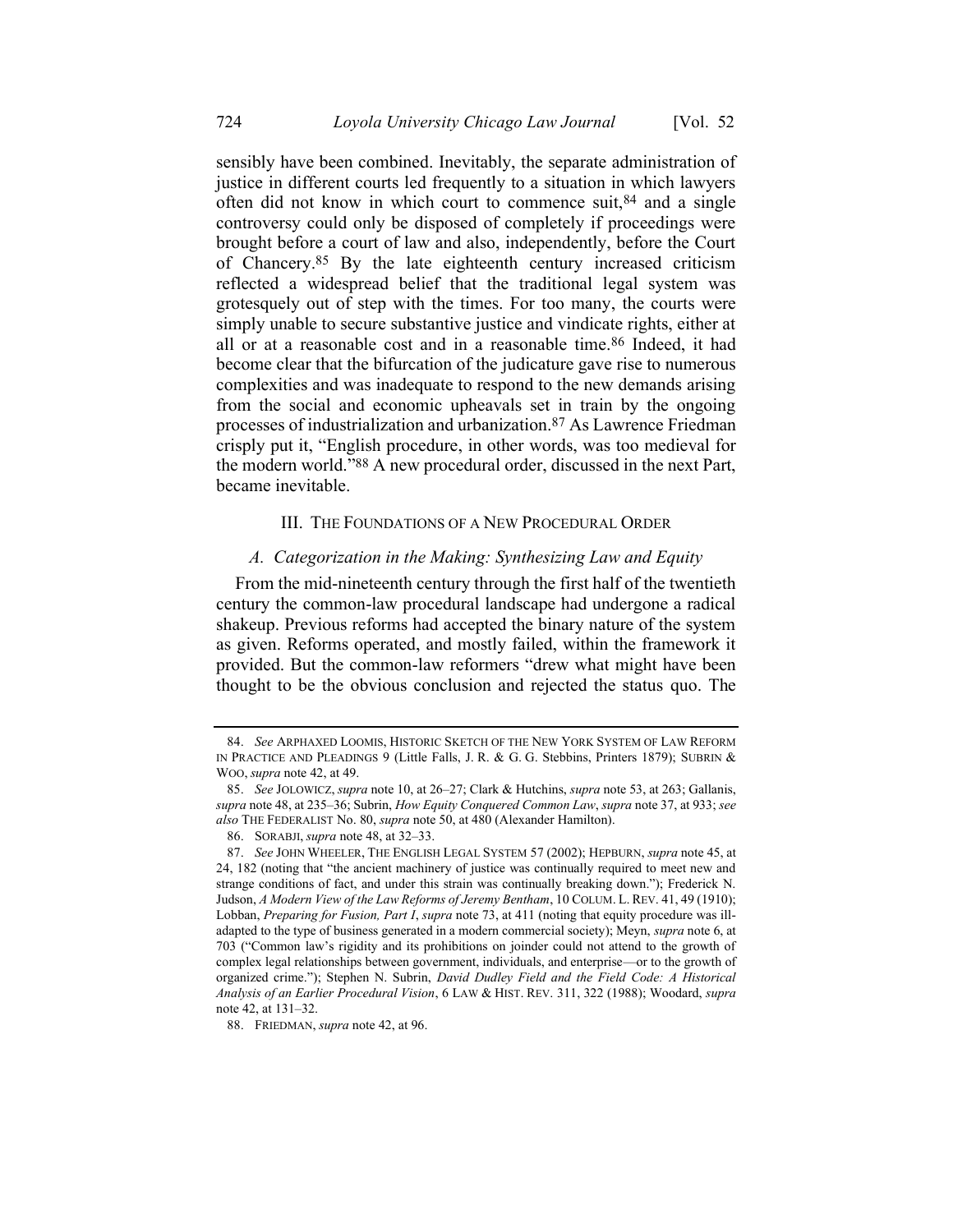binary system had to go."89 For the first time, the common-law courts and the procedural systems as a whole were subject to scrutiny.

<span id="page-19-0"></span>The common-law reformers looked for a new structure that would merge law and equity courts and impose a more uniform system of procedure.90 To do so, it was vital to escape the confinement of the old procedural categories. Concurrently, the reformers started to think about the interrelationships of the different forms of actions and suits in Chancery and boil them down to the synergetic principles beneath the hodgepodge of the various proceedings. Only then did it become possible, for the first time, to consider the law as being the application of substantive, rather than procedural, rules.<sup>91</sup> This intellectual process was the driving force behind the emergence of the new procedural regime that came out of the ruins of the two dominant patterns of procedure in the common law.92 For the purposes of what follows, it is unnecessary to describe in detail the steps by which the basic reforms were brought about. Nonetheless, it is important to note here that the conceptual change had not occurred overnight. Rather, it was the result of an ongoing Anglo-American campaign pushed forward by different figures and various political currents that ultimately joined together in a historic surge.93 Even so, this reform movement had a strong sense of shared mission and agenda.

<span id="page-19-2"></span><span id="page-19-1"></span>The main objective of the reformers was the reorganization of the court system and the law-equity procedural regime.<sup>94</sup> The underlying idea did not mark a complete break with the past—the reformers did not look to destroy the common law or to create new rights and remedies:95 "This

<sup>89.</sup> SORABJI, *supra* not[e 48,](#page-13-0) at 14.

<sup>90.</sup> *See* Gallanis, *supra* not[e 48,](#page-13-0) at 242–44; Subrin, *How Equity Conquered Common Law*, *supra*  note [37,](#page-11-1) at 933; *see also* CHARLES M. COOK, THE AMERICAN CODIFICATION MOVEMENT: A STUDY OF ANTEBELLUM LEGAL REFORM 74–75 (1981).

<sup>91.</sup> THEODORE F. T. PLUCKNETT, A CONCISE HISTORY OF THE COMMON LAW 382 (5th ed., 1956).

<sup>92.</sup> *See* Bone, *Making Effective Rules*, *supra* not[e 35,](#page-10-0) at 321.

<sup>93.</sup> *See, e.g.*, JOSEPH H. KOFFLER & ALISON REPPY, HANDBOOK OF COMMON LAW PLEADING 3–4 (1969); Subrin, *How Equity Conquered Common Law*, *supra* not[e 37,](#page-11-1) at 942–43; CHARLES H. HUNT, LIFE OF EDWARD LIVINGSTON 117 (New York, D. Appleton & Co. 1864); LOOMIS, *supra* note [84,](#page-18-0) at 5; Henry Upson Sims, *The Problem of Reforming Procedure*, 21 YALE L.J. 215, 216– 30 (1912); Eugene Smith, *Edward Livingston, and the Louisiana Codes*, 2 COLUM. L. REV. 24, 30– 36 (1902).

<sup>94.</sup> *See* MCDOWELL, *supra* note [73,](#page-16-1) at 7; Clark & Hutchins, *supra* note [53,](#page-14-1) at 262; Judson, *supra* note 84, at 44; William H. Taft, *Possible and Needed Reforms in Administration of Justice in Federal Courts*, 8 A.B.A. J. 601, 604 (1922).

<sup>95.</sup> *See* HEPBURN, *supra* note [45,](#page-12-1) at 13; MCDOWELL, *supra* note [73,](#page-16-1) at 87; JOHN NORTON POMEROY, REMEDIES AND REMEDIAL RIGHTS BY THE CIVIL ACTION ACCORDING TO THE REFORMED AMERICAN PROCEDURE 37–38 (Boston, Little, Brown & Co. 1876); Marcus, *Trans-Substantivity in Federal Civil Procedure*, *supra* note [14,](#page-5-0) at 391. This is particularly clear in the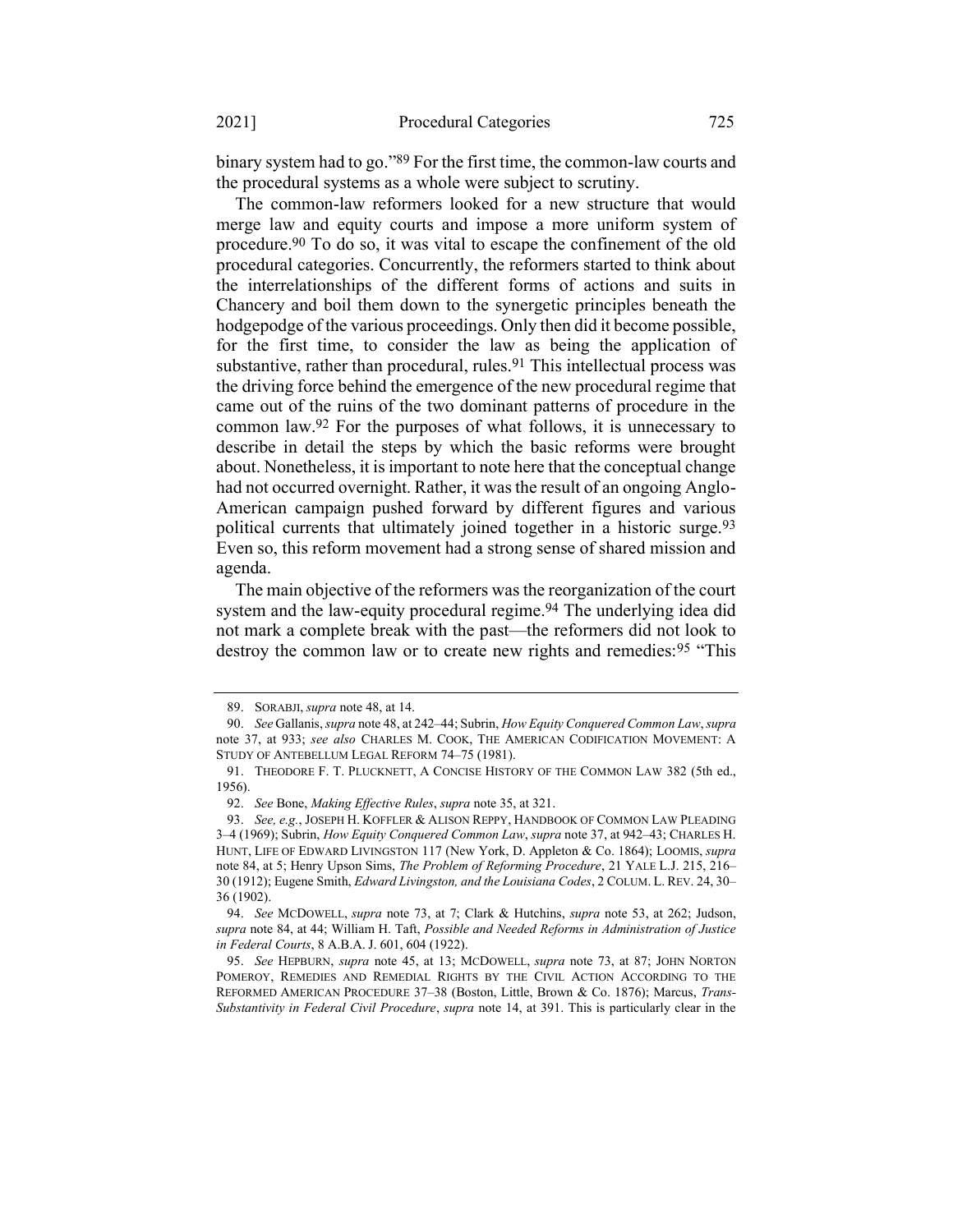<span id="page-20-1"></span>was simply a merger of jurisdictions, not a changing of the substantive remedies."96 To be sure, they stressed the cumbersome nature of the dual law-equity procedural regime and its tendency to produce unreasonable costs, delays, and uncertainty.97 In other words, the reformers sought to preserve the existing laws' essence and provide a bridge between the two dominating procedural vectors that were meant to interface under the umbrella of a unified system of courts.98 To accomplish this, the reformers had to come up with a new procedural order that was not wholly transsubstantive or entirely fine-grained into substance-specific categories. Viewed from this standpoint, some middle ground had to be found, and it probably made sense to split procedure into a number of categories based on some similar characteristics of the various typical legal disputes that reach the courts. And it would follow that a single set of rules should apply to all cases within the sphere of each category. In such a way, a synthesis of the two procedural patterns would be achieved for the conjoint administration of law and equity in the same proceeding.

The problem was what criteria to use in making such a classification or, in other words, in defining what should fall into each category. Theoretically, the reformers could have structured the new procedural order according to multiple models. Indeed, the task of gathering different classes of cases that would efficiently follow the same body of procedural rules raises analytical difficulties and practical questions, such as how to form useful and abstract concepts to organize what one knows.<sup>99</sup> More

<span id="page-20-0"></span>Rules Enabling Act of 1934, which represents the culmination of the reform efforts, and requires that any rules enacted pursuant to its terms "shall not abridge, enlarge or modify any substantive right." 28 U.S.C. § 2072(b); *see also* FIELD, LOOMIS & GRAHAM, FIRST REPORT, *supra* not[e 50,](#page-13-1) at 74.

<sup>96.</sup> BAKER, COLLECTED PAPERS, *supra* not[e 73,](#page-16-1) at 952; *see also* SORABJI,*supra* not[e 48,](#page-13-0) at 14.

<sup>97.</sup> *See* Bone, *Mapping the Boundaries of a Dispute*, *supra* not[e 73,](#page-16-1) at 11.

<sup>98.</sup> *See* DODSON,*supra* not[e 50,](#page-13-1) at 15–16; GLENN, TRADITIONS OF THE WORLD, *supra* not[e 42,](#page-12-2)  at 255; LOOMIS, *supra* note [84,](#page-18-0) at 10; Subrin, *How Equity Conquered Common Law*, *supra* note [37,](#page-11-1) at 922; *see also* 4 CHARLES ALAN WRIGHT ET AL., FEDERAL PRACTICE AND PROCEDURE § 1004 (4th ed. 2008); Michael Lobban, *Preparing for Fusion: Reforming the Nineteenth-Century Court of Chancery, Part II*, 22 LAW & HIST. REV. 565, 586–94 (2004) [hereinafter Lobban, *Preparing for Fusion, Part II*].

<sup>99.</sup> Classification of objects into meaningful groups or clusters is a basic conceptual activity. In order to grasp a new object or understand a new phenomenon, we always try to identify its descriptive features and compare them with those of known objects or phenomena, according to some certain standards or rules. "Similarity," however, does not lie in the simple recognition that things are alike or not alike, but instead in the ways in which these concepts are expressed and implemented. *See, e.g.*, MARK S. ALDENDERFER & ROGER K. BLASHFIELD, CLUSTER ANALYSIS 7–17 (1984); AMSTERDAM & BRUNER, *supra* note [5,](#page-3-2) at 42 ("[T]he question of what composes a category of similar things seems to be a matter of one's choice of criteria."); JOHN A. HARTIGAN, CLUSTERING ALGORITHMS 1 (1975); H. CHARLES ROMESBURG, CLUSTER ANALYSIS FOR RESEARCHERS 2–10 (1984); RUI XU & DONALD C. WUNSCH, CLUSTERING 1–4 (2009); *see also* Tom Ginsburg & Nicholas Stephanopoulos, *The Concepts of Law*, 84 U. CHI. L. REV. 147, 150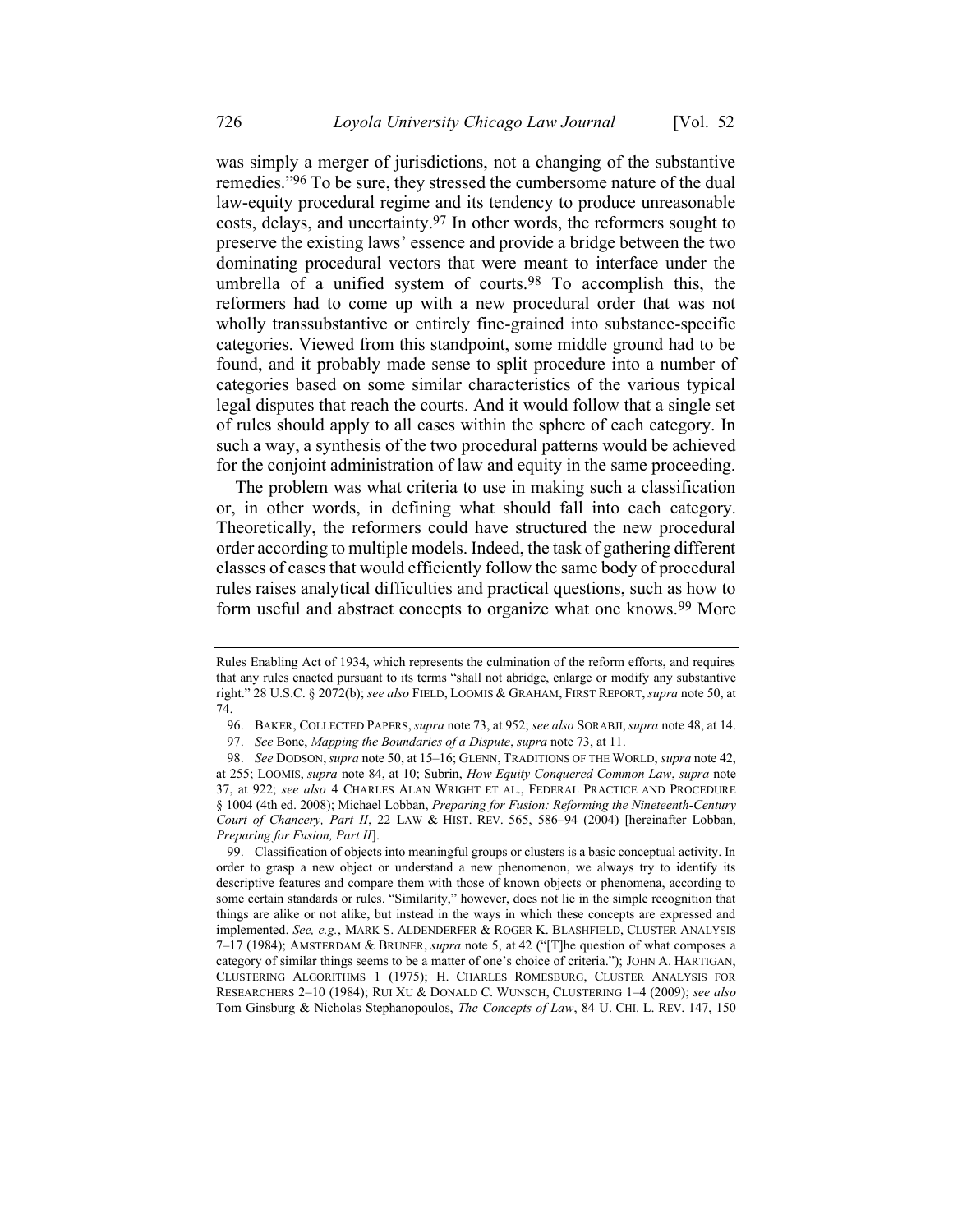specifically, what is a legitimate reason to lump together various types of conflicts under a single mode of procedure? The reformers faced a legal characterization puzzle. Clearly any procedural category ought to be

characterized by a certain internal homogeneity and external separation the types of cases in the same category should be similar to each other in a clear and meaningful way, while decidedly different from those falling under the rules of different categories.<sup>100</sup> This may appear simple and relatively straightforward, but in fact there is absolutely no way to determine an independent criterion that is necessarily the best in order to aggregate and disaggregate cases for that purpose.101 It is not like solving a math problem; it is not algorithmic. And as Anthony Amsterdam and Jerome Bruner maintain, in most instances "similarity is the result of categorization rather than the cause of it."102 With that in mind, the only thing that can be said with confidence is that there must have been at least an attempt to engage in a process that could have yielded a sensible concept for compartmentalization and system design.103 Therefore, we definitely could have expected to see the reformers weighing alternative models and trying to articulate an ordering principle that explains how

102. AMSTERDAM & BRUNER, *supra* not[e 5,](#page-3-2) at 49.

103. *Cf.* Ginsburg & Stephanopoulos, *supra* note [99,](#page-20-0) at 148 (arguing that social science can improve our understanding of the formation and linkage of legal concepts).

<sup>(2017) (</sup>contending that concepts provide the mental architecture by which we understand the world and that legal concepts are often not well understood).

<sup>100.</sup> *See* AMSTERDAM & BRUNER, *supra* not[e 5,](#page-3-2) at 49 ("[T]hings within the category are more *similar* to one another than to things outside the category.").

<sup>101.</sup> The design of a procedural system represents a multi-objective optimization problem or a "polycentric task." In such a scenario there are two or more conflicting objectives, such as outcome accuracy, efficiency, fairness, individual autonomy, and participation, and there is no single solution that simultaneously optimizes each objective. "More precisely, what makes a task polycentric is that none of the critical variables are exogenously fixed; that is, all variables are affected by the choice of value for any one. As a result, one can never fix a value for a variable  $(X)$ and then reason to optimal values for other variables  $(Y \text{ and } Z)$ , because the choice of values for Y and Z might alter the value of X, which in turn might change the optimal values for Y and Z—and so on. Accordingly, the only way to solve a polycentric problem is to consider the effects on all variables at once and search for an equilibrium." Robert G. Bone, *Lon Fuller's Theory of Adjudication and the False Dichotomy Between Dispute Resolution and Public Law Models of Litigation*, 75 B.U. L. REV. 1273, 1314 (1995). *See* Lon L. Fuller, *The Forms and Limits of Adjudication*, 92 HARV. L. REV. 353, 394–404 (1978); *see also* Subrin, *Limitations of Transsubstantive Procedure*, *supra* not[e 14](#page-5-0), at 403 ("There is no such thing as a perfect procedural system."); Subrin, *Emerging Procedural Patterns*, *supra* note [34](#page-10-1), at 2049 n.255 ("The criteria to be used for applying some procedures to selected cases may prove difficult to define, and, as to some procedures, there may be no clear-cut criteria."); Michael Bayles, *Principles for Legal Procedure*, 5 LAW & PHIL. 33, 41–57 (1986) ("It is not clear that one can conceptualize a perfect legal procedure."); LIND & TYLER, *supra* not[e 39,](#page-11-0) at 38–39; *cf.* RAWLS, *supra* note [39](#page-11-0), at 86 ("The characteristic mark of imperfect procedural justice is that while there is an independent criterion for the correct outcome, there is no feasible procedure which is sure to lead to it."). For a more general account of the concept of optimizing, see RUTH CHANG, MAKING COMPARISONS COUNT 46–48 (2002).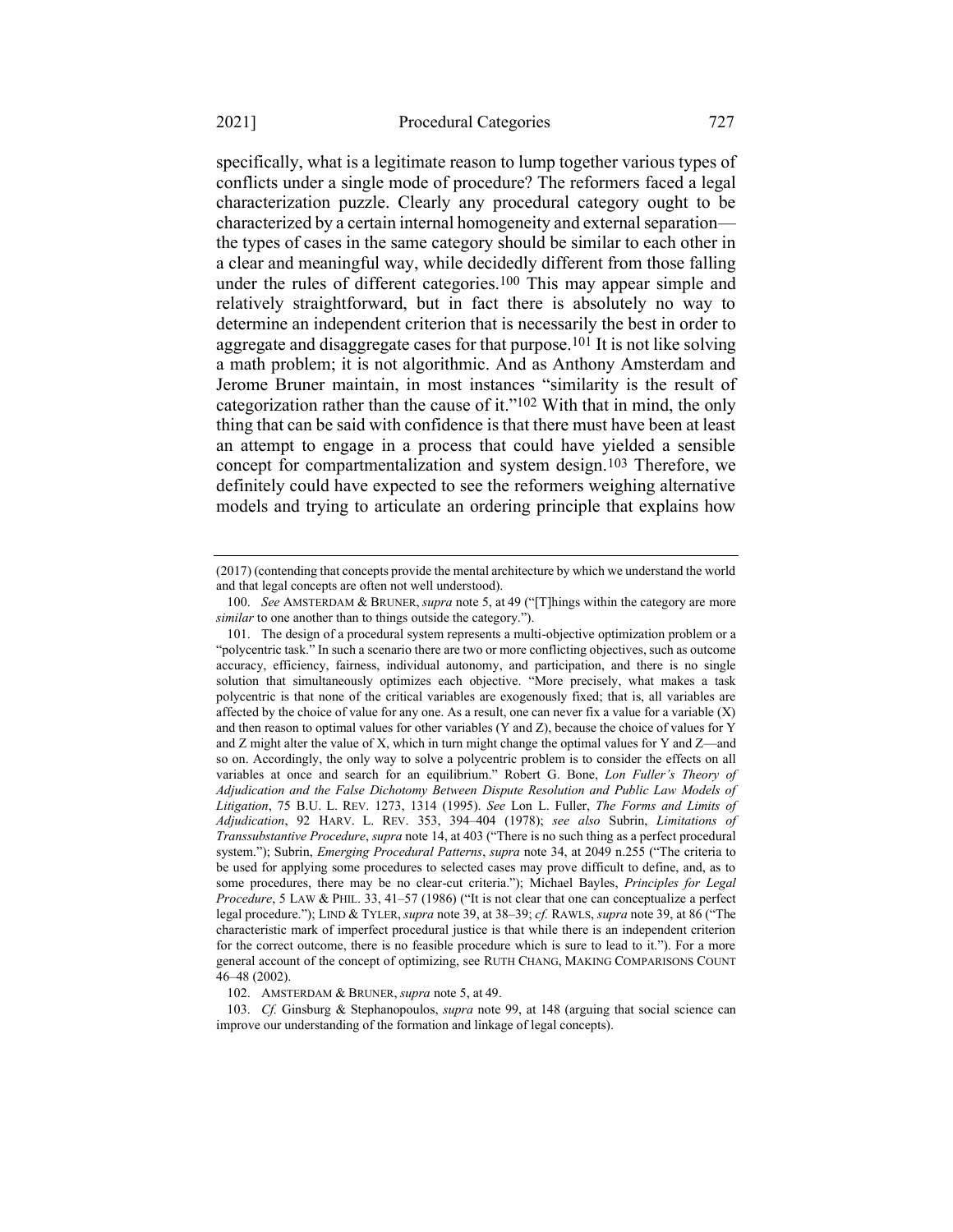distinct sets of situations are logically connected in a way that makes it appropriate to consider them together.

Surprisingly, however, there is no evidence to suggest that this was a major concern for the reformers. Moreover, one particularly striking feature during all the reform activity is the absence of any real disagreement about the basic scope of the new procedural order namely, the demarcation of the entire procedural realm into civil and criminal proceedings. This formative choice was not set according to a clear and definite parameter about the optimal number of procedural categories or by a conscious decision delineating important differences between the types of cases that would end up under each. One could imagine that it would have been a product of a scrutinized survey that analyzed conflicting objectives, such as outcome accuracy, efficiency, fairness, individual autonomy and participation, litigation costs, the nature of the parties, and the size of cases. However, the real vice of the reform movement was probably its weak empirical base. The reformers never conducted a careful study of what actually happened in the courts.104 The fact of the matter is that there was no master plan for the emerging procedural blueprint. Rather, it is safe to say that the decision to draw the line between civil and criminal subjects was intuitive and assumed as self-evident. It seems that the reformers muddled through against a backdrop of typical situations likely to reach the courts.105 The problem with this approach, as we shall see, is that it left the procedural setting obscure due to the lack of a rigorous theory of procedure.

### *B. The Anglo-American Collaboration: The Work of Bentham and Livingston*

The procedural reform in the common-law world was the result of a cross-fertilization project between England and the United States, and during the nineteenth century, the two countries traveled through roughly parallel routes of change.106 Two towering figures, Jeremy Bentham, English philosopher and jurist, and Edward Livingston, American jurist and statesman, played a key role from the beginning, and their spellbinding views had fixed the configuration of the new procedural

<sup>104.</sup> FRIEDMAN, *supra* not[e 42,](#page-12-2) at 295.

<sup>105.</sup> Bentham took the view that English law books could be useful to him as means of checking the comprehensiveness of his work, as a record, in his words, of "the *cases* that are *liable* to arise and call for *decision* and therefore for *legislation*." Letter from Jeremy Bentham to Samuel Bentham (Nov. 30, 1804), *in* 7 THE CORRESPONDENCE OF JEREMY BENTHAM: JANUARY 1802 TO DECEMBER 1808, at 294 (J. R. Dinwiddy ed., 1988); *see also* COOK, *supra* note [90,](#page-19-0) at 70 ("Codification, as promoted in antebellum America, was, by and large, a lawyer's reform designed to remedy ills that practitioners and judges observed in the legal environment.").

<sup>106.</sup> *See* FRIEDMAN, *supra* not[e 42,](#page-12-2) at 97, 297; HEPBURN, *supra* not[e 45,](#page-12-1) at 70–71.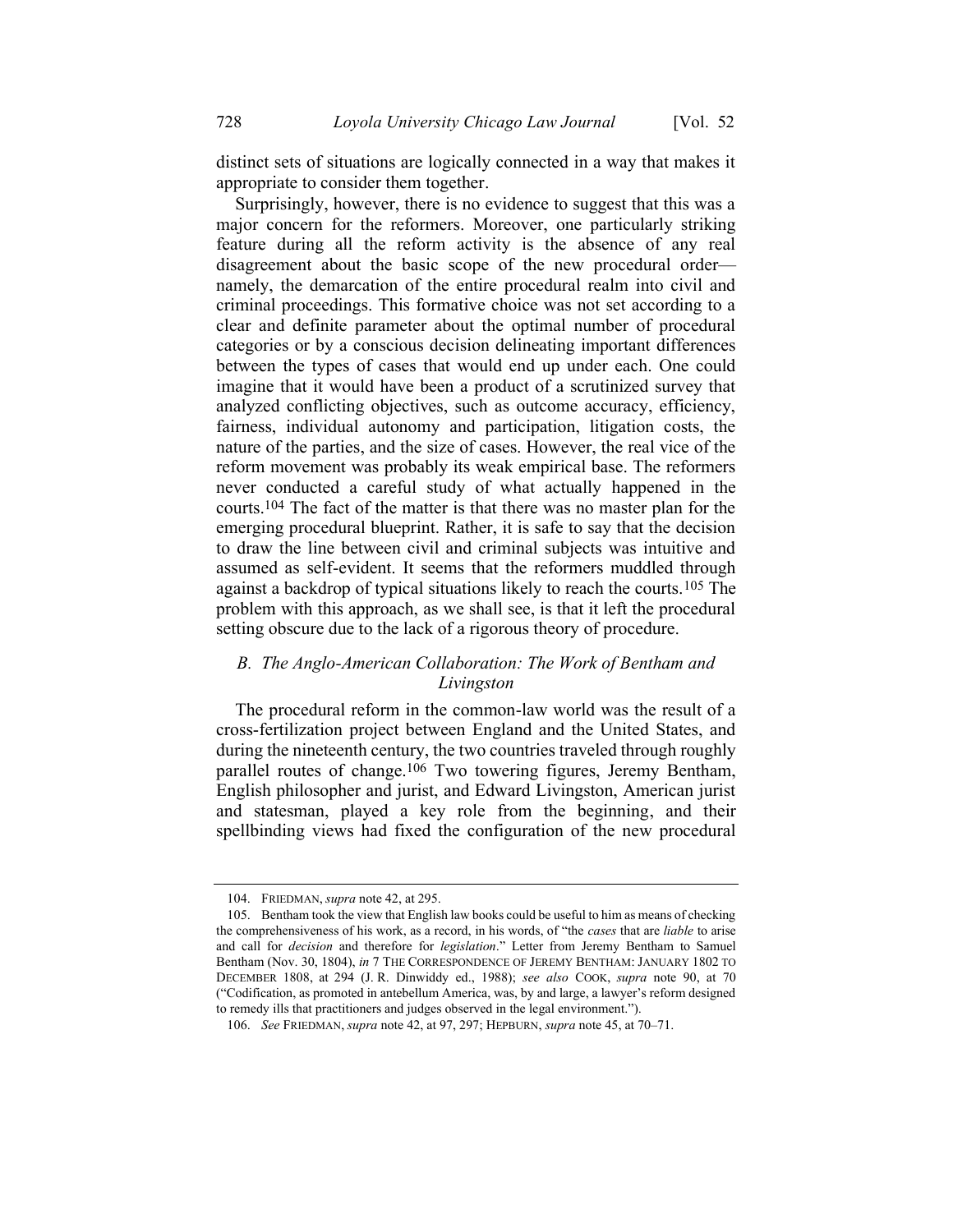order.107 While we have no record of the two individuals being in a room together, the two pioneering, like-minded individuals exchanged their works with each other and participated in a shared legal conversation.<sup>108</sup>

<span id="page-23-0"></span>Bentham and Livingston thought that the common-law processes failed to secure substantive justice because they were overly complex and spread across an unnecessarily complicated web of courts and competing jurisdictions. In their view, the main division between law and equity was all wrong. By the same token, they determined that procedure could not continue to be the determining factor of the common law. This was a paradigm shift. William Blackstone, for example, embraced in his *Commentaries* the procedural structure of the common law of his day. While Blackstone abandoned the writs as organizing principles, he thought that it was better to adapt the old forms of action to modern conditions through fictions, rather than to reform the entire system.109 But Bentham and Livingston parted ways with Blackstone and looked to restructure the familiar legal territories in order to create a justice system capable of meeting the needs of the public in the nineteenth century.110

110. *See* Judson, *supra* note [87,](#page-18-1) at 41–42; CLARK, *supra* not[e 12,](#page-4-2) at 18; COOK, *supra* not[e 90,](#page-19-0)  at 76–77; JOHN DINWIDDY, BENTHAM 54–60 (1989); 5 CARL B. SWISHER, HISTORY OF THE

<span id="page-23-1"></span><sup>107.</sup> *See* FRIEDMAN, *supra* note [42,](#page-12-2) at 97; *see also* CLARK, *supra* note [12,](#page-4-2) at 18; HEPBURN, *supra* not[e 45,](#page-12-1) at 71–80.

<sup>108.</sup> Well-established evidence proves without doubt that Bentham and Livingston exchanged their works with each other. This explains the congruence in their theory and methodology. *See*  HUNT, *supra* note [93,](#page-19-1) at 278, 351; Agustín Parise, *Codification of the Law in Louisiana: Early Nineteenth-Century Oscillation Between Continental European and Common Law Systems*, 27 TUL. EUR. & CIV. L.F. 133, 144, 148 (2012); Marcus, *Trans-Substantivity in Federal Civil Procedure*, *supra* not[e 14,](#page-5-0) at 387; Woodard, *supra* not[e 42,](#page-12-2) at 124, 128; David S. Clark, *The Civil Influence on David Dudley Field's Code of Civil Procedure*, *in* THE RECEPTION OF CONTINENTAL IDEAS IN THE COMMON LAW WORLD 1820–1920, at 63, 69 (Mathias Reimann ed., 1993) [hereinafter Clark, *Civil Influence*]; Jerome Hall, *Objectives of Federal Criminal Procedural Revision*, 51 YALE. L.J. 723, 746 (1942); Mitchell Franklin, *Concerning the Historic Importance of Edward Livingston*, 11 TUL. L. REV. 163, 205–06 (1937); Elon H. Moore, *The Livingston Code*, 19 AM. INST. CRIM. L. & CRIMINOLOGY 344, 347–48, 357 (1928); James E. Crimmins, *Jeremy Bentham*, STAN. ENCYC. PHIL., https://plato.stanford.edu/entries/bentham/#Inf [https://perma.cc/82JB-XZKQ] (Jan. 28, 2019). The correspondences between Bentham and Livingston further substantiate their strong connection to the reform efforts. *See Memoirs of Jeremy Bentham*, *in* 11 THE WORKS OF JEREMY BENTHAM 23, 35–38, 51 (John Bowring ed., London, Simpkin, Marshall & Co. 1843); *see also* COOK, *supra* note [90,](#page-19-0) at 74–75 (noting that Bentham's views on codification were a source of inspiration for the American codifiers, and that while few reformers credited Bentham as a source for their ideas and proposals, Livingston was a notable exception); HEPBURN, *supra* not[e 45,](#page-12-1) at 80; Pound, *David Dudley Field*, *supra* not[e 42,](#page-12-2) at 5 (noting that the reform movement, as an era in the history of Anglo-American law, is considered to have begun with the publication of Bentham's first book in 1776).

<sup>109.</sup> Blackstone's *Commentaries* followed the model supplied by Justinian's *Institutes* and the basic format that pervades the continental institutionalist literature: the rights of persons, the rights of things, private wrongs, and public wrongs. WILLIAM BLACKSTONE, COMMENTARIES ON THE LAWS OF ENGLAND (Oxford 1765–1769) (4 vols.); *see also* LANGBEIN, LERNER & SMITH, *supra* note [67,](#page-15-1) at 838–43.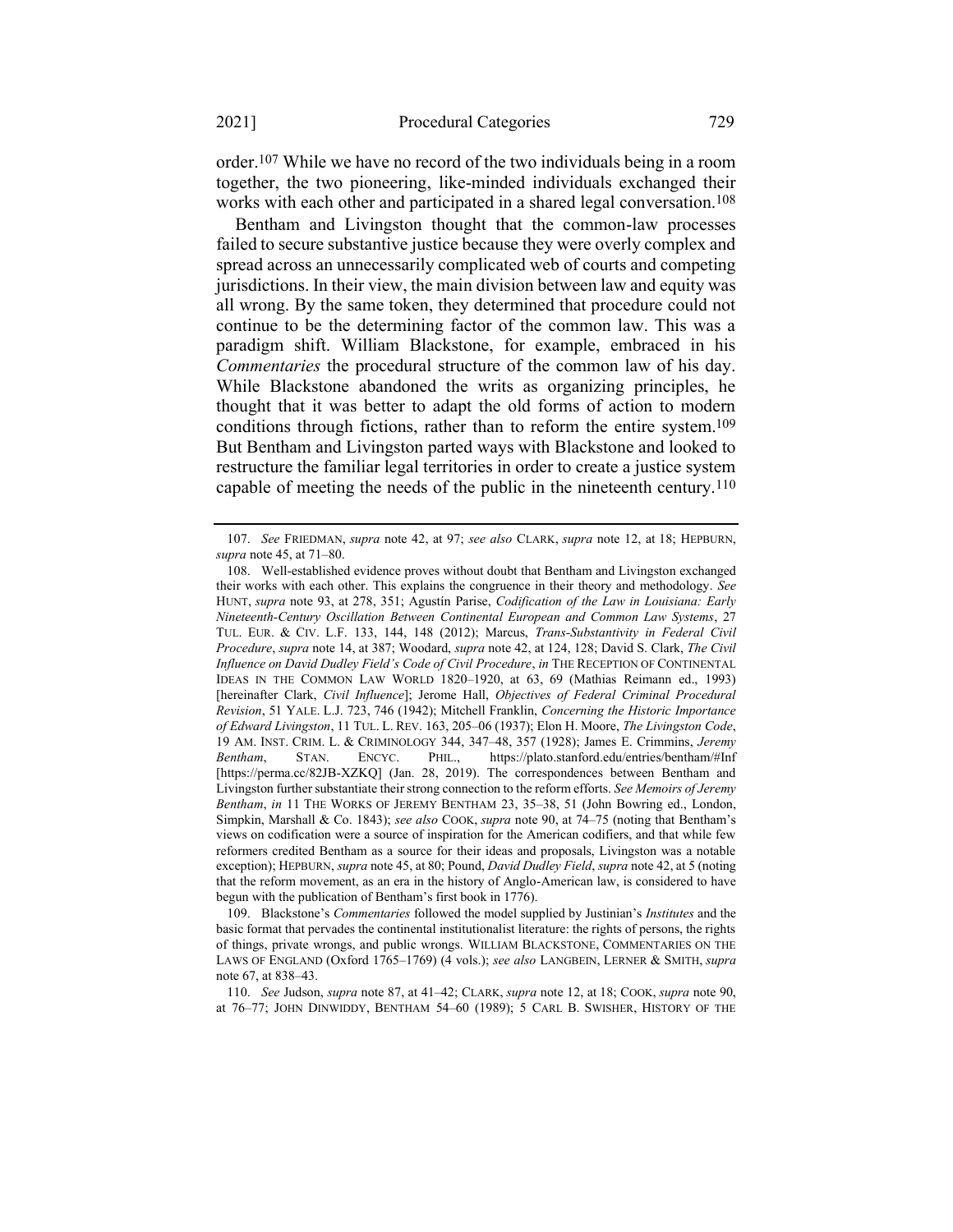This restructuring was to be accomplished in two ways. First, Bentham and Livingston vigorously aspired to arrange the whole body of law into a written or statutory form because at that point the common law was, to quote Professor Friedman, "an amorphous entity, a ghost, scattered in little bits and pieces among hundreds of case reports, in hundreds of different books. Nobody knew what was and was not law."111 Indeed, the common law had been built up over centuries through incremental changes, and the rules and practices it embodied were seen as the outcome of the cumulative experience of many generations.112 Driven by the need to present the different subjects in a systematic and convenient way, Bentham and Livingston began to classify law into its familiar doctrinal categories. According to Bentham and Livingston's scheme of organization, the whole legal order, or "modes of human action," is divided into two main branches of substantive law: *civil* and *penal*. 113 This division represented a shared focus regarding the basis for the logical distribution of a nation's laws—an arrangement that is based on the twin functions of law as being to suppress wrongs and to define and secure personal rights.<sup>114</sup>

<span id="page-24-2"></span><span id="page-24-1"></span><span id="page-24-0"></span>Secondly, and more importantly, Bentham and Livingston set out the first serious "attempt in the English language . . . at a philosophical account of the law of procedure."115 They shared a common belief that procedural rules should have no independent goals of their own and

SUPREME COURT OF THE UNITED STATES: THE TANEY PERIOD 1836–64, at 342 (1974); Moore, *supra* note [108,](#page-23-0) at 350; Pound, *David Dudley Field*, *supra* note [42,](#page-12-2) at 5; John H. Wigmore, *Louisiana: The Story of Its Legal System*, 1 S.L.Q. 1, 10 (1916); *cf.* ADRIAN VERMEULE, JUDGING UNDER UNCERTAINTY: AN INSTITUTIONAL THEORY OF LEGAL INTERPRETATION 18–24 (2006) (offering a historical overview of Blackstone and Bentham and their differing approaches to statutory interpretation); John R. Commons, *Law and Economics*, 34 YALE L.J. 371, 371 (1925) (elaborating on Bentham's criticism of Blackstone).

<sup>111.</sup> FRIEDMAN, *supra* not[e 42,](#page-12-2) at 302 (noting that the procedural reform movement was part of the plan to codify the entire common law); *see also* SORABJI, *supra* not[e 48,](#page-13-0) at 75.

<sup>112.</sup> Bentham viewed the common law as one immense fiction. He described the common law at large as a "fictitious composition which has no person for its author, no known assemblage of words for its substance." JEREMY BENTHAM, AN INTRODUCTION TO THE PRINCIPLES OF MORALS AND LEGISLATION 8 (J. H. Burns and H. L. A. Hart eds., 1970); *see also* POLLOCK & MAITLAND, *supra* not[e 66,](#page-15-0) at 559; EDWARD S. ROSCOE, THE GROWTH OF ENGLISH LAW 19 (1911).

<sup>113.</sup> *See* Letters from Jeremy Bentham, an Englishmen, to the Citizens of the Several American United States (July 1817), *in* 'LEGISLATOR OF THE WORLD': WRITINGS ON CODIFICATION, LAW AND EDUCATION 113, 139–40 (Philip Schofield & Jonathan Harris eds., 1998) [hereinafter Bentham, Letters to U.S. Citizens]; 1 THE COMPLETE WORKS OF EDWARD LIVINGSTON ON CRIMINAL JURISPRUDENCE 169–71 (New York, Nat'l Prison Ass'n of the U.S. 1873); AMOS,*supra* note [73,](#page-16-1) at 283.

<sup>114.</sup> *See* Jeremy Bentham, First Lines of a Proposed Code of Law for Any Nation Compleat and Rationalized, *in* 'LEGISLATOR OF THE WORLD', *supra* not[e 113,](#page-24-0) at 187, 194–214 [hereinafter Bentham, First Lines]; *see also* AMOS,*supra* not[e 73,](#page-16-1) at 96–102; FRIEDMAN,*supra* not[e 42,](#page-12-2) at 207.

<sup>115.</sup> Gerald J. Postema, *The Principle of Utility and the Law of Procedure: Bentham's Theory of Adjudication*, 11 GA. L. REV. 1393, 1393 (1977); *see also* SORABJI, *supra* not[e 48,](#page-13-0) at 75–100; Stancil, *supra* note [21,](#page-8-1) at 1655–59.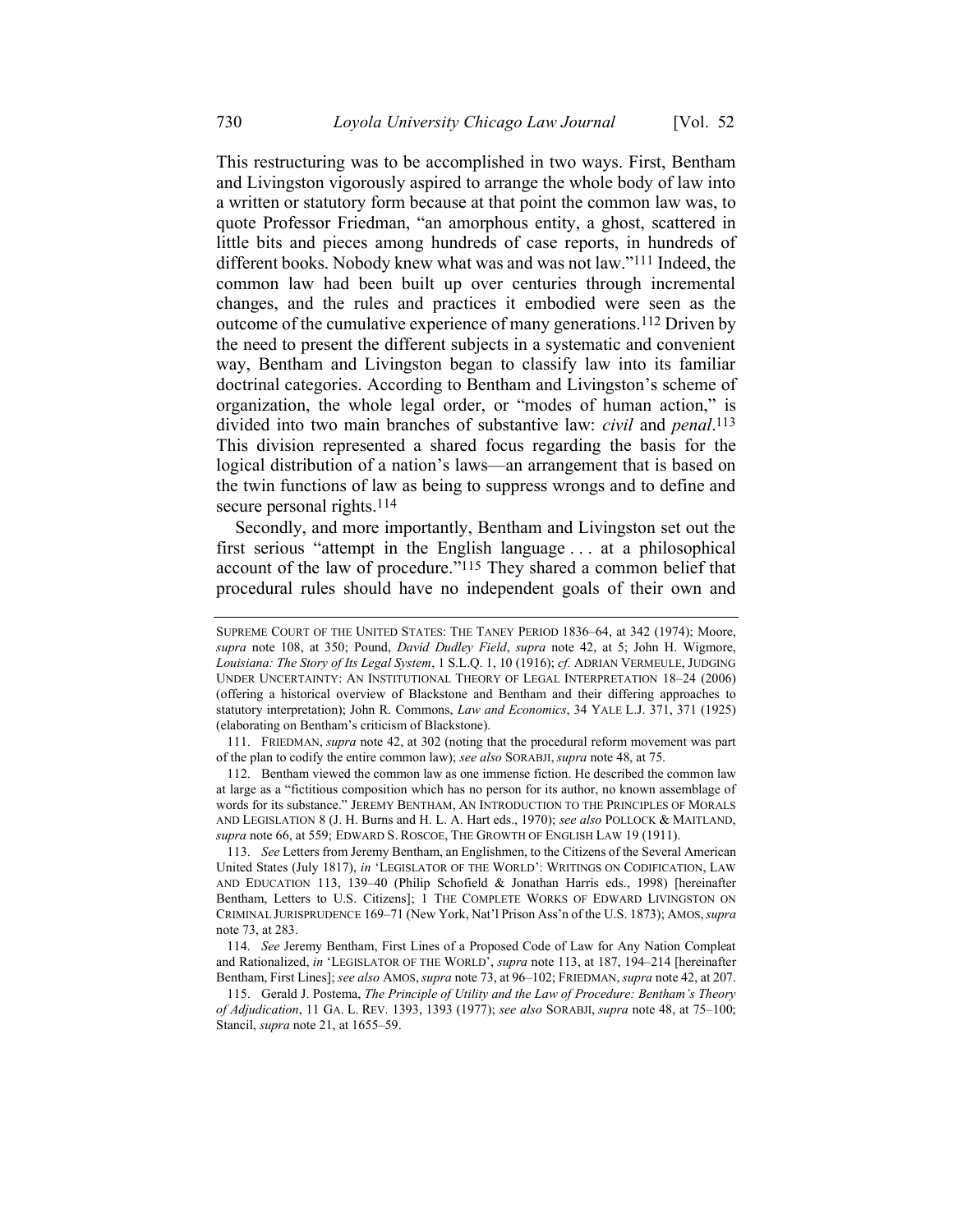<span id="page-25-1"></span><span id="page-25-0"></span>instead exist only to provide for the efficient resolution of cases on their substantive merits.<sup>116</sup> In fact, the concepts of "substantive" and "procedural" law seem to have been invented by Bentham.<sup>117</sup> Substantive law included all doctrine that regulated rights and duties, with its end being "the maximization of the happiness of the greatest number of the members of the community in question."<sup>118</sup> By contrast, procedure, or "adjective law," was defined as "the course taken for the execution of the laws."119 Properly conceived, it implied that the content of the substantive law would have an effect on the structure of the forms of process. The precise effect or relationship, however, was never explicitly explained, and we were left with only general statements echoing the trade-off between transsubstantivity and substance-specificity. The following excerpt captures the critical theme of this Article and also illustrates Bentham's cursory treatment of the way in which the two procedural principles should play out:

Here, then, comes the line of distinction—the distinction between that part of the proposed system of procedure, which may be given without the previous exhibition of any part of the system of substantive law, and that part which cannot. The means for coming at the truth, as to matters of fact, are the same in all cases: the means for obtaining and exercising the powers necessary to the giving execution and effect to the ordinances of substantive law, are the same in all cases.

But of this general application of machinery, different ordinances of substantive law require the application of different engines or instruments to be brought into exercise. On which occasion, which instrument shall be brought into exercise, and how applied—this will depend upon the particular portion or article of substantive law, to which, for the purpose of giving effect to it, application is to be made of it.120

As can be seen, the new order is based on the assumption that different subject matters trigger different sets of procedures. Admittedly, however, neither Bentham nor Livingston laid down a sound theory for the ideal grouping of different types of cases and their corresponding procedural

<sup>116.</sup> *See* Bentham, First Lines, *supra* not[e 114,](#page-24-1) at 223; Postema, *supra* not[e 115,](#page-24-2) at 1396–1402.

<sup>117.</sup> Albert Kocourek, *Substance and Procedure*, 10 FORDHAM L. REV. 157, 157 (1941).

<sup>118.</sup> JEREMY BENTHAM, *Principles of Judicial Procedure*, *in* 2 THE WORKS OF JEREMY BENTHAM, *supra* note [108,](#page-23-0) at 6 [hereinafter BENTHAM, *Principles of Judicial Procedure*].

<sup>119.</sup> *Id*. at 5–6 ("Of the adjective branch of the law, the only defensible object, or say end in view, is the maximization of the execution and effect given to the substantive branch of the law."). A similar distinction was made earlier by Blackstone. However, Blackstone insisted on the traditional terms and distinguished between a cause of action, which was a matter of substantive law, and the form of action, which was a matter of procedure. *See* SORABJI, *supra* not[e 48,](#page-13-0) at 51; Kocourek, *supra* not[e 117,](#page-25-0) *passim*; Marcus, *Trans-Substantivity in Federal Civil Procedure*, *supra*  note [14,](#page-5-0) at 384–86; HEPBURN, *supra* note [45,](#page-12-1) at 13.

<sup>120.</sup> BENTHAM, *Principles of Judicial Procedure*, *supra* note [118,](#page-25-1) at 15.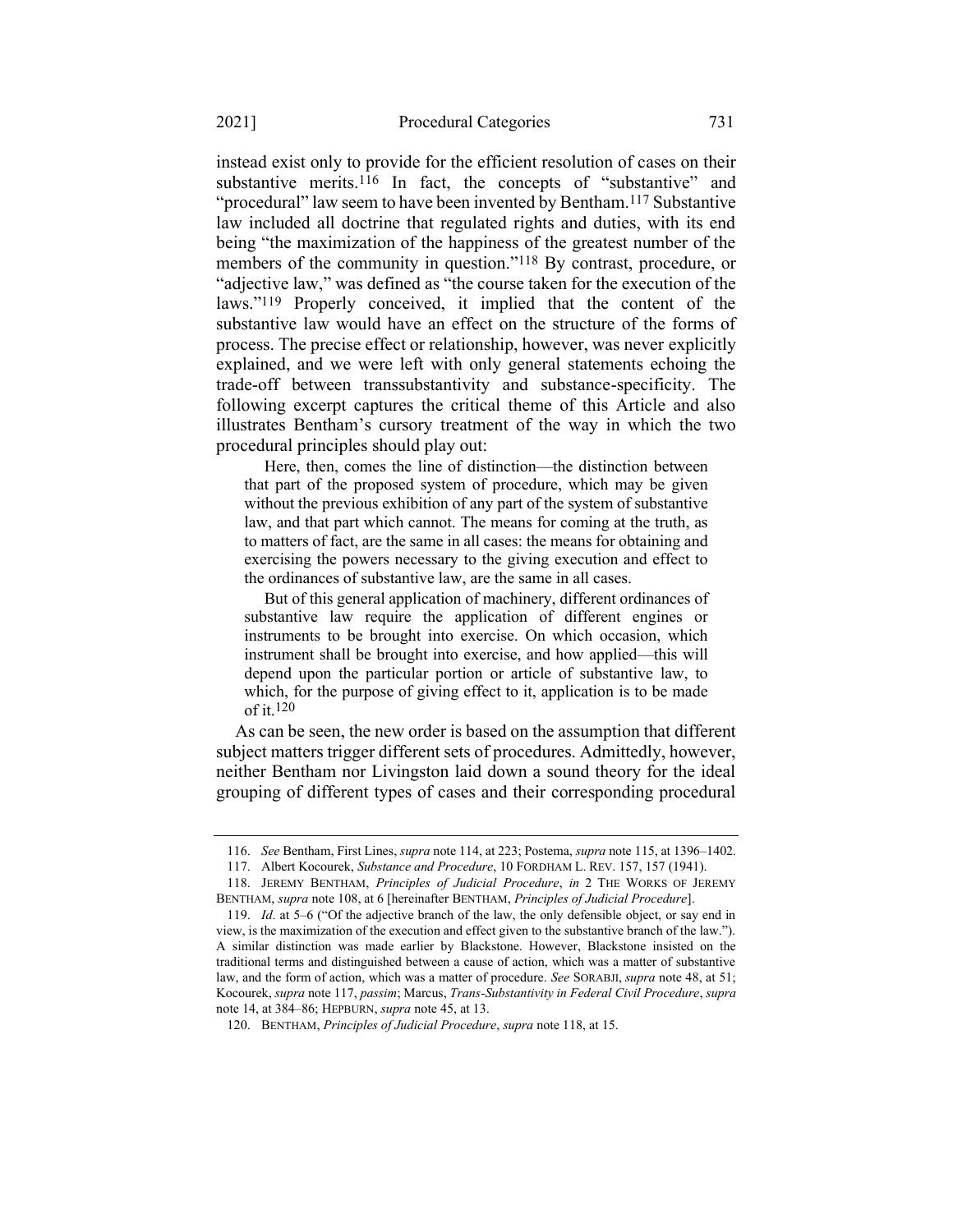rules. This does not mean, of course, that the procedural categories they had formulated were arbitrary or out-of-the-blue.121

<span id="page-26-0"></span>For them, the configuration of procedural law was deeply linked to a vision of procedure as instrumental to a distinct body of substantive law, which meant, in turn, that procedure simply depended upon the largescale arrangement of the legal order that they had envisioned.<sup>122</sup> Therefore, under Bentham and Livingston's scheme, a corresponding code of procedure is to be attached to each of the two discrete categories of subject matter—criminal law has as its corollary criminal procedure, and private law has as its corollary civil procedure.123 This approach to cleave civil from criminal procedure and send, as we shall see, civil and criminal litigation on different paths for generations, was adopted without further discussion. Even the question regarding what policy objectives should inform the task of designing such procedural rules was left unanswered. Bentham summarized this pragmatic approach in the following way:

So, as between the *main body* of the law, or say system of *Substantive law*, and the system of the *Law of Procedure*, or say *System of Adjective Law*, included in each such *Part* as above. In each Part, the *Adjective* branch has for its object and business the giving execution and effect to the *Substantive* branch. Conceive now, in the Penal and Civil Parts, taken together or separately, a system of *Procedure*, having for its object the giving execution and effect to a system of *benefits* and *burthens*, of *rights* and *obligations*, the forms and denominations of which remain to be determined: the system of *Substantive law*, the production of one work-man, the system of *Procedure*, which is to give execution and effect to it, that of another: both works going on without concert at the same time. In such a state of things, in what case is he, to whose lot it falls to pen the system of *Procedure?* Instead of *seeing* the system of *offences* as exhibited in the Penal Code, and that of the efficient causes of *rights* and *obligations* as exhibited in the Civil Code,

123. Bentham, Letters to U.S. Citizens, *supra* note [113,](#page-24-0) at 139–40; Gunther A. Weiss, *The Enchantment of Codification in the Common-Law World*, 25 YALE J. INT'L L. 435, 479 (2000).

<sup>121.</sup> *Cf.* AMSTERDAM & BRUNER, *supra* note [5,](#page-3-2) at 29 ("[W]henever we categorize something, our choice of category implies (often unintentionally) some conception about where and how that something fits into a broader vision of the world.").

<sup>122.</sup> *See* Bone, *Making Effective Rules*, *supra* note [35,](#page-10-0) at 321–23 (noting that earlier reform movements aimed to reorganize the law along more rational lines and redesign procedural rules to fit a more scientific understanding of the nature of rights); *see also* JEROME FRANK, COURTS ON TRIAL 104 (1949) ("[T]he 'procedural reformers[]' have insisted that the procedural rules must be so revised as to provide efficient 'machinery' for the vindication of 'substantive' rights."); *cf.*  AMSTERDAM & BRUNER, *supra* note [5,](#page-3-2) at 22 (contending that categories are never arbitrary but that "[t]hey are derived, consciously or unconsciously, from some larger-scale theory or narrative about the canonical or desirable state of things in the world").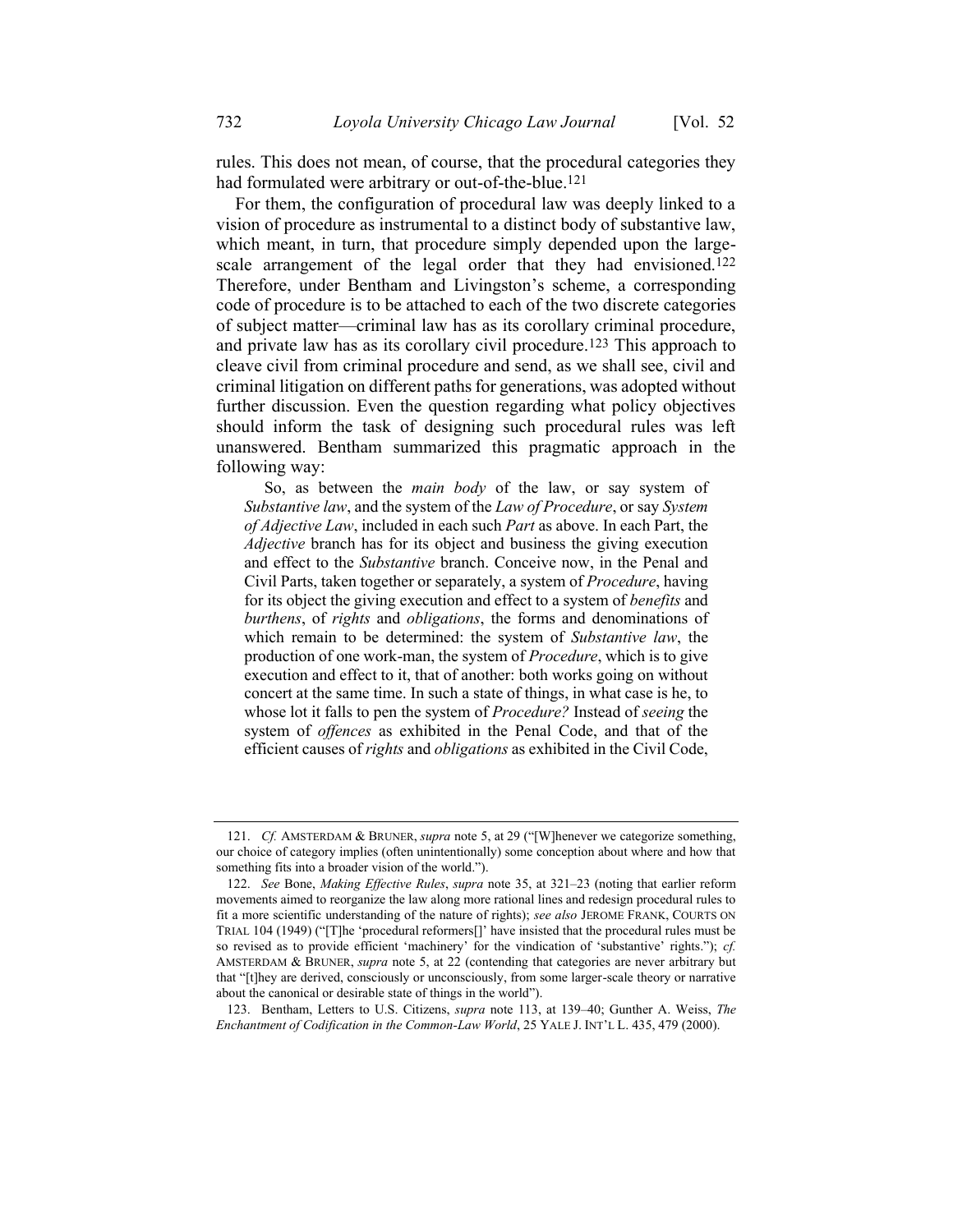he is reduced to *grope* for all those objects in the dark in the region of conjecture.124

This framework certainly succeeded in achieving the aspiration to synthesize law and equity and to create different sets of procedural rules that are transsubstantive and substance-specific at the same time. Not only do both legal and equitable remedies remain available in the same circumstances as they had in the past, but they could now also be sought in the same proceedings.125 Under this scheme, civil procedure is the same whether the subject of the conflict is tort, contract, or other civil matters; and criminal procedure is thought appropriate for the prosecution of all crimes and acts that are unlawful, without any distinction between burglary, assault, and homicide. This means that each set of procedural rules is applicable to a broad range of cases and offers virtually no distinctions among such cases in terms of the available process—they do not create distinctions among types of criminal cases and among types of civil cases. This does not mean, however, that every civil case is accorded precisely the same procedure as every other civil case, or that criminal cases are always accorded precisely the same procedure. There are differences in degree. But as Gail Heriot observes, these differences within classes "tend to be viewed as differences of big ducks and little ducks rather than of ducks and trucks."126 In essence, under this configuration, transsubstantivity ensures uniform rules *within but not beyond* each of the wide-ranging substantive categories. And as a result, we must accept the fact that according to the system that Bentham and Livingston endowed us with, there is no such thing as a procedural category that is transsubstantive in the sense that it can be justified exclusively by reference to procedural values without also considering substantive ends.127

Today, we accept, almost without thinking, the distinction between civil and criminal procedure.128 It is thus clear that Bentham and

<sup>124.</sup> Codification Proposal, Addressed By Jeremy Bentham to All Nations Professing Liberal Opinions, *in* 'LEGISLATOR OF THE WORLD', *supra* not[e 113,](#page-24-0) at 243, 287.

<sup>125.</sup> BAKER, COLLECTED PAPERS, *supra* not[e 73,](#page-16-1) at 952.

<sup>126.</sup> Heriot, *supra* not[e 54,](#page-14-0) at 45 n.15.

<sup>127.</sup> This historical account helps explain the important relationship between procedure and substance: the two have been intimately connected from the beginning. *See also* Mary Liston, *Transubstantiation in Canadian Public Law: Processing Substance and Instantiating Process*, *in* PUBLIC LAW ADJUDICATION IN COMMON LAW SYSTEMS: PROCESS AND SUBSTANCE, *supra* note [43](#page-12-0), at 213, 214 ("Even the strongest defender of the distinction—Jeremy Bentham—conceded that neither could conceptually exist without the other."); CLARK, *supra* note [12,](#page-4-2) at 4; *cf*. Bone, *Foundations of Litigation Reform*, *supra* note [11,](#page-4-0) at 1160.

<sup>128.</sup> *See* United States v. United Mine Workers of Am., 330 U.S. 258, 364 (1947) (Rutledge, J., dissenting) ("[T]he idea that a criminal prosecution and a civil suit for damages or equitable relief could be hashed together in a single criminal-civil hodgepodge would be shocking to every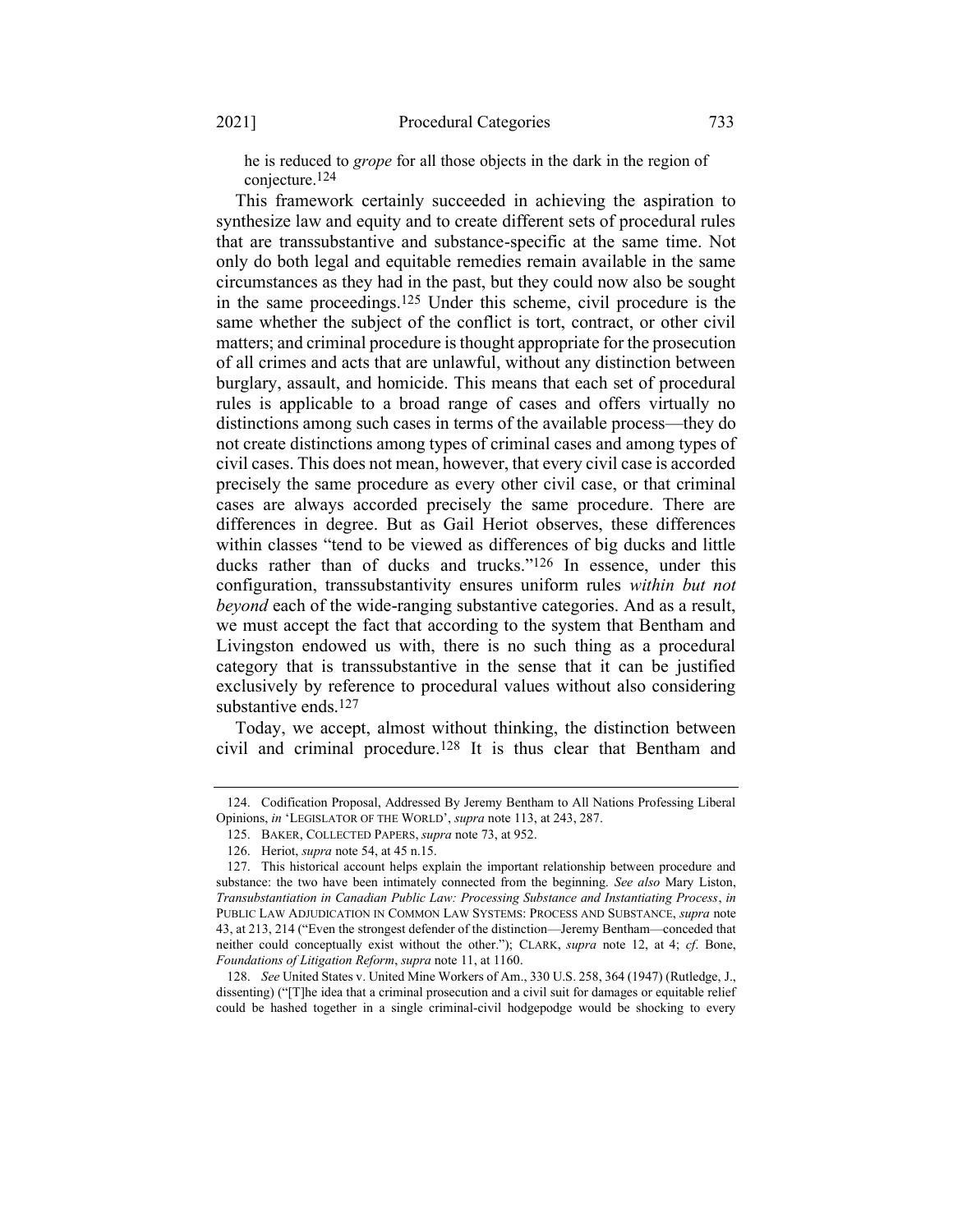Livingston's ideas of reform had long-lasting effects and greatly influenced our procedural jurisprudence.129 Bentham and Livingston's avid publications constituted a breakthrough in procedural thought and represent to this day the most comprehensive attempt to give an account of the basic blueprint for procedural law. The legal community of their time, along with the generation that followed, saw Bentham and Livingston as the intellectual leaders of the campaign to merge law and equity and to divide civil and criminal proceedings. The ultimate success of their work rests on the implementation of this new platform by other leading procedural theorists.

Many scholars consider David Dudley Field's code of civil procedure, adopted by New York State in 1848, as the fountainhead of our current procedural order and as the parent of the Federal Rules of Civil Procedure.130 There is no doubt that the Field Code has played a major role in the common-law world and served as a kind of catalytic agent for procedural change—it was adopted in whole or part by a majority of American jurisdictions thereafter,131 and powerfully influenced procedural reform in England, Ireland, and several other British overseas territories (notably India).132 But despite scholarly claims to the contrary,

132. *See* HEPBURN, *supra* note [45,](#page-12-1) at 14–16, 175–76; JOLOWICZ, *supra* not[e 10,](#page-4-3) at 35; Pound, *David Dudley Field*, *supra* note [42,](#page-12-2) at 12; William D. Mitchell, *The Federal Rules of Civil Procedure*, *in* DAVID DUDLEY FIELD CENTENARY ESSAYS, *supra* not[e 2,](#page-2-1) at 73; Maynard, *supra* 

<span id="page-28-1"></span><span id="page-28-0"></span>American lawyer and to most citizens."); JOLOWICZ, *supra* note [10,](#page-4-3) at 13–14 (2000) ("[T]he prevailing English view that the most important and overriding division of proceedings before the courts of law is that between the criminal and the civil. . . . All cases which are not criminal are civil: there is no other category of proceedings."); Heriot, *supra* note [54,](#page-14-0) at 44; *Introduction* to MANUAL FOR COMPLEX LITIGATION (FORTH) 1, 2 (2004) (noting that civil and criminal case management differ significantly).

<sup>129.</sup> *See* Pound, *David Dudley Field*, *supra* not[e 42](#page-12-2), at 4 ("[(Bentham] was a chief actor in the movement that made the common law in the nineteenth century fit to be the basis of legal development in the twentieth century, and left a mass of polemical writing which has proved a quarry for law reforms since.")

<sup>130.</sup> *See, e.g.*, DODSON, *supra* note [50,](#page-13-1) at 11; MCDOWELL, *supra* note [73,](#page-16-1) at 86. Similarly to Bentham and Livingston, David Dudley Field had drafted, in addition to a civil procedure code, a criminal procedure code, and codes for all substantive law. *See* COOK, *supra* note [90,](#page-19-0) at 194–96 (discussing Field's attempts to codify both procedural and substantive law); SUBRIN & WOO,*supra* not[e 42,](#page-12-2) at 49; Clark, *Civil Influence*, *supra* not[e 108,](#page-23-0) at 65 n.6 (observing that Livingston's criminal code, prepared for Louisiana, influenced Field's Code of Criminal Procedure); Lord Chorley, *Our Anglo-American Common Law Heritage*, *in* DAVID DUDLEY FIELD CENTENARY ESSAYS, *supra* note [2,](#page-2-1) at 302, 311 (Chief Justice Arthur T. Vanderbilt addressing); Obituaries Comments, *David Dudley Field*, *in* REPORT OF THE SEVENTEENTH ANNUAL AMERICAN BAR ASSOCIATION MEETING 517–22 (1894); *see generally* Mildred V. Coe & Lewis W. Morse, *Chronology of the Development of the David Dudley Field Code*, 27 CORNELL L.Q. 238 (1942).

<sup>131.</sup> *See* CLARK, *supra* note [12,](#page-4-2) at 24; Subrin, *How Equity Conquered Common Law*, *supra*  not[e 37,](#page-11-1) at 939; FRIEDMAN, *supra* not[e 42,](#page-12-2) at 293–98; Kellen Funk, *Equity Without Chancery: The Fusion of Law and Equity in the Field Code of Civil Procedure, New York 1846–76*, 36 J. LEGAL HIST. 152 (2015); Pound, *David Dudley Field*, *supra* note [42,](#page-12-2) at 10.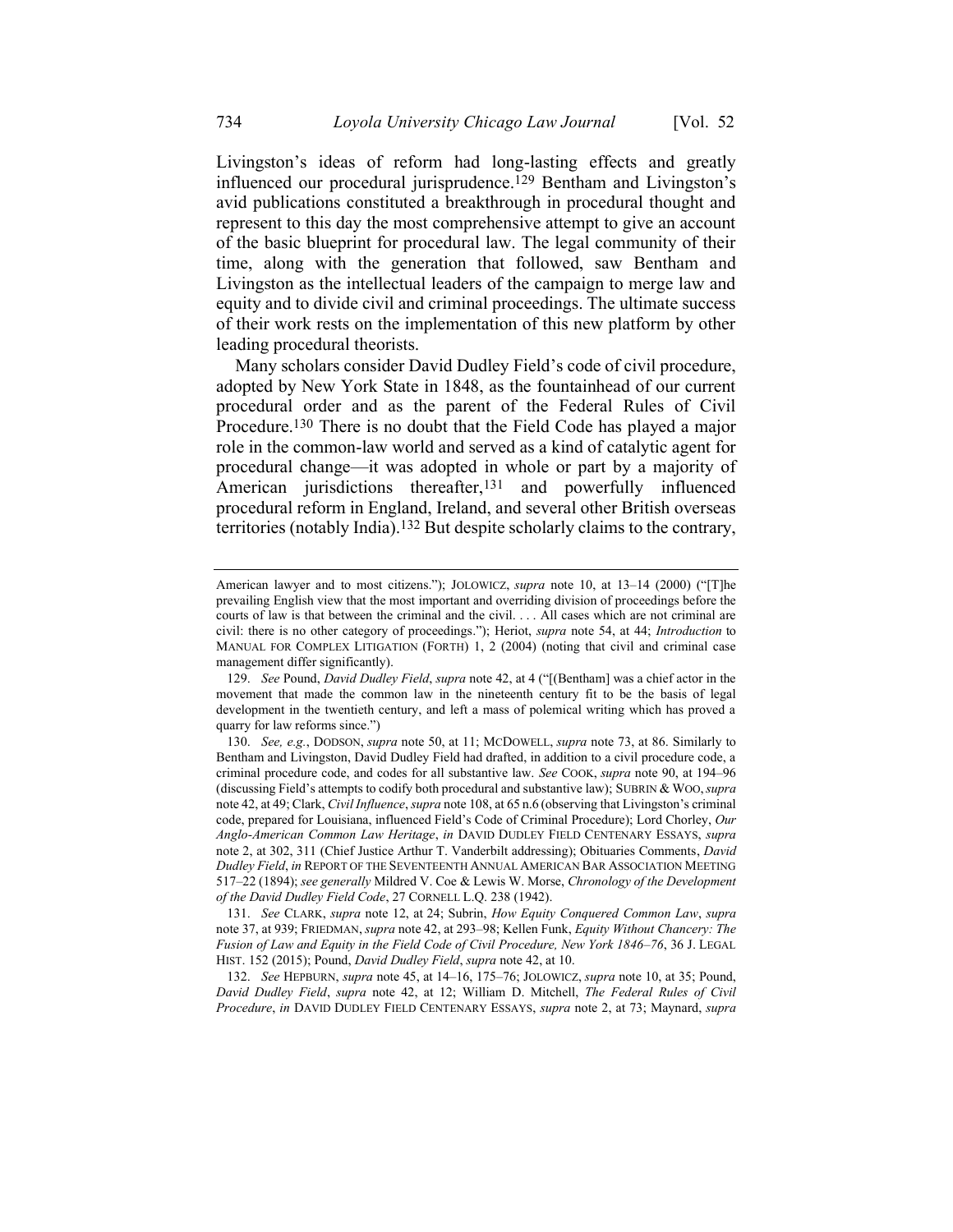<span id="page-29-0"></span>the Field Code was not entirely innovative. Historical evidence clearly proves that the New York Commission headed by Field followed Bentham and Livingston's earlier works and had borrowed significant elements from the Louisiana codes.133 And since the Federal Rules are in many respects extensions of nineteenth-century states' code procedures, it follows that the Federal Rules also date back to Bentham and Livingston's project.134

At bottom, Bentham and Livingston's notable contribution was their ability to break with the old common-law patterns and think about procedure in terms of categories that are transsubstantive and substancespecific at the same time. And while the content of present-day rules of

note [47,](#page-13-2) at 78; *David Dudley Field*, ENCYC. BRITANNICA, https://www.britannica.com/biography/David-Dudley-Field [https://perma.cc/B7H8-E6MN] (Apr. 9, 2021).

<sup>133.</sup> David Dudley Field explicitly referred to the civil procedure code of Louisiana in his writings. *See* DAVID DUDLEY FIELD, WHAT SHALL BE DONE WITH THE PRACTICE OF THE COURTS: SHALL IT BE WHOLLY REFORMED? 20 (New York, John S. Voorhies 1847) ("I think the example of Louisiana should be sufficient for us."); *see also* DAVID DUDLEY FIELD, ARPHAXED LOOMIS & DAVID GRAHAM, FOURTH REPORT OF THE COMMISSIONERS ON PRACTICE AND PLEADINGS: CODE OF CRIMINAL PROCEDURE, at xiv, xxi–xxiii, xxvii–xxviii (Albany, Weed, Parsons & Co., Public Printers 1849) [hereinafter FIELD, LOOMIS & GRAHAM, FOURTH REPORT] (explicitly referring to Livingston and his report of a criminal code for Louisiana); CLARK, *supra* note [12,](#page-4-2) at 28 n.70 (noting that "very many of the best portions of the Field Code were adopted" from the Code of Practice drafted by Livingston); LOOMIS, *supra* note [84,](#page-18-0) at 15 (observing that the New York Commissioners reviewed Livingston's code as an example when drafting the New York Code); SWISHER, *supra* note [110,](#page-23-1) at 341–42, 347 (noting that Field had used the materials produced by Bentham, Livingston, and Story); Clark, *Civil Influence*, *supra* note [108,](#page-23-0) at 70, 74, 80–82, 86 (observing that the most important sources for Field's ideas about codification and content of civil procedure came from Livingston's work and detailing specific examples of definitions and rules that Field borrowed from the Louisiana codes of procedure); Marcus, *Trans-Substantivity in Federal Civil Procedure*, *supra* note 14, at 388; Parise, *supra* not[e 108,](#page-23-0) at 136 (observing that David Dudley Field was influenced by the works of Bentham); Henry G. McMahon, *The Proposed Louisiana Code of Practice: A Synthesis of Anglo-American and Continental Civil Procedures*, 14 LA. L.REV. 36, 51 (1953) (noting that it was the Louisiana Code of Practice of 1825 which provided the inspiration for the Field Code); *but see* Pound, *David Dudley Field*, *supra* note [42,](#page-12-2) at 3–16 (comparing Field with Bentham and Livingston wherein Pound notes Bentham's influence over Field but argues that in preparing the code of civil procedure, Field had nothing to build on); Reppy, *supra* not[e 72,](#page-16-0) at 52–53 (Bentham and Field compared).

<sup>134.</sup> For portrayals of the Federal Rules as a logical extension of the Field Code and nineteenth century procedural thought, see, e.g., JOLOWICZ, *supra* note [10,](#page-4-3) at 27; MCDOWELL, *supra* not[e 73,](#page-16-1)  at 92; Marcus, *Trans-Substantivity in Federal Civil Procedure*, *supra* note [14,](#page-5-0) at 392, 394–96 ("Although innovative in many respects, the Federal Rules of 1938 did nothing particularly novel with respect to the development of trans-substantivity." The Federal Rules' authors followed Bentham's lead.); Warren E. Burger, *Rx for Justice: Modernize the Courts*, NATION'S BUSINESS, Sept. 1974, at 61 (noting that the development of the Federal Rules of Civil Procedure was no more than a refinement of existing procedure); Alexander Holtzoff, *Origin and Sources of the Federal Rules of Civil Procedure*, 30 N.Y.U. L. REV. 1057, 1060–61 (1955); Pound, *David Dudley Field*, *supra* note [42,](#page-12-2) at 14; Charles E. Clark, *Code Pleading and Practice Today*, *in* DAVID DUDLEY FIELD CENTENARY ESSAYS, *supra* note [2,](#page-2-1) at 55, 65. *But see* Subrin, *How Equity Conquered Common Law*, *supra* note [37,](#page-11-1) at 932 (arguing that the Field Code was not a parent of the Federal Rules).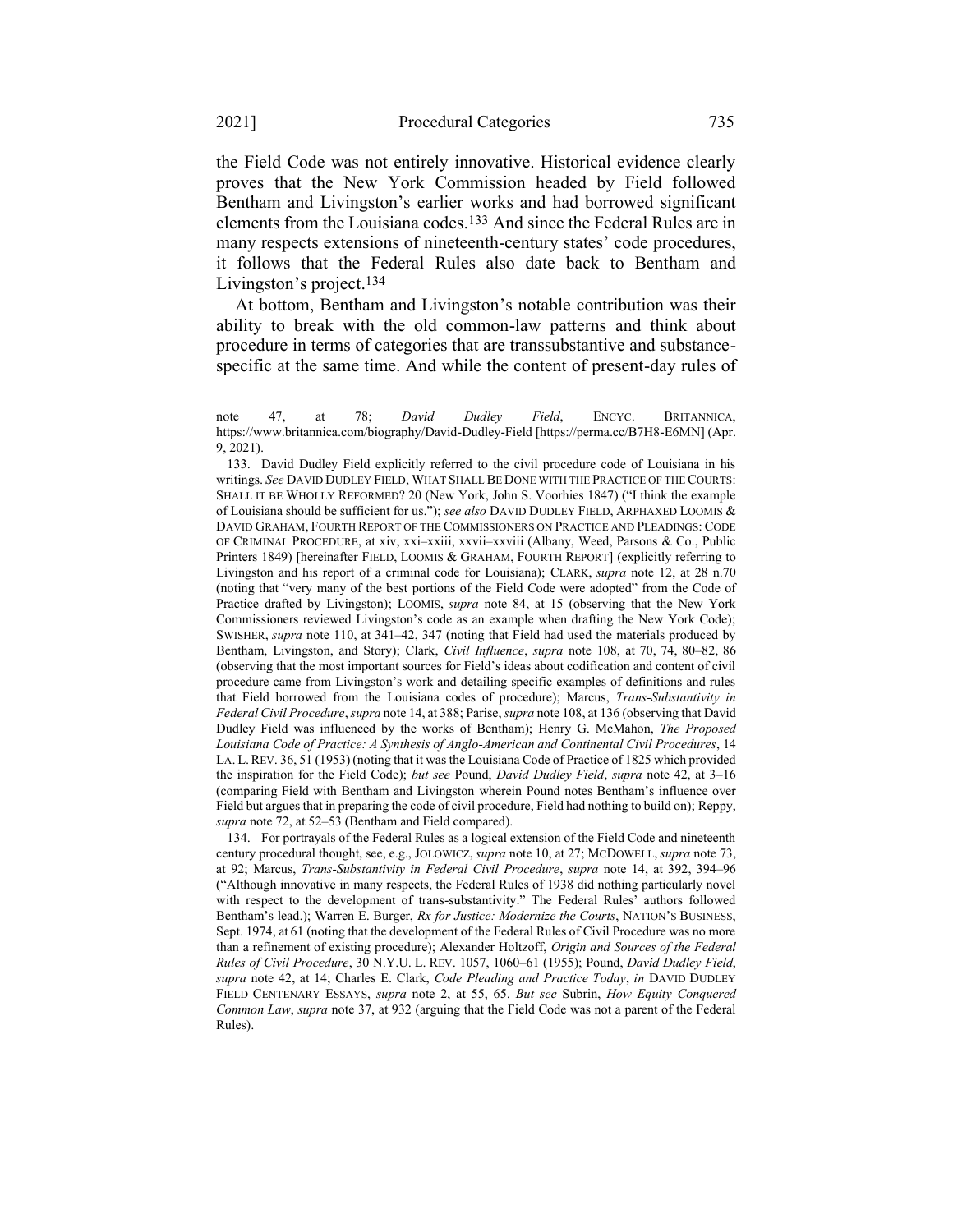procedure may differ widely from Bentham and Livingston's codes, their far-reaching vision for the arrangement of procedural law is still at play. Over the course of the twentieth century, different legal systems within the common-law world have continued, knowingly or not, to sort proceedings into hybrid categories of procedural rules.

#### <span id="page-30-0"></span>*C. The Normative Motives for the New Procedural Order*

The procedural distinction between civil and criminal actions was also based on practical and normative concerns about the proper administration of justice. By the late eighteenth and early nineteenth centuries, the concept of public responsibility for prosecuting criminal activity and the engagement of the government in the administration of criminal justice emerged as a dominant idea.135 As Professor Heriot explains, the costs of initiating a prosecution had changed significantly as a consequence of urbanization and greater mobility.136 "When private prosecutions were common, a higher proportion of crimes occurred in small towns and rural areas, simply because an overwhelmingly higher proportion of the population lived in such places. In such cases, victim, wrongdoer and witnesses were often personally acquainted. Little detective work was necessary or even possible;"137 and at those early times, "[a] victim with even a weak taste for vengeance might be willing to undertake the costs necessary to initiate the prosecution."138 However, following urbanization, "the likelihood that victim, wrongdoer and witnesses would be strangers increased significantly. Hence the need for serious detective work increased."139 These social and economic forces pushed victims to refrain from prosecution because it seemed far more sensible for private individuals to let the associated costs be borne by the

<sup>135.</sup> *See* LAWRENCE M. FRIEDMAN, CRIME AND PUNISHMENT IN AMERICAN HISTORY 29–30 (1993); Bruce P. Smith, *The Myth of Private Prosecution in England, 1750–1850*, *in* MODERN HISTORIES OF CRIME AND PUNISHMENT 151 (Markus D. Dubber & Lindsay Farmer eds., 2007); Carolyn B. Ramsey, *The Discretionary Power of "Public" Prosecutors in Historical Perspective*, 39 AM. CRIM. L. REV. 1309, 1323–24 (2002); JOHN DICKINSON, ADMINISTRATIVE JUSTICE AND THE SUPREMACY OF LAW IN THE UNITED STATES 6–7 (The Lawbook Exchange 2003) (1927).

<sup>136.</sup> *See* Heriot, *supra* not[e 54,](#page-14-0) at 49–51; *cf.* FRIEDMAN, *supra* not[e 42,](#page-12-2) at 37 ("As the colonies grew in size, as economic and social life became more complex, as mobility (of all sorts) increased, the techniques and mental habits that worked in the early days lost a good deal of their bite and their magic. Criminal justice was ripe for reform and for change.").

<sup>137.</sup> Heriot, *supra* not[e 54,](#page-14-0) at 49–50.

<sup>138.</sup> *Id.* at 50; *cf.* FRIEDMAN, *supra* note [42,](#page-12-2) at 37 ("In England, there was no such thing as a district attorney—no public prosecutor. People were supposed to do their own prosecuting—and pay for it themselves."). It seems that well into the twentieth century private persons had vast authority in the criminal sphere. Private people were allowed to arrest others without a warrant in a variety of circumstances, and any person was authorized to present a bill of indictment to a grand jury against the accused. *See* John D. Lawson & Edwin R. Keedy, *Criminal Procedure in England*, 1 J. AM. INST. CRIM. L. & CRIMINOLOGY 595, 602–03 (1911).

<sup>139.</sup> Heriot, *supra* not[e 54,](#page-14-0) at 49–51.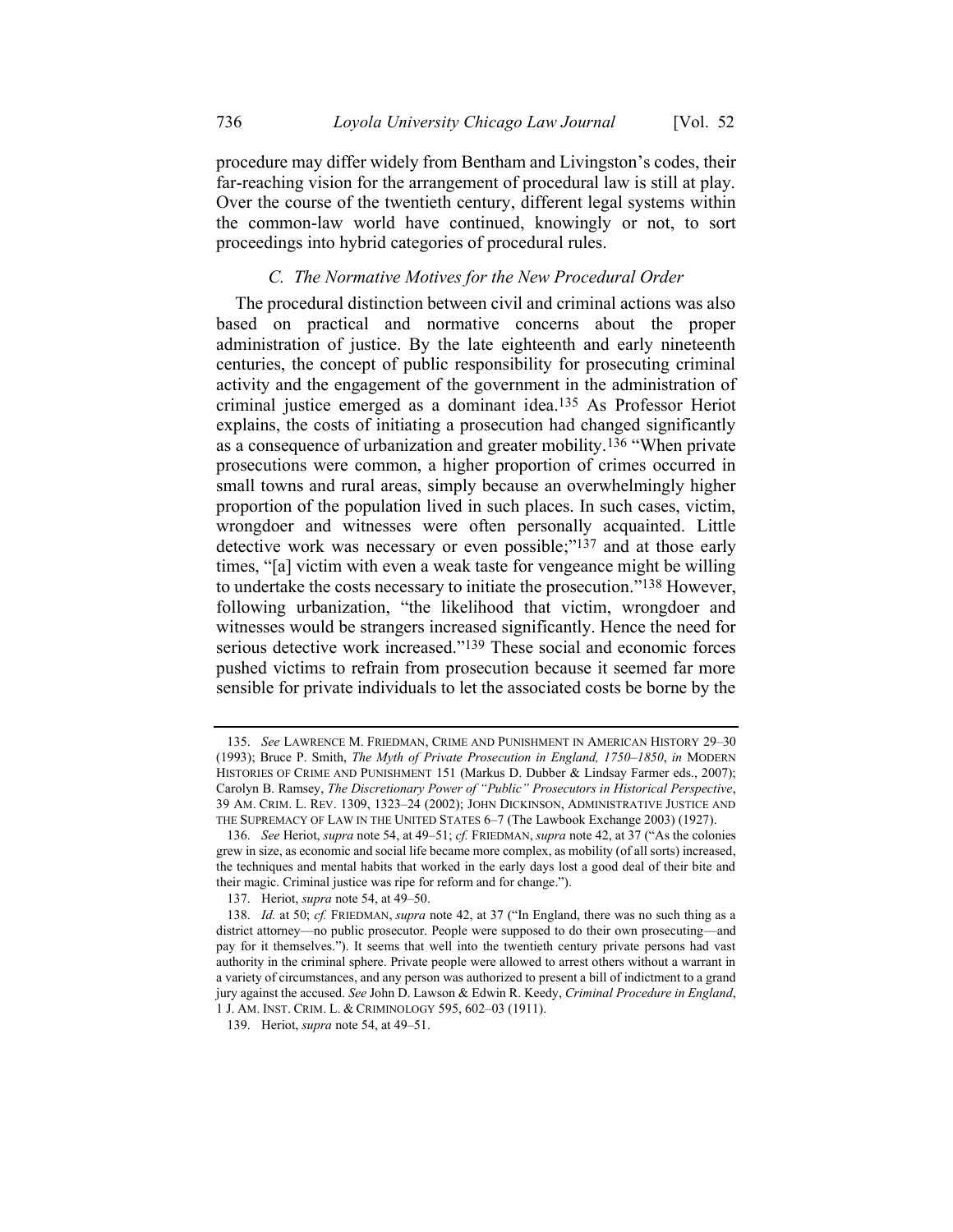<span id="page-31-1"></span><span id="page-31-0"></span>entire society.140 "One suspects," Steven Shavell writes, "that, were society to depend on private prosecution of criminal cases, the number of cases brought would be grossly inadequate. Public prosecution may thus be viewed as an answer to this latent problem."141 Indeed, during the nineteenth century the need for the state to assume the role of a prosecutor became unavoidable,<sup>142</sup> and the corresponding shift in the nature of criminal litigation made an adaptive procedural regime essential.143

Up until then, almost all litigation arose from a private controversy between individuals.144 In a dispute between one private citizen and another, the system had no general incentive to target particular entities or persons for idiosyncratic treatment. This neutrality resulted from the revolving nature of players, where the same individual could be a plaintiff in one case and a defendant in another.145 In addition, "the motive of a person who brings suit is ordinarily not chiefly, if at all, to deter socially undesirable behavior in the future. Rather, it is usually to obtain compensation for harm or other relief."146 Professor Shavell argues further that "when a [private] party makes a litigation decision, he does not take into account the legal costs that he induces others to incur (a negative externality), nor does he recognize associated effects on deterrence and certain other social benefits (a positive externality)."147 Moreover, the action of the executive branch of government was traditionally postponed to the last stage in the settlement of the dispute. Government was limited, John Dickinson asserted, "to the role of arbitrating differences between individuals through the courts after the difference has arisen, and then enforcing the court's award through the executive. The only regulating force operating on individuals prior to action by them is their own knowledge, or presumed knowledge, of the law applying to their contemplated act."<sup>148</sup> Therefore, Professor Dickinson pointed out, in the adjudication of civil disputes "by courts of law alone, the process of adjudication went on within a separate cell or compartment, as it were, tightly closed off from the sphere of

<sup>140.</sup> *See* Irving R. Kaufman, *Criminal Procedure in England and the United States: Comparisons in Initiating Prosecutions*, 49 FORDHAM L. REV. 26, 28 (1980); *cf.* FRIEDMAN,*supra*  note [42](#page-12-2), at 218 ("Murder and other crimes were once privately enforced. . . . Public prosecution is supposed to do away with private vengeance.").

<sup>141.</sup> Steven Shavell, *The Fundamental Divergence between the Private and the Social Motive to Use the Legal System*, 26 J. LEGAL STUD. 575, 600 (1997).

<sup>142.</sup> *See* Heriot, *supra* not[e 54,](#page-14-0) at 50.

<sup>143.</sup> *See* JEROME HALL, THEFT, LAW, AND SOCIETY 140 (2d ed. 1952); FRIEDMAN, *supra* note [42,](#page-12-2) at 211–12; CLARK, *supra* note [12,](#page-4-2) at 5.

<sup>144.</sup> *See* Sklansky & Yeazell, *supra* not[e 3,](#page-3-1) at 687–92, 698.

<sup>145.</sup> *See* RESNIK, *supra* not[e 2,](#page-2-1) at 124–25.

<sup>146.</sup> Shavell, *supra* note [141,](#page-31-0) at 578.

<sup>147.</sup> *Id.* at 575.

<sup>148.</sup> DICKINSON, *supra* not[e 135,](#page-30-0) at 8; *see also id.* at 8–10.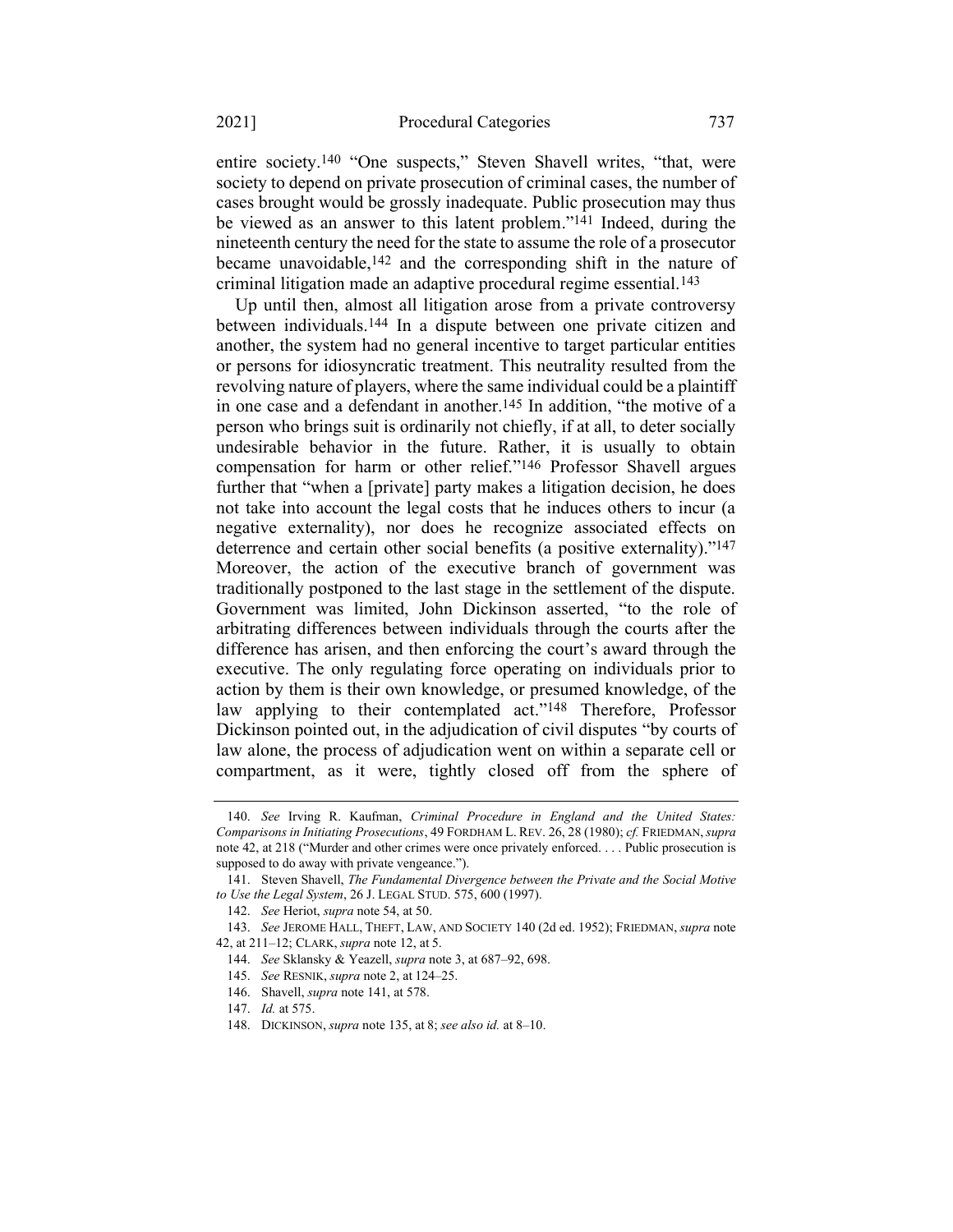governmental action. There was thus made possible a single-minded attention to the individual rights of the parties immediately before the court, with only an accidental regard for the interests of the public at large."149 To a large extent these were, and still are, the bedrock assumptions regarding civil litigation. Accordingly, civil procedure adopted a neutral approach that focuses on the private interactions among disputants and assumes a balance of power between litigants.150 Normally, therefore, the rules of civil procedure do not purport to change the apparent power balance or tilt it toward either party.151 Their main purpose is to incentivize private litigants, who are selfishly disposed, to conduct legal proceedings in fair and efficient ways.

On the criminal side, however, the lack of equilibrium between government and individual defendants generated concern about the integrity of criminal judgments.152 The involvement of the state in the detection, investigation, prosecution, and punishment of crimes symbolized a real departure from the civil model in several ways.<sup>153</sup> First, the criminal law model recognizes that "in addition to the interests of individuals, there is a social interest which should be protected."154 In the criminal sphere we see a clash between the rights of a particular individual and the rights of the public, "with a resulting restriction on that particular individual's conduct."155

Secondly, the role of the government in the criminal sphere is not limited to that of an arbitrator. The increased governmental operations created an obvious conflict of interest in every criminal case—"the justice to which [a person] might be brought and the authority which might bring [him or her] to it were the same."<sup>156</sup> Indeed, "courts no less than administrative bodies," Justice Felix Frankfurter said, "are agencies of government. Both are instruments for realizing public purposes."157 The widened area of influence thus opened the doors for the government to affect and hamper criminal proceedings. Even the mere influence on the appearance of justice and impartiality in such cases, since the court is an arm of the state, represented a structural change in the criminal sphere

<sup>149.</sup> *Id.* at 30.

<sup>150.</sup> The balance of power is to a degree a legal fiction. In each civil case we find litigants with different economic and legal resources. *See Ex parte* United States, 101 F.2d 870, 876–77 (7th Cir. 1939), *aff'd sub nom*. United States v. Stone, 308 U.S. 519 (1939); Heriot, *supra* not[e 54,](#page-14-0) at 54.

<sup>151.</sup> The modern class action purposely deviates from the ordinary civil procedure attitude. But that of course is the exception that proves the general rule.

<sup>152.</sup> *See* RESNIK, *supra* not[e 2,](#page-2-1) at 124.

<sup>153.</sup> *See* Sklansky & Yeazell, *supra* not[e 3,](#page-3-1) at 691.

<sup>154.</sup> DICKINSON, *supra* not[e 135,](#page-30-0) at 9.

<sup>155.</sup> *Id.* at 21.

<sup>156.</sup> MILSOM, HISTORICAL FOUNDATIONS, *supra* not[e 60,](#page-14-2) at 404.

<sup>157.</sup> Scripps-Howard Radio, Inc. v. FCC, 316 U.S. 4, 15 (1942).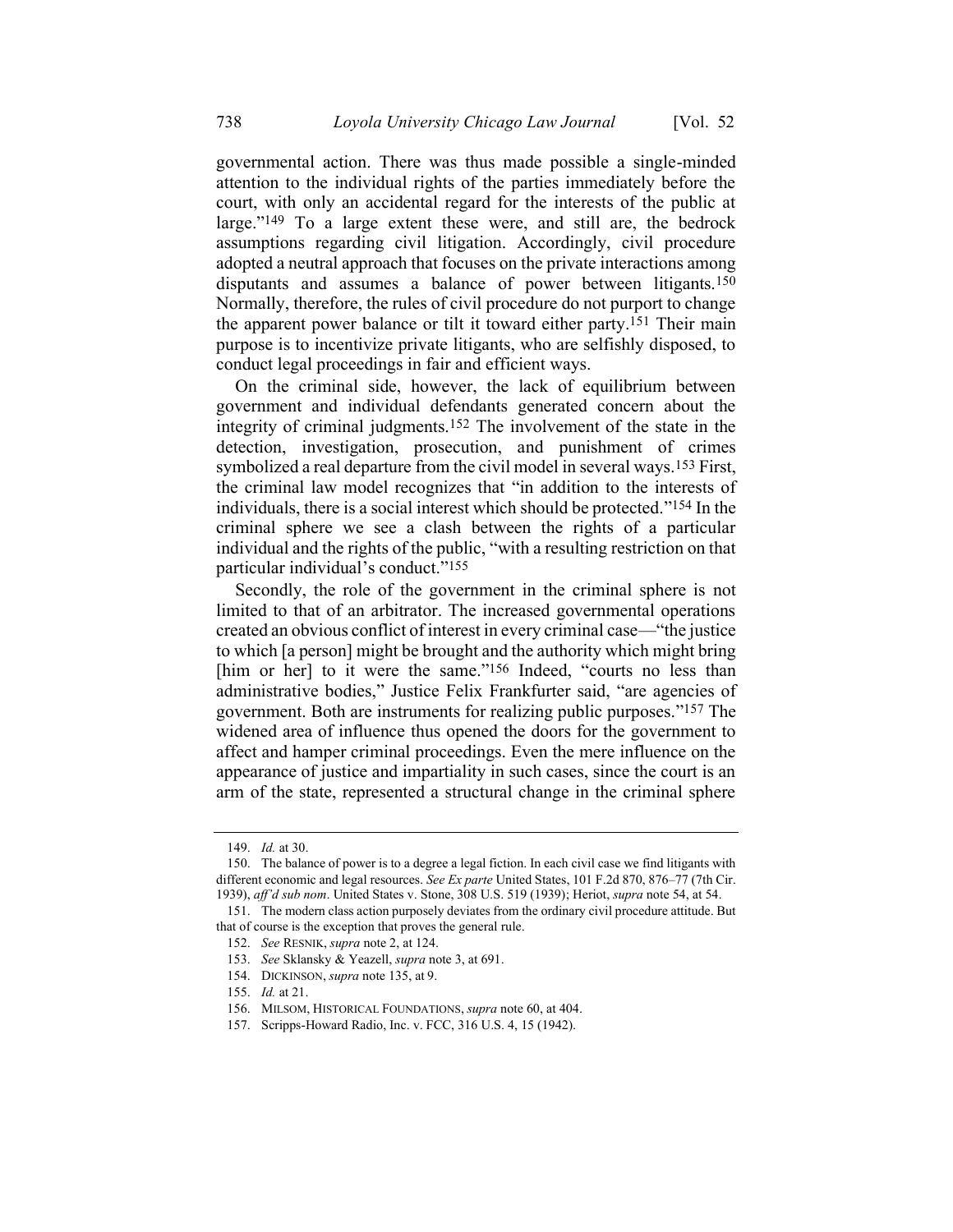<span id="page-33-0"></span>that gave a justification for a different procedural treatment.158 In other words, in criminal cases the accused is seen against the Leviathan—an immensely powerful entity that will win any case unless certain procedures are created to make the confrontation a "fair fight."159

Thirdly, in a criminal case the court must decide whether the accused is guilty or not guilty. There is no middle ground—ordinarily the accused cannot be partially guilty. In most forms of civil cases, in contrast, the court can divide or apportion responsibility or fault between the parties.160 Criminal procedure springs, therefore, from the impelling need to even up the particular hazards that public prosecutions were thought to pose for defendants and to guard against the evil of an unjust conviction.161

Indeed, similar ideas influenced the choice to adopt different federal rules of procedure for criminal and civil cases in the United States.162 Interestingly, however, the normative and practical considerations of conflicts of interest—power balance, costs, and incentives—were not pinpointed in any clear, thought-through way. Ion Meyn observed that in the absence of any explicit guiding principles, various members of the advisory committee appointed to draft rules of criminal procedure for the federal courts simply announced that criminal litigation was different because "[a] civil case is a controversy between two private individuals, which is different from criminal procedure."<sup>163</sup>

The historical developments that led to the procedural civil-criminal dichotomy are quite clear. And yet the divergent trails fail to reflect the

<sup>158.</sup> *See* MILSOM, HISTORICAL FOUNDATIONS, *supra* note [60,](#page-14-2) at 409–10 (observing the significance of the indictment being now the king's suit, in which the victim played no formal part and had no interest in the outcome, to the division of criminal proceedings); AMOS, *supra* not[e 73,](#page-16-1)  at 286–87; FRANK, *supra* not[e 122,](#page-26-0) at 96; LANGBEIN, *supra* not[e 42,](#page-12-2) at 7–9; Steve Struthers, *The Evolution of Legal Procedures*, 8 RES. NEWS 3 (1984); FIELD, LOOMIS & GRAHAM, FIRST REPORT, *supra* note [50,](#page-13-1) at 3; *cf.* United States v. Cunan, 156 F.3d 110, 114–16 (1st Cir. 1998) (discussing the dichotomy between civil actions and criminal prosecutions in the context of forfeiture proceedings).

<sup>159.</sup> Interestingly, the increased involvement of the state in the prosecution of crimes has led to a different procedural development in the Continent. "[I]n the European legal tradition the work of investigating and adjudicating cases of serious crime is treated as a public responsibility assigned to neutral professionals who bring the resources of the state to bear both *for* and *against* the accused." LANGBEIN, *supra* not[e 42,](#page-12-2) at 9 (emphasis added).

<sup>160.</sup> *See* Struthers, *supra* not[e 158,](#page-33-0) at 3.

<sup>161.</sup> *See* Hamson, *supra* note [71,](#page-16-2) at 416 (noting the resemblance between civil and criminal procedure and observing that "an English prosecution can be described as a civil proceeding in which the Crown happens to be the plaintiff and in which, because of the formidable quality of that plaintiff, it has been thought proper to give to the defendant advantages which an ordinary civilian defendant does not enjoy"); Heriot, *supra* not[e 54,](#page-14-0) at 54.

<sup>162.</sup> *See generally* Meyn, *supra* not[e 6.](#page-3-3)

<sup>163.</sup> *Id.* at 717, 733.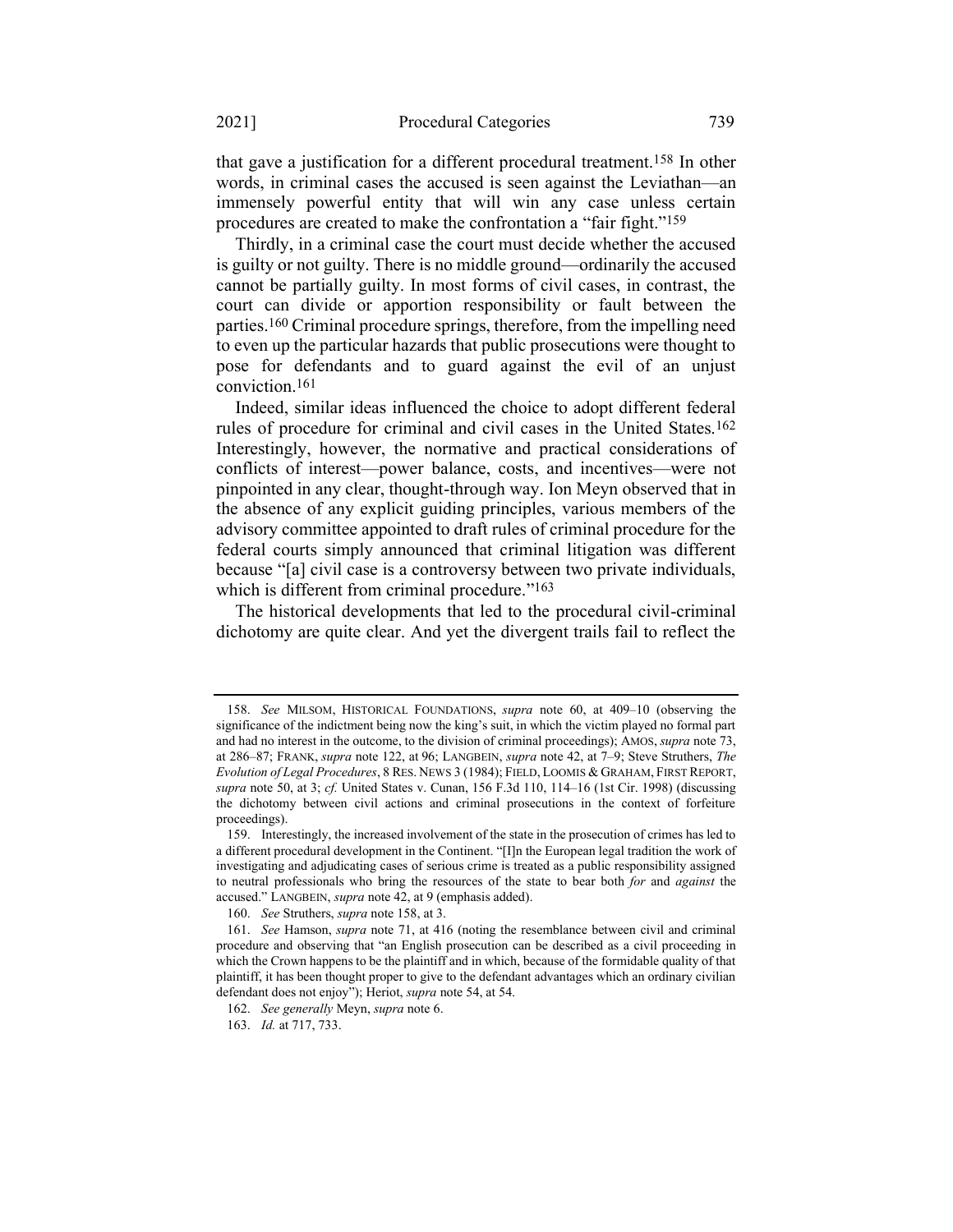<span id="page-34-0"></span>true distinction between the various legal proceedings.164 An identical act can be a violation of both civil and criminal law, sometimes under the same names—as in criminal and civil trespass and criminal and civil fraud.165 And the fact that a prosecution and a claim for a civil remedy, even when based upon the same facts, are distinct causes of action that initiate different legal proceedings is by no means intuitively apparent. S. F. C. Milsom, for example, noted that "[i]n practical terms it is not selfevident that a road accident, for example, should be followed by separate criminal and civil proceedings which can reach different conclusions about responsibility."166 Professor Milsom emphasized that "in social terms, it is not self-evident that the penal and civil disincentives should be separately considered, that offenders should see themselves and be seen as ranged against an impersonal society, or that victims and other law-abiding persons should see the whole matter as somebody else's business."167

Indeed, it hardly seems likely that state involvement fully accounts for the separate treatment of civil and criminal proceedings. This is because some civil actions are brought by the state against ordinary individuals. And those instances apparently present the same fairness concerns and imbalance of power between the parties as in criminal cases.168 Furthermore, a different procedural treatment cannot be entirely justified on a generalization that more is at stake in criminal cases than in civil cases.169 Civil commitment and a variety of other civil measures can deprive or put restrictions on a person's liberty.170 As Jerome Frank has correctly suggested, "the consequence of a court decision in a civil suit,

<sup>164.</sup> Mann, *supra* not[e 3,](#page-3-1) at 1804.

<sup>165.</sup> Karen Orren, *Constitutional, Criminal, Civil*, 76 REV. POL. 635, 637 (2014); *see* Paul H. Robinson, *The Criminal-Civil Distinction and Dangerous Blameless Offenders*, 83 J. CRIM. L. & CRIMINOLOGY 693, 693 (1993).

<sup>166.</sup> MILSOM, HISTORICAL FOUNDATIONS, *supra* not[e 60,](#page-14-2) at 410. Consider, for example, a car collision in which one of the drivers is charged with the criminal offence of impaired driving and is also sued for negligence by the owner of the other car who seeks compensation for expenses incurred in vehicle repairs and medical treatment.

<sup>167.</sup> *Id.*

<sup>168.</sup> Heriot, *supra* not[e 54,](#page-14-0) at 57 n.59.

<sup>169.</sup> The Supreme Court has followed this line of argument and justified the relative lack of protections for civil matters on the grounds that in those proceedings the interests at stake are not as serious. *See, e.g.*, Lassiter v. Dep't of Soc. Servs., 452 U.S. 18, 25 (1981) (holding that an indigent's right to appointed counsel is recognized to exist only where the defendant "may lose his physical liberty if he loses the litigation"); *but see id.* at 41–42, 41 n.8 (Blackmun, J., dissenting) (criticizing the majority decision for "opting for the insensitive presumption that incarceration is the only loss of liberty sufficiently onerous to justify a right to appointed counsel"); Douglas J. Besharov, *Terminating Parental Rights*, 15 FAM. L.Q. 205, 221 (1981) ("*Lassiter*, for all practical purposes, stands for the proposition that a drunken driver's night in the cooler is a greater deprivation of liberty than a parent's permanent loss of rights in a child.").

<sup>170.</sup> Robinson, *supra* not[e 165,](#page-34-0) at 694.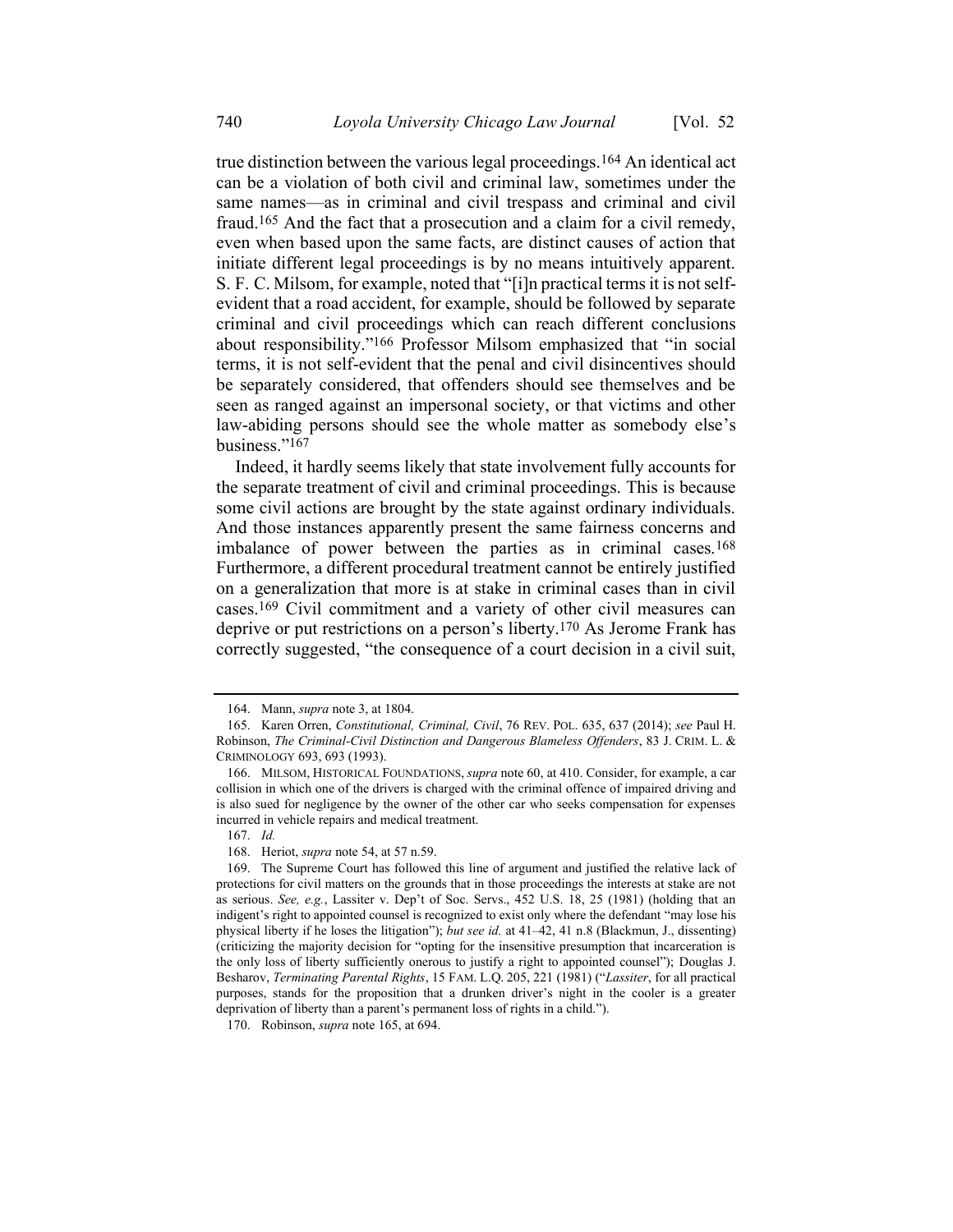based upon the court's mistaken view of the actual facts, may be as grave as a criminal judgment which convicts an innocent person."171 Furthermore, Frank argues that "[i]f, because of such an erroneous decision, a man loses his job or his savings and becomes utterly impoverished, he may be in almost as serious a plight as if he had been jailed."172

These and other arguments destabilize the prevailing notion that civil and criminal disputes inherently require different procedural treatment.173 In fact, similar doctrinal challenges to the civil-criminal divide in the mid-twentieth century *almost* brought about the adoption of a single set of transsubstantive code of procedure that would have governed virtually all types of litigation in the United States.174

Whether or not these arguments are convincing, they have not made a serious impact or set off a departure from Bentham and Livingston's blueprint for the arrangement of cases under different procedural categories. The next Part documents the actual steps taken to merge law and equity and highlights for the first time the silent role that the interaction between transsubstantivity and substance-specificity has played in the creation of the modern procedural categories of criminal and civil procedure.

#### <span id="page-35-0"></span>IV. THE EVOLUTION OF PROCEDURAL CATEGORIES

Looking back on the nineteenth century, we can see that Britain and the United States were struggling with similar problems arising out of the common-law system.175 It is helpful to begin by recalling that the United States gained its independence from England by revolution but retained

<sup>171.</sup> FRANK, *supra* not[e 122,](#page-26-0) at 96.

<sup>172.</sup> *Id*.; *see also* Heriot, *supra* not[e 54](#page-14-0), at 57 n.59 ("Even prison sentences may be less onerous than civil damages in many cases. Given the choice between spending a year in prison and losing the family farm, many would surely choose the former. If the distinction between high safeguard procedures for civil law were based only on the severity of the sanction, one would think that many criminal cases (particularly those involving fines) would be allocated to the low-safeguard side of the line and the high-damage civil cases would be allocated to the high-safeguard side.").

<sup>173.</sup> *See, e.g.*, Hall, *supra* not[e 108,](#page-23-0) at 739 (maintaining that civil and criminal disputes share similar challenges and are accordingly susceptible to a similar procedural treatment); Heriot, *supra*  not[e 54](#page-14-0), at 45, 57 n.59 ("The distinction between [criminal and civil procedure] was probably never as clear in the law as it seemed in the public mind. It is fair to say, however, that the distinction has suffered some erosion in the last century, perhaps even serious erosion."); Meyn, *supra* note [6,](#page-3-3) at 699–700, 700 n.7 ("[L]egal scholars continue to question the procedural boundary between civil and criminal disputes."); Rosen-Zvi & Fisher, *supra* not[e 4](#page-3-0), at 133 ("[The] civil-criminal procedural dichotomy is inappropriate for the realities of the twenty-first century.").

<sup>174.</sup> *See* Meyn, *supra* not[e 6,](#page-3-3) at 708–12.

<sup>175.</sup> *See* Woodard, *supra* not[e 42,](#page-12-2) at 130; *cf.* Diane P. Wood, *Back to the Basics of* Erie, 18 LEWIS & CLARK L. REV. 673, 676–77 (2014) (paralleling the English and American views of the common law as a customary system that evolves using the building blocks of experience).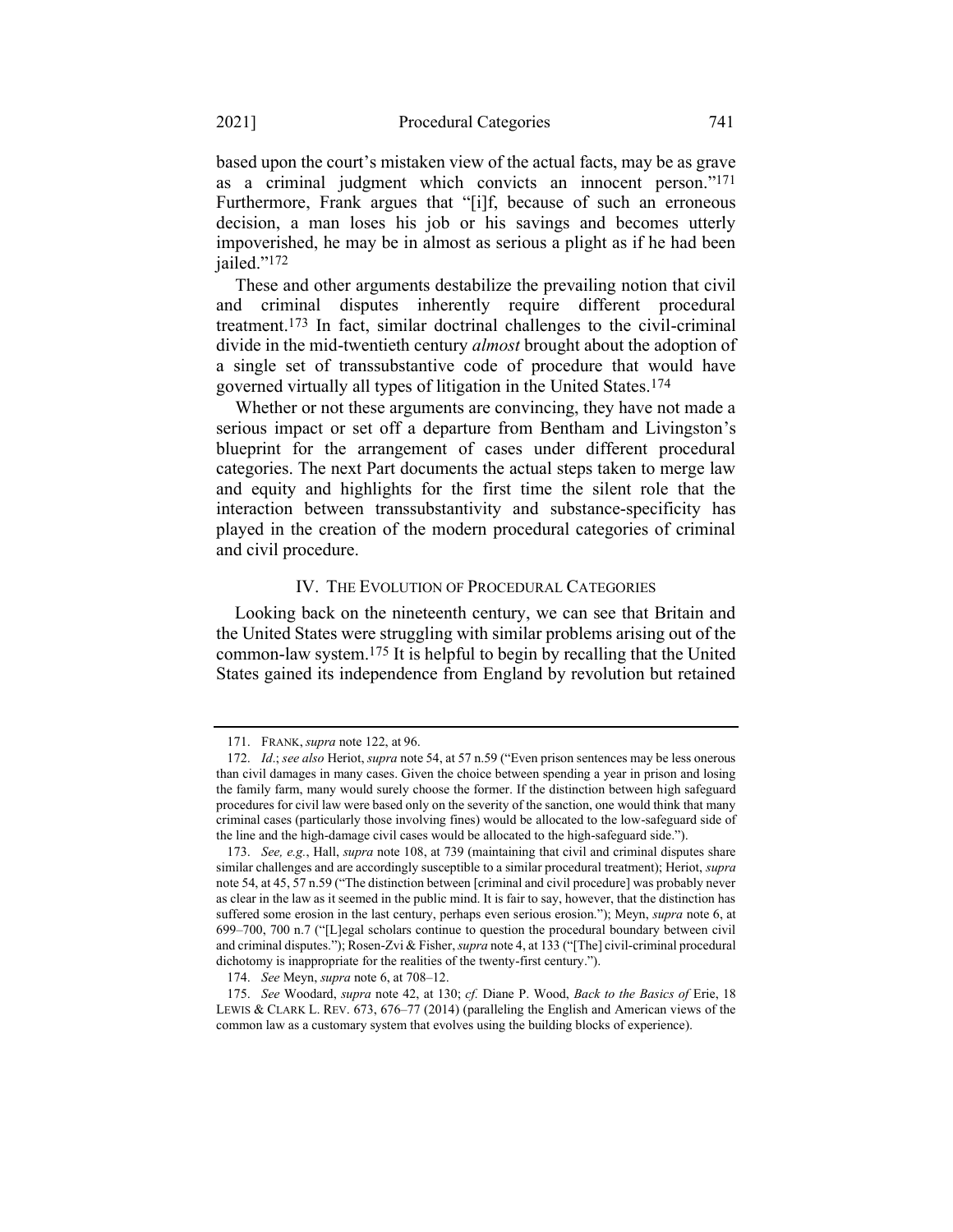England's language, the spirit of its laws, and many of its customs.176 Procedurally speaking, at first there were some differences between the colonies and England.177 But with time, colonial legal systems came to look more and more like the traditional common law with all its modes of procedure.178 Succeeding American independence, English law and its procedures were already held up as a model<sup>179—"</sup>[a]fter all, the Revolution was fought, it was said, to achieve the rights of Englishmen"<sup>180</sup>—and most states passed reception statutes or constitutional provisions that adopted the common law and its procedural system.181 There was a general divide, just like in England, between law and equity jurisdictions, and it was commonplace for American courts to have separate rules of procedure for actions at law and for suits in equity.182 Subsequently, as courts and their procedures continued to evolve, American and English judges and academics did not forget their common heritage, "frequently looking to the development of legal doctrine in the other's country as fertile ground for comparative study."183 The interchange of ideas often stressed practical considerations, in the hope that the advanced legal procedures and judicial administration of one country might be adopted and utilized in the other.184

179. FRIEDMAN, *supra* note [42,](#page-12-2) at 23; *see* DODSON, *supra* note [50,](#page-13-1) at 10; Martin Shapiro, *The United States*, *in* THE GLOBAL EXPANSION OF JUDICIAL POWER 43, 43 (C. Neal Tate & Torbjörn Vallinder eds., 1995); THE FEDERALIST No. 83, *supra* note [50,](#page-13-1) at 505 (Alexander Hamilton) ("[T]he separation of the equity from the legal jurisdiction is peculiar to the English system of jurisprudence, which is the model that has been followed in several of the States."); Kaufman, *supra* note [140,](#page-31-1) at 26.

184. *Id.*

<span id="page-36-0"></span><sup>176.</sup> *See* LOUIS L.JAFFE, JUDICIAL CONTROL OF ADMINISTRATIVE ACTION 155 (1965) (noting that the American courts assumed that they were the inheritors of all the powers of the English courts and that the content of the "judicial power" in the United States has, for the most part, been worked out in terms of the system of remedies in use in the English courts in the eighteenth century).

<sup>177.</sup> *See* SUBRIN & WOO, *supra* not[e 42,](#page-12-2) at 47.

<sup>178.</sup> *See* FRIEDMAN, *supra* note [42](#page-12-2), at 3, 22 ("Only from England was there a source and a supply of law that American lawyers could use without translation. It was a source of law that was familiar. . . . The fundamentals—jury, grand jury, writ, summons, written pleadings, and oral testimony—were as fundamental in the colonies as in England, though never exactly the same as in the mother country."); SUBRIN & WOO, *supra* not[e 42,](#page-12-2) at 48; Meyn, *supra* not[e 6](#page-3-3), at 701 ("[The] deep structure of common law was exported to the United States, preserving a procedural parallelism."); Subrin, *How Equity Conquered Common Law*, *supra* not[e 37,](#page-11-1) at 927–28.

<sup>180.</sup> SUBRIN & WOO, *supra* not[e 42,](#page-12-2) at 48.

<sup>181.</sup> DODSON, *supra* note [50,](#page-13-1) at 10; *see* 2 GEORGE L. HASKINS & HERBERT A. JOHNSON, HISTORY OF THE SUPREME COURT OF THE UNITED STATES 612 (1981); LANGBEIN, LERNER & SMITH,*supra* not[e 67,](#page-15-1) at 842; SUBRIN & WOO,*supra* not[e 42,](#page-12-2) at 8; Woodard, *supra* not[e 42,](#page-12-2) at 121.

<sup>182.</sup> *See* OAKLEY & AMAR, *supra* note [42,](#page-12-2) at 25; Funk, *supra* note [131,](#page-28-0) at 156; Charles T. McCormick, *The Fusion of Law and Equity in United States Courts*, 6 N.C. L. REV. 283, 283–84 (1928); FIELD, LOOMIS & GRAHAM, FIRST REPORT, *supra* note [50,](#page-13-1) at 68 (explaining that the separate jurisdictions of law and equity in the state of New York were borrowed from similar institutions in England).

<sup>183.</sup> Kaufman, *supra* not[e 140,](#page-31-1) at 26.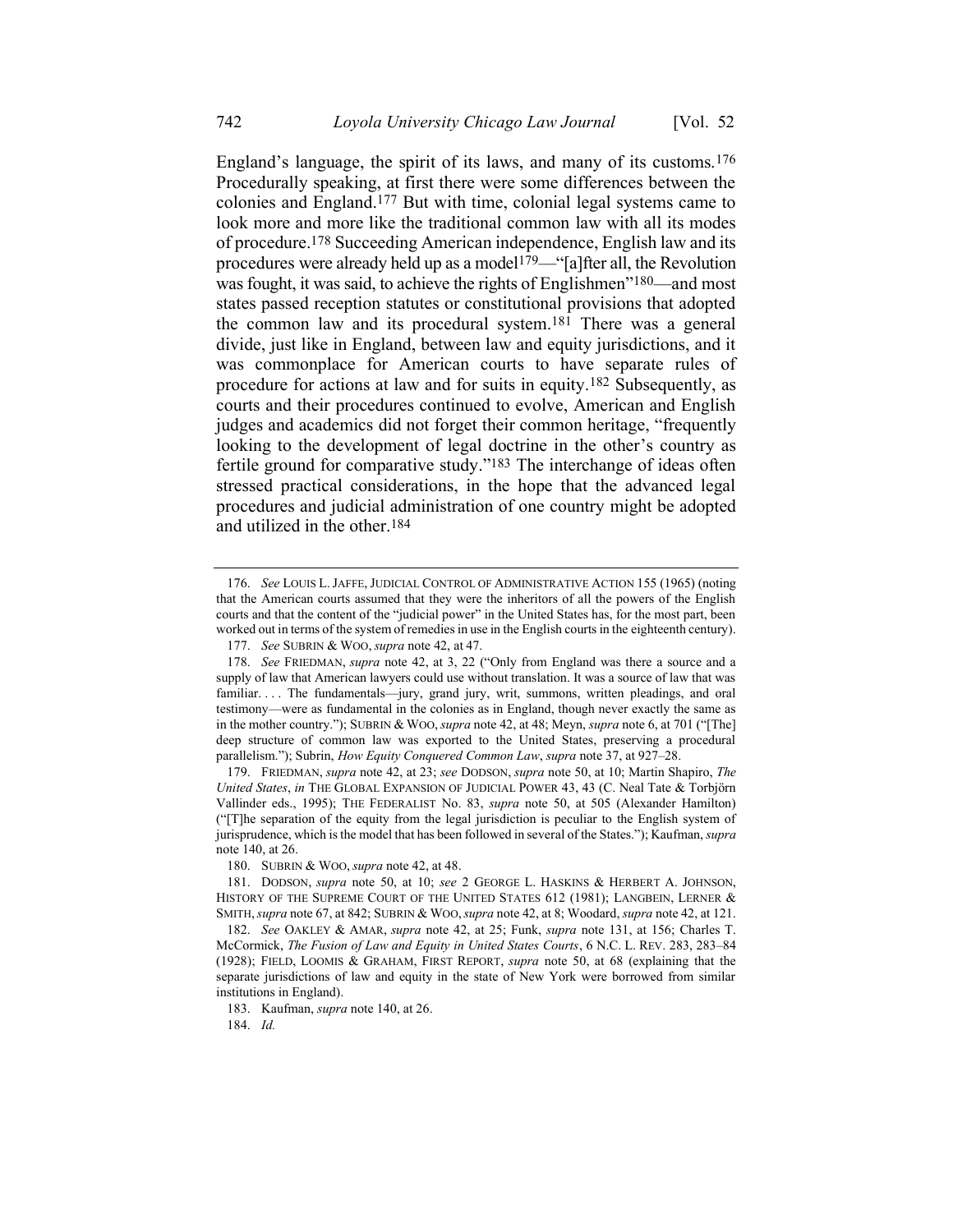#### 2021] Procedural Categories 743

<span id="page-37-2"></span>That said, federalism added a new dimension to the procedural complexities in the United States that was absent from the English court system.<sup>185</sup> The founding fathers broke new ground by adopting a written constitution in which they granted the federal courts jurisdiction over both actions at law and suits in equity.186 For the first time, these two distinct modes of procedure were expected to work together within the same court.<sup>187</sup> A fusion of law and equity, however, was still inconceivable;188 and, therefore, the First Congress's solution was "characterized by conformity to existing procedures and continuity with the past."189 Congress passed a statute mandating that federal courts, in actions at law, follow the forms of writs and modes of process used in the states in which they sat.<sup>190</sup> Thus, the rule of conformity to state practice governed federal procedure in actions at law. Such intrastate uniformity of procedure in actions at law made good sense when most litigation was local.191 The multitude of forms of action and their distinct procedures probably dictated that approach—it would simply have been unmanageable for two different writ systems to develop simultaneously within the same territory.

188. *See, e.g.*, THE FEDERALIST No. 83, *supra* not[e 50,](#page-13-1) at 505–06 (Alexander Hamilton) ("My convictions are equally strong that great advantages result from the separation of the equity from the law jurisdiction. To unite the jurisdiction of [a court of equity] with the ordinary jurisdiction must have a tendency to unsettle the general rules, and to subject every case that arises to a *special* determination."); Letter from the Federal Farmer to the Republican III (Oct. 10, 1787), *reprinted in* THE ANTI-FEDERALIST 43, 53 (Herbert J. Storing ed., 1985) ("It is a very dangerous thing to vest in the same judge power to decide on the law, and also general powers in equity; for if the law restrain him, he is only to step into his shoes of equity, and give what judgment his reason or opinion may dictate.").

<span id="page-37-1"></span><span id="page-37-0"></span><sup>185.</sup> *See* CLARK, *supra* not[e 12,](#page-4-2) at 31–34; Subrin, *How Equity Conquered Common Law*, *supra*  note [37,](#page-11-1) at 930.

<sup>186.</sup> U.S. CONST. art. III, § 2, cl. 1; *see also* MCDOWELL, *supra* not[e 73,](#page-16-1) at 6.

<sup>187.</sup> Some states in the early republic followed the English tradition of maintaining separate courts for law and equity. Others, however, vested their courts with both types of jurisdictions, as did Congress with the federal courts. *See* DODSON,*supra* not[e 50,](#page-13-1) at 10; *see also* FRIEDMAN,*supra*  note [42,](#page-12-2) at 8; THE FEDERALIST No. 83, *supra* note [50,](#page-13-1) at 502 (Alexander Hamilton); Nudd v. Burrows, 91 U.S. 426, 441 (1875) ("The purpose of the [Conformity Act of 1875] is apparent upon its face. No analysis is necessary to reach it. It was to bring about uniformity in the law of procedure in the Federal and State courts of the same locality.").

<sup>189.</sup> Brainerd Currie, *Unification of the Civil and Admiralty Rules: Why and How*, 17 ME. L. REV. 1, 2 (1965).

<sup>190.</sup> *See* ALEXANDER HOLTZOFF, NEW FEDERAL PROCEDURE AND THE COURTS 1 (1940); RESNIK, *supra* not[e 2,](#page-2-1) at 132–33 ("During the nineteenth century, Congress authorized a dynamic, rather than a static, conformity—permitting federal courts to update their rules as state practices changed."); Wood, *supra* note [175,](#page-35-0) at 678; *Process Act (May 8, 1792)*, FED. JUD. CTR., <https://www.fjc.gov/history/timeline/process-act> [https://perma.cc/CW5T-9SNM] (last visited May 10, 2021).

<sup>191.</sup> Michael C. Dorf, *Meet the New Federal Rules of Civil Procedure: Same as the Old Rules?*, FINDLAW (July 18, 2007), [https://supreme.findlaw.com/legal-commentary/meet-the-new-federal](https://supreme.findlaw.com/legal-commentary/meet-the-new-federal-rules-of-civil-procedure-same-as-the-old-rules.html)[rules-of-civil-procedure-same-as-the-old-rules.html](https://supreme.findlaw.com/legal-commentary/meet-the-new-federal-rules-of-civil-procedure-same-as-the-old-rules.html) [https://perma.cc/RAS4-9UZK].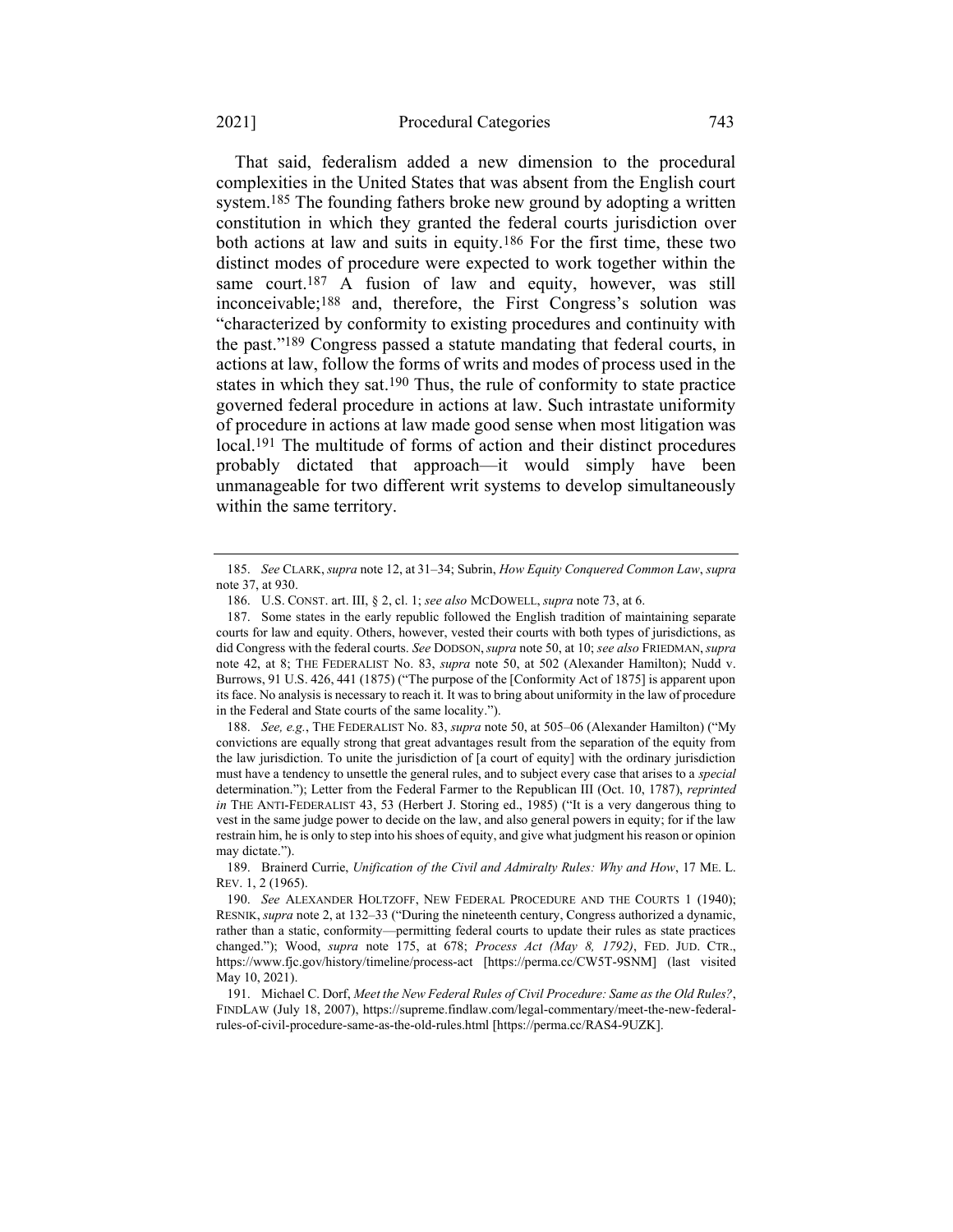<span id="page-38-0"></span>It has been argued, however, that the conformity principle led to significant differences of procedure in law actions among the federal courts in the different states.192 But although local procedural variations between states were frequent during that period,<sup>193</sup> we should be careful not to overstate their impact.194 In a broader view, there was still a substantial amount of deference to the English practice, and essentially all the states in the new union followed the traditional writ system. Conversely, for suits in equity, the federal courts were directed to follow "the principles, rules, and usages which belong to courts of equity,"195 which was generally understood to refer to the English Court of Chancery.196 At the same time, Congress gave the Supreme Court power to establish uniform rules of procedure for the federal courts in equity proceedings, a power the Court first exercised in 1822;197 but English Chancery practices continued to supply the default rules for situations not covered by the Supreme Court equity rules.198 There was no sensible reason to extend the conformity principle to suits in equity because, as we have seen, those proceedings followed a transsubstantive and flexible

195. *See Jurisdiction: Equity*, FED. JUD. CTR., https://www.fjc.gov/history/courts/jurisdictionequity [https://perma.cc/5HED-KRAU] (last visited May 4, 2021) (explaining that this was done in order to ensure that actions at law and suits in equity remained distinct and that judges did not unduly enlarge their discretion by applying equitable doctrines to actions properly governed by the law jurisdiction).

196. *See* MCDOWELL, *supra* note [73,](#page-16-1) at 7; *Process Act (May 8, 1892)*, *supra* note [190;](#page-37-0)  *Jurisdiction: Equity*, *supra* not[e 195](#page-38-0) (noting that federal judges sitting in equity were directed by rules issued by Chief Justice John Jay in 1792 to look to the precedents of the English Court of Chancery).

198. *See* WRIGHT ET AL., *supra* not[e 98,](#page-20-1) at § 1002 n.14 ("At first there were thirty-three equity rules . . . . All matters not expressly covered by the rules were to be 'regulated by the practice of the high court of chancery in England.'") (quoting Equity Rule 33); Robert E. Bunker, *The New Federal Equity Rules*, 11 MICH. L. REV. 435, 439 (1913) (observing that the rules regulating the practice in the equity courts of the United States were molded in the forms of the English Chancery Court); *Jurisdiction: Equity*, *supra* note [195](#page-38-0) (noting also that the Supreme Court promulgated detailed sets of rules in 1822, 1842, and 1912, with the dual aims of maintaining the strict separation between equity and law and ensuring uniformity in federal equity jurisprudence).

<sup>192.</sup> WRIGHT ET AL., *supra* note [98,](#page-20-1) at § 1002.

<sup>193.</sup> *See* FRIEDMAN, *supra* not[e 42,](#page-12-2) at 99; THE FEDERALIST No. 83, *supra* note [50,](#page-13-1) at 502–03 (Alexander Hamilton).

<sup>194.</sup> *Cf.* MCDOWELL, *supra* note [73](#page-16-1), at 90 ("Before the adoption of the Field Code the effects of state codification on the procedure of the federal courts were slight because the acts of Congress governing federal procedure had always tended to 'prescribe for the federal courts in a state the rules of practice of the courts of that state . . . as of some prescribed date, such as the date of admission to the union.'").

<sup>197.</sup> *See* WRIGHT ET AL.,*supra* not[e 98,](#page-20-1) at § 1002 (noting that the Process Act of 1792 remained the primary directive regarding federal equity procedure until the merging of law and equity in 1938); MCDOWELL, *supra* note [73,](#page-16-1) at 92–93 ("[T]he main bodies of equity rules—those of 1822, 1842, and 1912—were extremely detailed. They outlined in clear language the exact procedure to be followed, from the filing of the bill to the taking of testimony and the keeping of records. The emphasis on such detail was necessary to maintain the procedural distinction between the equity jurisdiction and the law jurisdiction of the federal courts."); HOLTZOFF, *supra* not[e 190,](#page-37-0) at 2–4.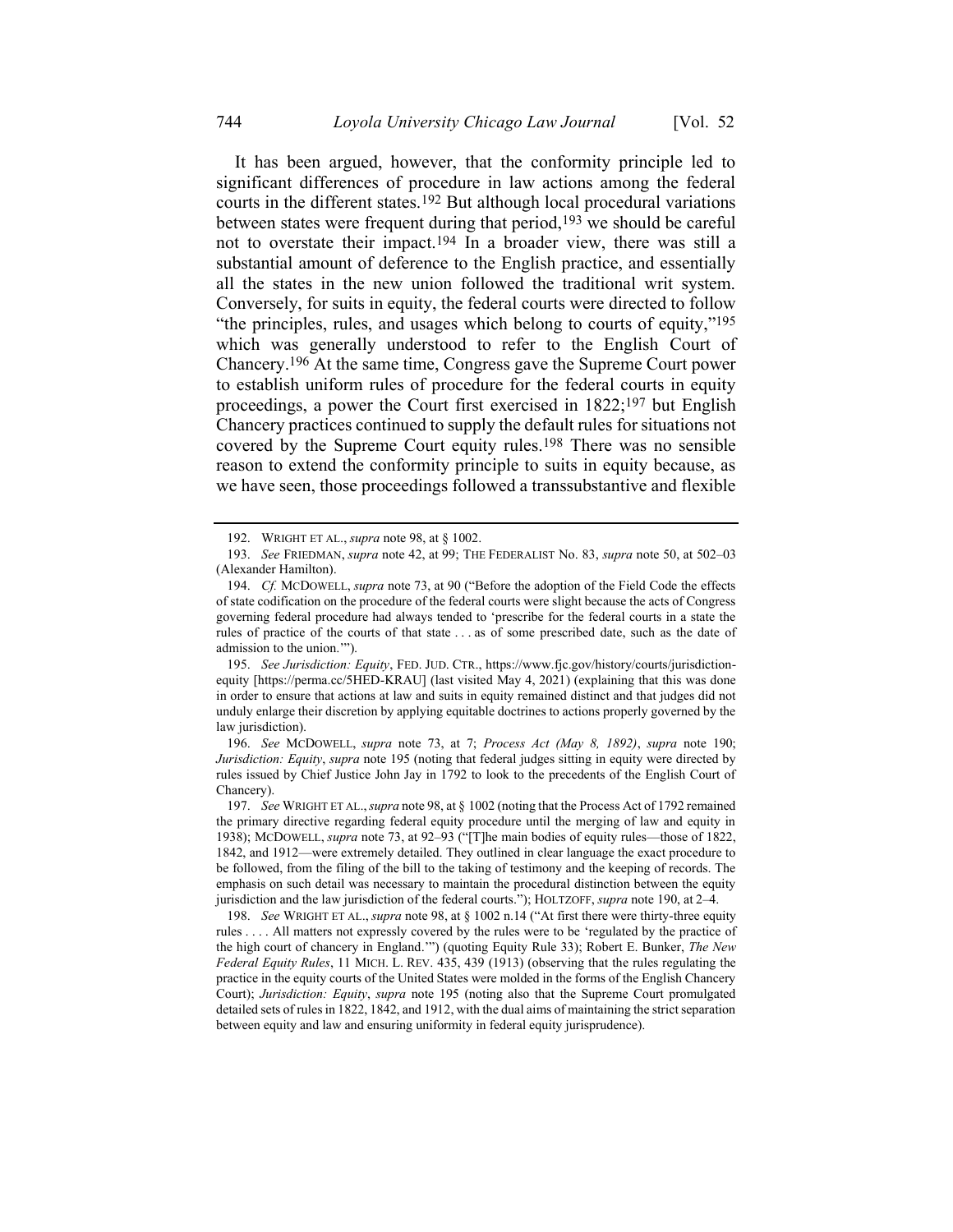procedure in which judges based decisions on general principles of fairness: "The federal courts' equity jurisdiction, rather than encompassing certain types of suits, pertained to situations that could arise in virtually any sort of litigation."199 Subjecting equity proceedings in federal courts to the equity procedure in state courts would have been redundant.200

#### *A. The Civil Procedure Category*

By the 1830s, there were many critics in the United States and England of the common-law procedural system as well as the dual courts of law and equity.201 In 1846, the movement for procedural reform, initiated by Bentham and Livingston, reached a milestone when a new state constitution was passed in New York that eliminated the Court of Chancery and mandated the creation of a single court "having general jurisdiction in law and equity."202 Two years later, a commission headed by David Dudley Field endorsed the abolition of the distinction between actions at law and suits in equity and the creation of a division between civil and criminal proceedings.203 The report went on to introduce a transsubstantive code of civil procedure that resolved that there would be only "one form of action—which shall be denominated a civil action;"204 shortly after, the same commission published another report that included a transsubstantive code of criminal procedure.205

When Stephen Subrin discusses the civil procedure code of New York, the Field Code, he concludes that "there are striking similarities between equity practice and the procedural choices made by the Field Code. The

<sup>199.</sup> *Jurisdiction: Equity*, *supra* not[e 195.](#page-38-0)

<sup>200.</sup> *Cf.* WRIGHT ET AL., *supra* not[e 98,](#page-20-1) at § 1002 (observing that the states did not develop any substantial equity jurisprudence until long after the American Revolution); Subrin, *How Equity Conquered Common Law*, *supra* note [37,](#page-11-1) at 931 (maintaining that at the end of the eighteenth century equity either did not exist or was underdeveloped in the states, and, therefore, there was little or no distinct equity law to which to conform).

<sup>201.</sup> *See* CLARK,*supra* not[e 12,](#page-4-2) at 17–18; DODSON,*supra* not[e 50,](#page-13-1) at 11; FRIEDMAN,*supra* note [42,](#page-12-2) at 97, 294; SUBRIN & WOO, *supra* note [42,](#page-12-2) at 48–49; SWISHER, *supra* not[e 110,](#page-23-1) at 342–43.

<sup>202.</sup> *See* CLARK,*supra* not[e 12,](#page-4-2) at 21–23; LANGBEIN, LERNER & SMITH,*supra* not[e 67,](#page-15-1) at 382– 83; SUBRIN & WOO, *supra* note [42,](#page-12-2) at 49.

<sup>203</sup>*. See* CLARK, *supra* not[e 12,](#page-4-2) at 21–23; Mitchell, *supra* not[e 132,](#page-28-1) at 73; FIELD, LOOMIS & GRAHAM, FIRST REPORT, *supra* not[e 50,](#page-13-1) at 3 (clarifying that where the violation of a right admits to both civil and criminal remedies, a person cannot merge his claims and must proceed in different procedural tracks); *see also* Funk, *supra* not[e 131,](#page-28-0) at 165.

<sup>204.</sup> The crux of the Field Code was contained in Section 62, which declared that "the distinction between actions at law and suits in equity, and the forms of all such actions and suits, heretofore existing, are abolished; and, there shall be in this state, hereafter, but one form of action, for the enforcement or protection of private rights and the redress of private wrongs, which shall be denominated a civil action." FIELD, LOOMIS & GRAHAM, FIRST REPORT, *supra* note [50,](#page-13-1) at 87– 88.

<sup>205.</sup> FIELD, LOOMIS & GRAHAM, FOURTH REPORT, *supra* note [133;](#page-29-0) *see also David Dudley Field*, *supra* not[e 132;](#page-28-1) Funk, *supra* not[e 131,](#page-28-0) at 165–66.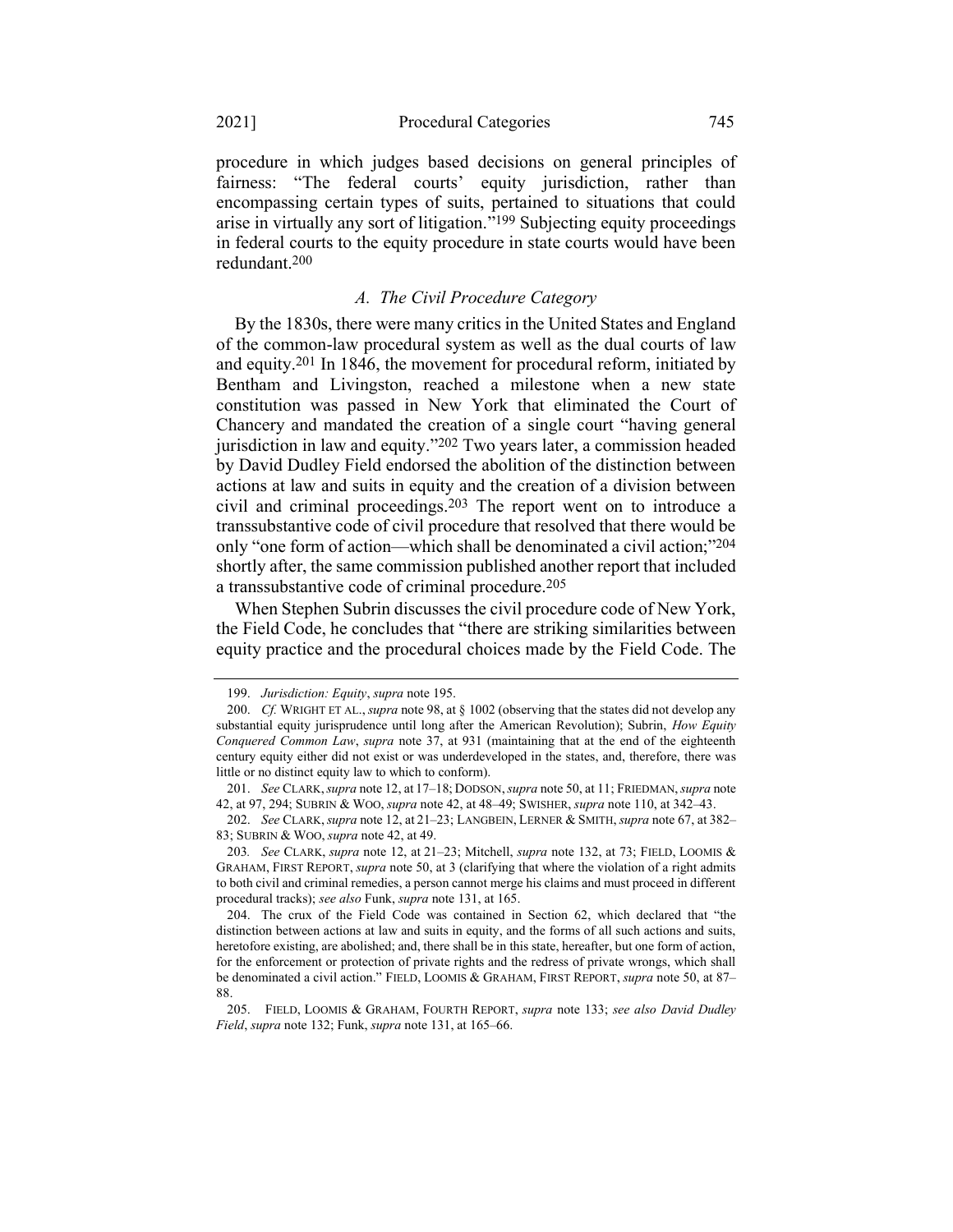Code eliminated the forms of action and, for the most part, provided the same procedure for all types of cases, regardless of substantive law, the number of issues and parties, or the stakes."<sup>206</sup> This statement highlights the transsubstantive side of the Field Code. But the fact is that the Field Code remained hinged to a certain category of substantive law, types of cases, and a given range of litigation; it was not an across-the-board code of procedure. Rather, its commitment to transsubstantivity was a commitment to uniform rules *within but not beyond* civil actions. Hence, we can clearly see how the Field Commission embraced the underlying idea of distinct procedural categories. This result was not reached inadvertently; as noted above, Field was directly exposed to Bentham and Livingston's work and squarely embraced their approach for the reform of procedural law. The fact is that transsubstantivity within each procedural category stood at the core of the Field Commission's *mentalité* for the synthesis of law and equity:

Keeping in view the distinction between rights, on the one hand, and the means of their ascertainment and enforcement, on the other, the only question is, whether a mode of proceeding, common to all civil controversies, whether known as legal or equitable, can be safely and conveniently prescribed.

The object of every suit, so far as modes of proceeding are concerned, is to place the parties whose rights are involved in it, in a proper and convenient form, before the tribunal by which they are to be adjudicated; to present their conflicting allegations, plainly and intelligibly to each other and to the court; to secure by adequate means a trial or hearing of the contested points; to obtain a judgment or determination adapted to the justice of the case; and to effect the enforcement of that judgment, by vigorous and efficient means. This object is not peculiar to any form of remedy, whether it be legal or equitable, or whether it fall within any one of the subordinate classes of actions, as they now exist at law, but is common to all. That it can be practically attained in every species of controversy, so far as the mere formal and progressive steps in the conduct of suits is concerned, we are thoroughly convinced; and with a confidence, we trust not unbecoming, we present the subsequent provisions of the proposed act, as well adapted to carry out that object.<sup>207</sup>

The Field Code demonstrated that it was possible to successfully merge the two separate procedural patterns of law and equity into a single proceeding.208 Subsequently, the Field Code energized procedural reforms elsewhere in the common-law world; it was widely adopted,

<sup>206.</sup> Subrin, *How Equity Conquered Common Law*, *supra* not[e 37,](#page-11-1) at 933–34; *see also* Stancil, *supra* not[e 21,](#page-8-1) at 1656.

<sup>207.</sup> FIELD, LOOMIS & GRAHAM, FIRST REPORT, *supra* not[e 50,](#page-13-1) at 74–75.

<sup>208.</sup> *See* LANGBEIN, LERNER & SMITH, *supra* not[e 67,](#page-15-1) at 385.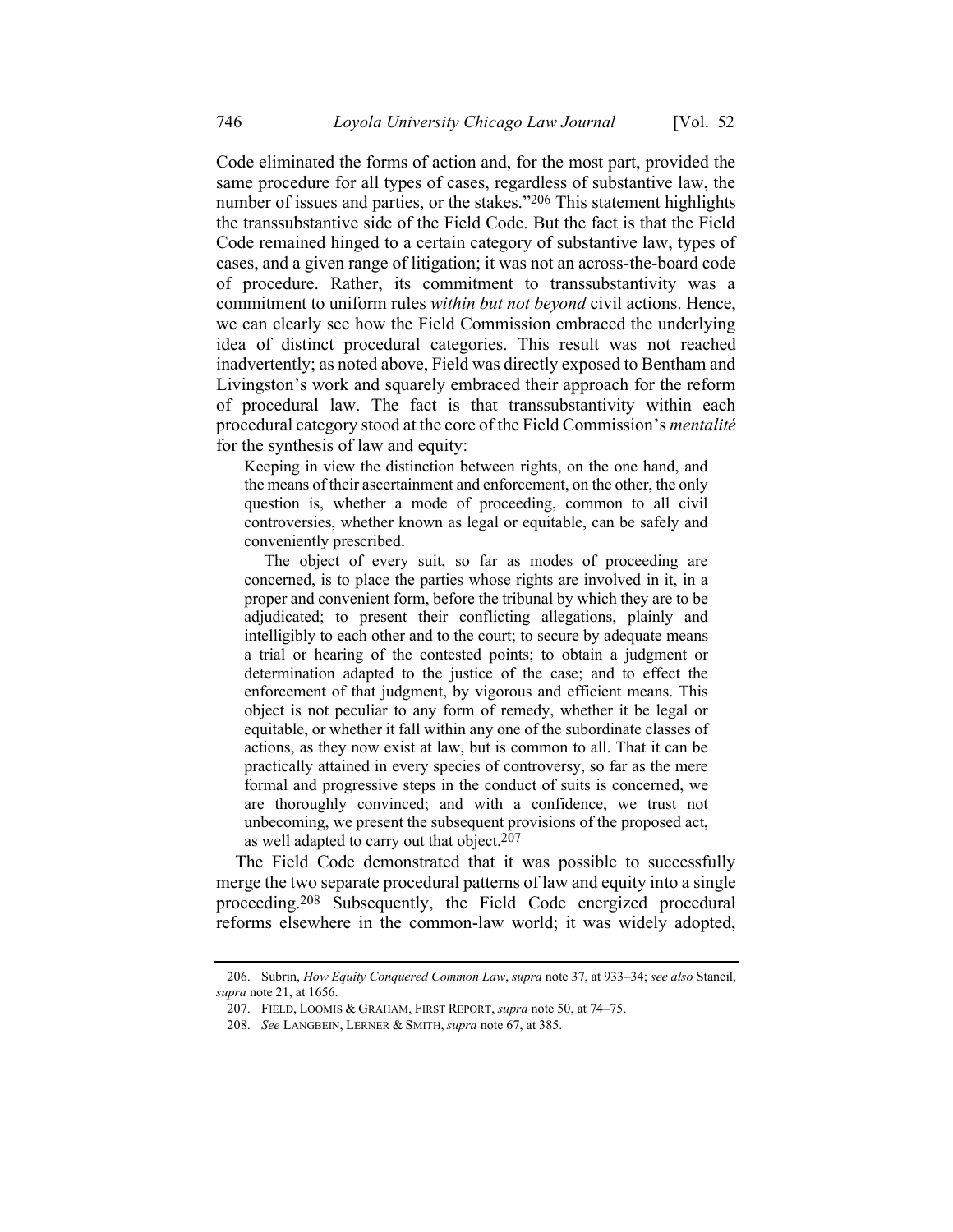copied, and modified, and essentially became the dominant model of civil procedure.209 The Field Code profoundly influenced the English practice provisions adopted in the Judicature Acts of 1873 and 1875, which consolidated the old English courts into one Supreme Court, abolished the archaic forms of actions, and attempted to establish a uniform procedure for all civil matters that was a blend of the Chancery and law court practices.210 Furthermore, before the nineteenth century was over, almost all the states had reformed their procedures and abolished the distinction between law and equity;211 other British territories and dominions, such as Australia, Canada, Ireland, and New Zealand loyally copied the provisions of the Judicature Acts and adopted the unified court system.212

As the reform movement swept through the states, and many of the states' legal systems "reached the drastic point of merging law and equity, confusion and dissent mushroomed" in the federal courts.213 The conformity to the procedural rules of the forum state became increasingly problematic—the new transsubstantive codes of procedure were creatures of state law, but the federal courts continued to adhere to the

211. *See* FRIEDMAN, *supra* not[e 42,](#page-12-2) at 297; Funk, *supra* note [131,](#page-28-0) at 167; Bone, *Mapping the Boundaries of a Dispute*, *supra* not[e 73,](#page-16-1) at 10 n.14.

<sup>209.</sup> *See* CLARK, *supra* not[e 12,](#page-4-2) at 19; FRIEDMAN, *supra* not[e 42,](#page-12-2) at 297; MCDOWELL, *supra* note [73,](#page-16-1) at 89; OAKLEY & AMAR, *supra* note [42,](#page-12-2) at 25; SUBRIN & WOO, *supra* note [42,](#page-12-2) at 50; Marcus, *Processes of American Law*, *supra* not[e 14,](#page-5-0) at 1209; Bone, *Mapping the Boundaries of a Dispute*, *supra* note [73,](#page-16-1) at 10.

<sup>210.</sup> *See* BAKER, COLLECTED PAPERS, *supra* not[e 73,](#page-16-1) at 951–53; CLARK, *supra* not[e 12,](#page-4-2) at 19; FRIEDMAN, *supra* not[e 42,](#page-12-2) at 297; HEPBURN, *supra* not[e 45,](#page-12-1) at 182–86; JOLOWICZ, *supra* not[e 10,](#page-4-3)  at 23; KERLY, *supra* not[e 56,](#page-14-3) at 293–95; LANGBEIN, LERNER & SMITH, *supra* note [67,](#page-15-1) at 384–85 (noting that Field himself traveled to England and spoke before notable members of the bar about the merging of law and equity in New York); SWISHER, *supra* not[e 110,](#page-23-1) at 348; WHEELER, *supra* note [87,](#page-18-1) at 58; Lobban, *Preparing for Fusion, Part II*, *supra* note [98](#page-20-1), at 584 ("[T]he key political impetus for fusion [in England] came from America."); Thomas A. Shaw, *Procedural Reform and the Rule-Making Power in New York*, 24 FORDHAM L. REV. 338, 339 (1955); Subrin, *How Equity Conquered Common Law*, *supra* note [37,](#page-11-1) at 942.

<sup>212.</sup> *See* Greg Taylor, *South Australia's Judicature Act Reforms of 1853: The First Attempt to Fuse Law and Equity in the British Empire*, 22 J. LEGAL HIST. 55, 55 & 80 nn.2–4 (2001) (discussing a forgotten provision for the merging of law and equity which was made by the South Australian legislature twenty years before the English reforms of 1873–75, but suggesting that the motivation for the South Australian experiment was also the Field Code); *but see* Shaunnagh Dorsett, *Reforming Equity: New Zealand 1843–56*, 34 J. LEGAL HIST. 285 (2013) (recounting the first attempt to fuse law and equity procedure in New Zealand ahead of both the New York Field Code and the later English Judicature Acts).

<sup>213.</sup> MCDOWELL, *supra* not[e 73,](#page-16-1) at 90; *see* CLARK, *supra* not[e 12,](#page-4-2) at 31 ("Until 1938, federal procedure was one of the most difficult in the country, requiring the skill of trained specialists for the application of its esoteric principles."); Marcus, *Trans-Substantivity in Federal Civil Procedure*, *supra* not[e 14,](#page-5-0) at 371; Subrin, *How Equity Conquered Common Law*, *supra* not[e 37,](#page-11-1) at 957–58.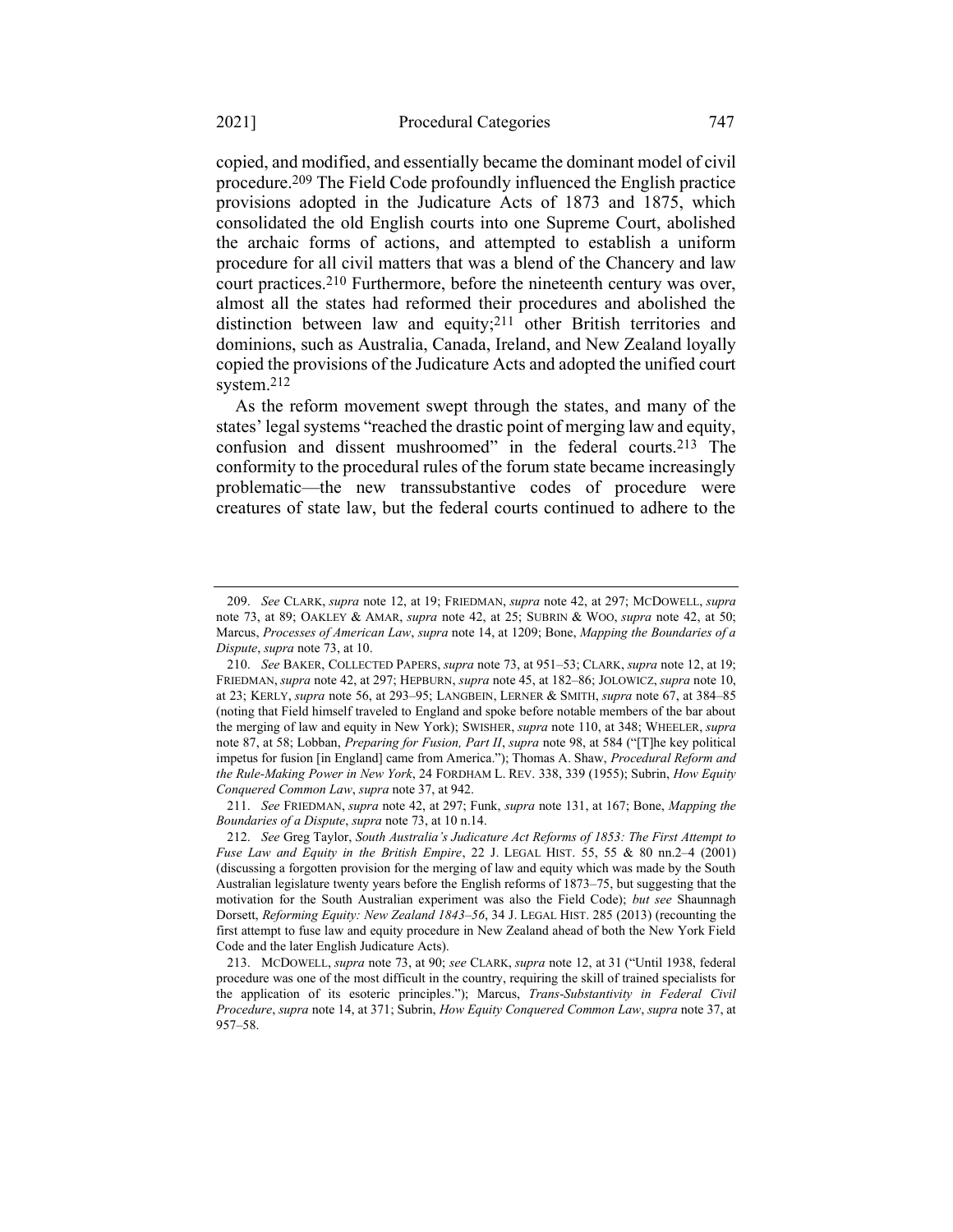<span id="page-42-0"></span>separate rules for law and equity.214 In fact, Chief Justice Roger Taney insisted that on the federal level the distinction between law and equity was not a matter of legislative fiat or judicial rulemaking but was a constitutional requisite.215 Time and again the Supreme Court came to the defense of the original structure of common-law procedure.216 Speaking for a unanimous Court in 1858, Justice Robert Grier reiterated the strong resistance to the merger of law and equity and to the adoption of transsubstantive procedural rules. Justice Grier extolled the system of pleading and the subtle distinctions between forms of actions as the proper method for the achievement of justice:

This system, matured by the wisdom of ages, founded on principles of truth and sound reason, has been ruthlessly abolished in many of our States, who have rashly substituted in its place the suggestions of sciolists, who invent new codes and systems of pleading to order. But this attempt to abolish all species, and establish a single genus, is found to be beyond the power of legislative omnipotence. They cannot compel the human mind not to distinguish between things that differ. The distinction between the different forms of actions for different wrongs, requiring different remedies, lies in the nature of things; it is absolutely inseparable from the correct administration of justice in common-law courts.217

But the Supreme Court of the Unites States was fighting a losing battle to preserve the rituals of the common law. Before the turn of the twentieth century, it had become increasingly difficult in the growing number of code states for lawyers to practice in both state and federal courts lawyers who specialized in federal litigation wanted the ability to go into a federal courthouse anywhere in the country and use the same set of rules, rather than having to master the procedures of fifty different

<sup>214.</sup> *See* WRIGHT ET AL., *supra* note [98,](#page-20-1) at §§ 1002, 1041; CHARLES A. WRIGHT & MARY K. KANE, LAW OF FEDERAL COURTS 385–87 (8th ed. 2017); DODSON, *supra* note [50,](#page-13-1) at 12; SUBRIN & WOO, *supra* note [42,](#page-12-2) at 51; SWISHER, *supra* note [110,](#page-23-1) at 351; Wood, *supra* note [175,](#page-35-0) at 678; *Jurisdiction: Equity*, *supra* not[e 195;](#page-38-0) Charles E. Clark, *The Influence of Federal Procedure Reform*, 13 LAW & CONTEMP. PROBS. 144, 145–46 (1948) [hereinafter Clark, *The Influence of Federal Procedure Reform*].

<sup>215.</sup> Bennett v. Butterworth, 52 U.S. 669, 674–75 (1851); *see also* United States v. King, 48 U.S. 833, 844 (1849) (holding that in the courts of the United States "the distinction between courts of law and of equity is preserved in Louisiana as well as in the other States," although Louisiana's state practice already ignored this distinction); CLARK, *supra* note [12,](#page-4-2) at 32; MCDOWELL, *supra* note [73,](#page-16-1) at 90; SWISHER, *supra* not[e 110,](#page-23-1) at 324–25, 353.

<sup>216.</sup> Justice Joseph Story, for example, adamantly objected to the attempts to merge law and equity. Story firmly believed that separate courts of law and equity were necessary to the administration of justice. *See* MCDOWELL, *supra* note [73,](#page-16-1) at 74–85; *see also* McCormick, *supra* note [182,](#page-36-0) at 285–89.

<sup>217.</sup> McFaul v. Ramsey, 61 U.S. 523, 525 (1858); *see also* MCDOWELL, *supra* not[e 73,](#page-16-1) at 91 (quoting *Ramsey*, 61 U.S. at 525); SWISHER, *supra* not[e 110,](#page-23-1) at 354.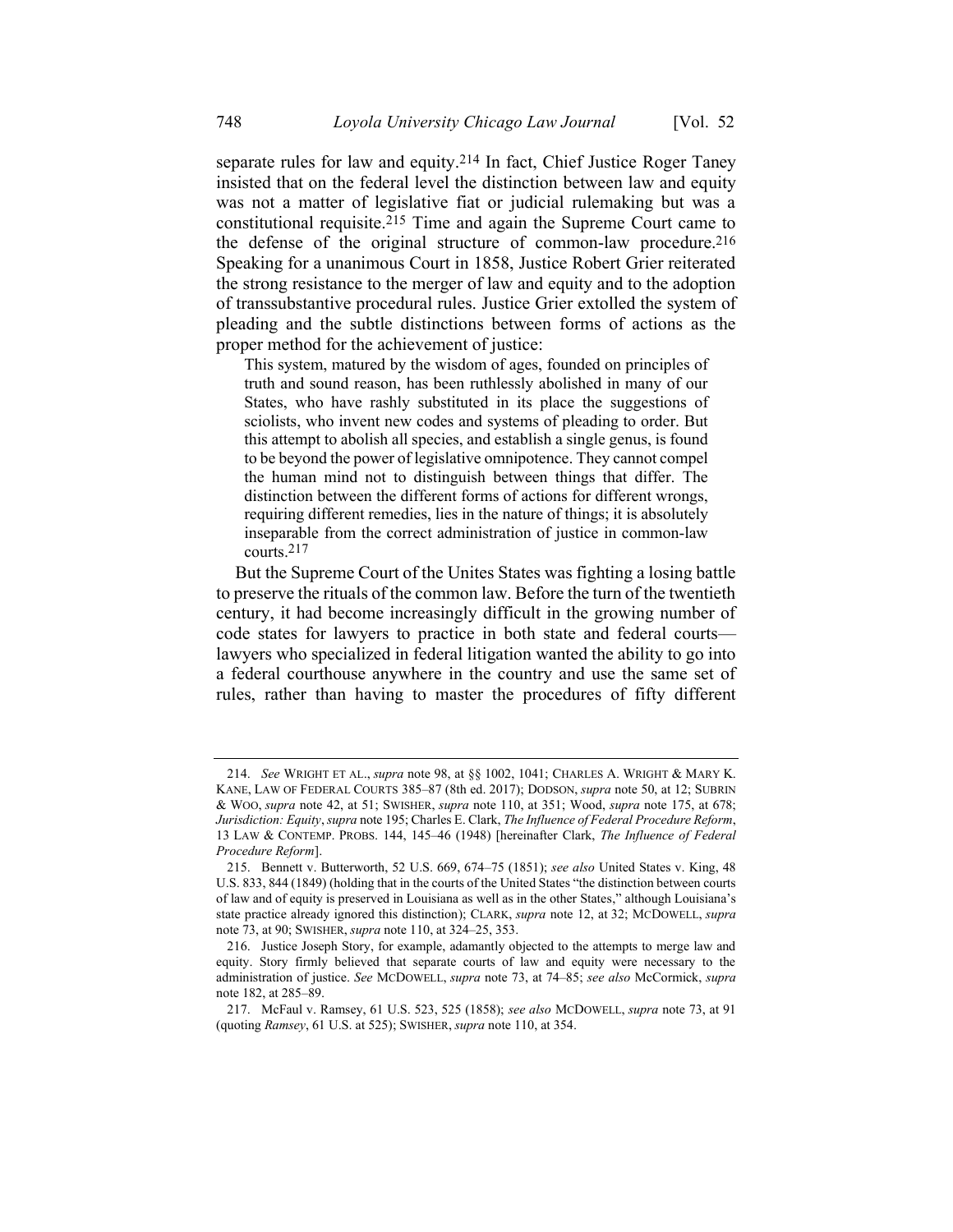states.218 Furthermore, new federal judges were appointed "from among lawyers who knew code practice much better than they knew practice according to the antiquated procedures of the common law."219 Thus, although the federal courts continued to maintain procedural distinctions between actions at law and suits in equity,220 the reform ideas gradually percolated into the ranks of the Supreme Court,<sup>221</sup> high academic circles,222 and the American Bar.223

<span id="page-43-1"></span><span id="page-43-0"></span>The movement for procedural reform crystallized and culminated in the first half of the twentieth century when most traces of old law and equity practices were eliminated from the federal courts of the United States.<sup>224</sup> It was at this stage that Bentham and Livingston's leading motif—a procedural order that is built around transsubstantive procedural categories—had gained its final triumph over the old procedural regime.

222. *See, e.g.*, Roscoe Pound, *The Causes of Popular Dissatisfaction with the Administration of Justice*, 40 AM. L. REV. 729, 745 (1906) [hereinafter Pound, *Causes of Popular Dissatisfaction*] (addressing at the twenty-ninth annual meeting of the American Bar Association, and attributing some of the defects in the federal judicial system to the "survival of the obsolete Chinese Wall between law and equity in procedure"); Charles E. Clark, *The Union of Law and Equity*, 25 COLUM. L. REV. 1 (1925) (arguing that failure to merge law and equity defeats justice); Charles E. Clark & James Wm. Moore, *A New Federal Civil Procedure: I. The Background*, 44 YALE L.J. 387, 393 (1935) (summarizing the history of procedure in the federal courts and predicting that reform would be a failure unless it included the merger of law and equity); Charles E. Clark & James Wm. Moore, *A New Federal Civil Procedure: II. Pleadings and Parties*, 44 YALE L.J. 1291, 1292 (1935); Bone, *Mapping the Boundaries of a Dispute*, *supra* not[e 73,](#page-16-1) at 4, 80.

223. The attempts by the ABA to secure a federal code of procedure were in fact led by David Dudley Field. Stephen B. Burbank, *The Rules Enabling Act of 1934*, 130 U. PA. L. REV. 1015, 1044 (1982) [hereinafter Burbank, *Rules Enabling Act*]. *See also* CLARK, *supra* note [12,](#page-4-2) at 34–35; MCDOWELL, *supra* note [73,](#page-16-1) at 91; SUBRIN & WOO, *supra* note [42,](#page-12-2) at 51; WRIGHT ET AL., *supra* note [98,](#page-20-1) at § 1003 (observing that the American Bar Association, at its session in 1911, adopted a resolution favoring a uniform system of federal procedure); Bone, *Mapping the Boundaries of a Dispute*, *supra* not[e 73,](#page-16-1) at 79; Charles E. Clark, *The Challenge for a New Federal Civil Procedure*, 19 J. AM. JUDICATURE SOC'Y 8, 9 (1935).

224. *But see* U.S. CONST. amend. VII. The movement to merge law and equity in the federal courts coincided, in the turn of the twentieth century, with critiques of the various state procedural codes. For comprehensive accounts of this lengthy campaign, see Burbank, *Rules Enabling Act*, *supra* note [223,](#page-43-0) at 1043–98. Roscoe Pound, for example, famously decried the technical pitfalls and the "sporting theory of justice" of the codes. *See* Pound, *Causes of Popular Dissatisfaction*, *supra* not[e 222,](#page-43-1) at 738; *see also* BROOKS, *supra* not[e 53,](#page-14-1) at 80–84; DODSON, *supra* note [50,](#page-13-1) at 11, 15; JOLOWICZ, *supra* not[e 10,](#page-4-3) at 24; SUBRIN & WOO, *supra* note [42,](#page-12-2) at 50–54 (noting that some critics argued that code procedure was too close to the common-law mentality and inefficient); Wood, *supra* not[e 175,](#page-35-0) at 679.

<sup>218.</sup> *See* CLARK, *supra* not[e 12,](#page-4-2) at 31–34 ("The resulting discord tended to make the practice of each federal district indigenous and unique."); SWISHER, *supra* not[e 110,](#page-23-1) at 355; Dorf, *supra* note [191.](#page-37-1)

<sup>219.</sup> SWISHER, *supra* not[e 110,](#page-23-1) at 355.

<sup>220.</sup> *See* WRIGHT ET AL., *supra* note [98,](#page-20-1) at § 1041.

<sup>221.</sup> *See, e.g.*, Taft, *supra* note [94,](#page-19-2) at 604 (Chief Justice Taft's remarks before the forty-fifth annual meeting of the American Bar Association urging the union of law and equity procedure in a single form of action); *see also* WRIGHT ET AL.,*supra* note 95, at §§ 1003, 1041; SWISHER,*supra* note [110,](#page-23-1) at 355.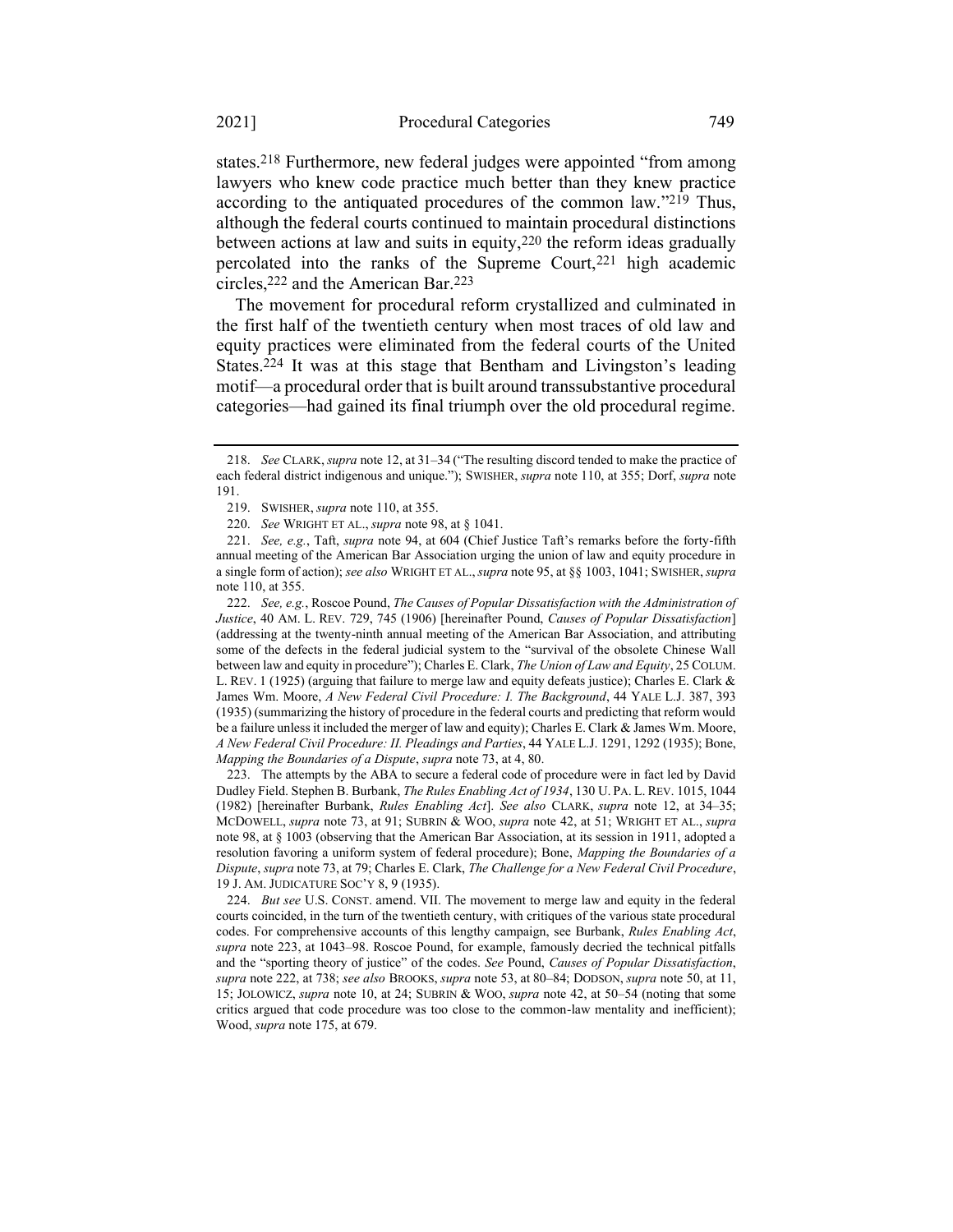<span id="page-44-1"></span>In 1934, Congress passed the Rules Enabling Act, which authorized the Supreme Court to unite procedural rules for actions at law with those for suits in equity and to prescribe general rules of procedure for civil actions.225 Immediately after, the Supreme Court began to exercise the power vested in it. The Court appointed an advisory committee of eminent members of the American Bar and law professors to assist in the preparation of the uniform rules.226 The rules that the advisory committee drafted,227 largely accepted by the Supreme Court,228 were presented to Congress and became effective in 1938 as the procedural rules for all civil litigation in the federal courts.229 These rules overthrew prior procedures and provided, as had been done in the Field Code, a single form of civil action in all federal courts.230 In fact, the reliance on the Field Code was explicitly stated in the advisory committee's notes: "This rule [that there shall be one form of action to be known as 'civil action'] follows in substance the usual introductory statements to code practices which provide for a single action and mode of procedure, with abolition of forms of action and procedural distinctions. Representative statutes are N. Y. Code 1848 . . . ."231 Therefore, as could have been expected, we see that the Federal Rules of Civil Procedure are transsubstantive in character, but

<span id="page-44-0"></span><sup>225.</sup> Rules Enabling Act of 1934, Pub. L. No. 73-415, 48 Stat. 1064 (originally codified at 28 U.S.C. §§ 723b–723c (1934) (codified as amended at 28 U.S.C. § 2072); *see also* CLARK, *supra* note [12,](#page-4-2) at 41–45.

<sup>226.</sup> *See* CLARK,*supra* not[e 12,](#page-4-2) at 36–37; DODSON,*supra* not[e 50,](#page-13-1) at 16; HOLTZOFF,*supra* note [190,](#page-37-0) at 5.

<sup>227.</sup> FINAL REPORT OF THE ADVISORY COMMITTEE ON RULES FOR CIVIL PROCEDURE (Nov. 1937).

<sup>228.</sup> *Cf.* Clark, *The Influence of Federal Procedure Reform*, *supra* not[e 214,](#page-42-0) at 149 (noting that the Supreme Court eliminated certain proposed rules in its original action in 1937).

<sup>229.</sup> *See* Orders Re Rules of Procedure, Order of December 20, 1937, 302 U.S. 783 (1937) ("It is ordered that Rules of Procedure for the District Courts of the United States be adopted . . . . Mr. Justice Brandeis states that he does not approve of the adoption of the Rules."); *see also* Rules of Civil Procedure for the District Courts of the United States, 308 U.S. 645 (1939) (providing the full text of the Rules); Clark, *The Influence of Federal Procedure Reform*, *supra* note [214,](#page-42-0) at 150; HOLTZOFF, *supra* note [190,](#page-37-0) at 5–6. It is worth mentioning that the momentous *Erie* decision was handed down only months before the Federal Rules of Civil Procedure became effective. This was not a coincidence. Justice Brandeis was a strong opponent of the Federal Rules and in fact the only Justice to dissent from their approval. Apparently, Brandeis viewed the new civil rules as an example of overreaching federal authority. Accordingly, Brandeis saw in *Erie* the opportunity to overrule *Swift v. Tyson* and counterbalance the new civil rules by decentralizing substantive—rather than procedural—decision-making authority. Wood, *supra* note 168, at 680; *see also* RICHARD A. POSNER, THE FEDERAL COURTS 48–50 (1996); Max Minzner, *The Criminal Rules Enabling Act*, 46 U. RICH. L. REV. 1047, 1053–54 (2012).

<sup>230.</sup> *See* Ross v. Bernhard, 396 U.S. 531, 539–40 (1970); Beacon Theatres v. Westover, 359 U.S. 500, 508 (1959); HOLTZOFF, *supra* not[e 190,](#page-37-0) at 15.

<sup>231.</sup> INTERIM REPORT OF THE ADVISORY COMMITTEE ON RULES FOR CIVIL PROCEDURE 3 n.3 (1937) [hereinafter INTERIM REPORT] (mentioning several other state statutes).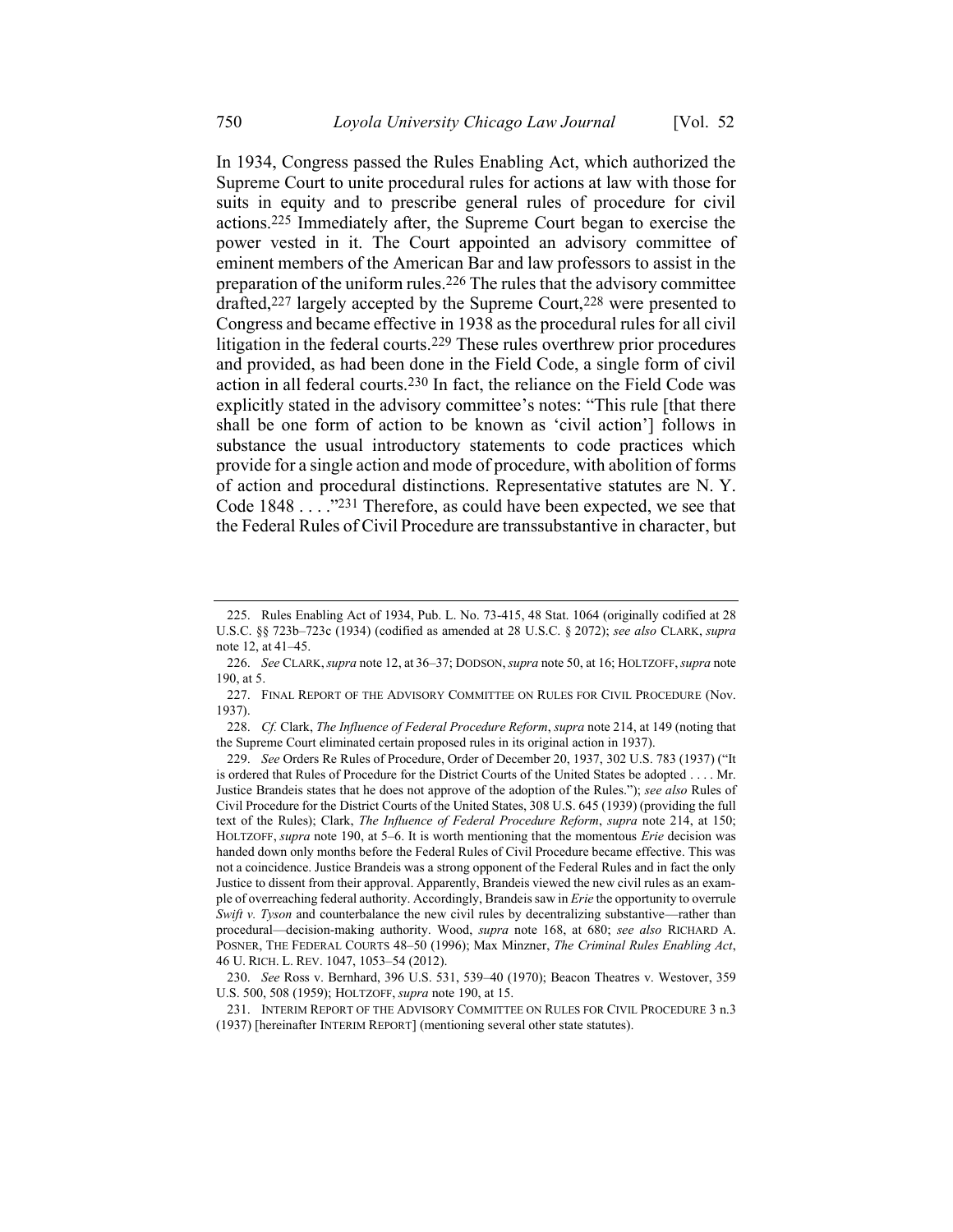their applicability is confined to "suits of a civil nature."232 The Federal Rules, although amended many times, still govern civil litigation in the federal courts today.233

#### <span id="page-45-0"></span>*B. The Criminal Procedure Category*

Consistent with the general assumption underlying the reform movement, that different types of proceedings require different procedural treatment, the regulation of criminal procedure took shape alongside the adoption of the civil rules. Prior to that time, criminal litigation in the federal courts followed "a tangled web of numerous heterogeneous strands,"234 made up of an unwieldy conglomeration of common-law practice, constitutional requirements, ad hoc legislation, and references to state laws.235 The need for standardized procedure in a uniform system became obvious by the end of the nineteenth century, especially as the substantive federal criminal law grew in scope and importance as a result of the growth of the federal government.236

In 1940, invigorated by the success of the civil procedure reform, Congress authorized the Supreme Court to make rules of criminal procedure.237 Clothed with this authority, the Court appointed an advisory committee of lawyers, former judges, and law professors in

236. *See* 1 WRIGHT ET AL., *supra* not[e 98,](#page-20-1) at § 1.

<sup>232.</sup> *See* DODSON, *supra* note [50,](#page-13-1) at 17; HOLTZOFF, *supra* note [190,](#page-37-0) at 9 (citing the original wording of Federal Rule of Civil Procedure 1); RESNIK, *supra* not[e 2,](#page-2-1) at 134; Clark, *The Influence of Federal Procedure Reform*, *supra* note [214,](#page-42-0) at 154. Another dimension of the transsubstantive character of the civil rules is that they did not purport to distinguish between a commencement of private actions from actions by or against the United States and governmental bodies and agencies. *See* INTERIM REPORT, *supra* not[e 231,](#page-44-0) at 5 (note (a) to the Supreme Court).

<sup>233.</sup> "[M]any states have adopted virtual replicas of the federal rules as their own state rules of civil procedure." OAKLEY & AMAR, *supra* note [42,](#page-12-2) at 25; *see* RESNIK, *supra* note [2,](#page-2-1) at 133–34; SUBRIN & WOO, *supra* note [42,](#page-12-2) at 54.

<sup>234.</sup> Alexander Holtzoff, *Reform of Federal Criminal Procedure*, 12 GEO. WASH. L. REV. 119, 122 (1944).

<sup>235</sup>*. See* 1 WRIGHT ET AL., *supra* note 95, at § 1; ERWIN C. SURRENCY, HISTORY OF THE FEDERAL COURTS 271–74 (2d ed. 2002); JACK B. WEINSTEIN, REFORM OF COURT RULE-MAKING PROCEDURES 69 (1977); George Z. Medalie, *Federal Rules of Criminal Procedure*, LAWS. GUILD REV. June–July 1944, at 1, 2 (1944); *see also* WM. L. CLARK, JR. & WILLIAM E. MIKELL, HANDBOOK OF CRIMINAL PROCEDURE 158 (2d ed. 1918) (noting that some of the rules and principles with respect to a civil action are applicable to a criminal indictment); Lester B. Orfield, *Early Federal Criminal Procedure*, 7 WAYNE L. REV. 503, 504 (1961) ("Prior to the Federal Rules of Criminal Procedure there had been but little legislative action on federal criminal procedure.").

<sup>237.</sup> The statutes giving the Supreme Court the rulemaking power for criminal rules were originally codified in 18 U.S.C. § 687 (1940) (codified as amended at 28 U.S.C. § 2072). *See* Meyn, *supra* note [6,](#page-3-3) at 706–08, 707 n.55; WEINSTEIN, *supra* note [235,](#page-45-0) at 70 ("[I]n 1933, [Congress] authorized the Supreme Court to devise rules [to govern all proceedings after verdict in criminal cases]. . . . In 1940, Congress expanded the Court's authority to include power to draft rules for criminal proceedings prior to and including the verdict."); 1 WRIGHT ET AL., *supra* note [98,](#page-20-1) at § 1 ("The two statutory strands of authority—the ability to make rules for post-verdict proceedings and to make rules for pre-trial—co-existed until 1988, when all rulemaking statutes were combined.").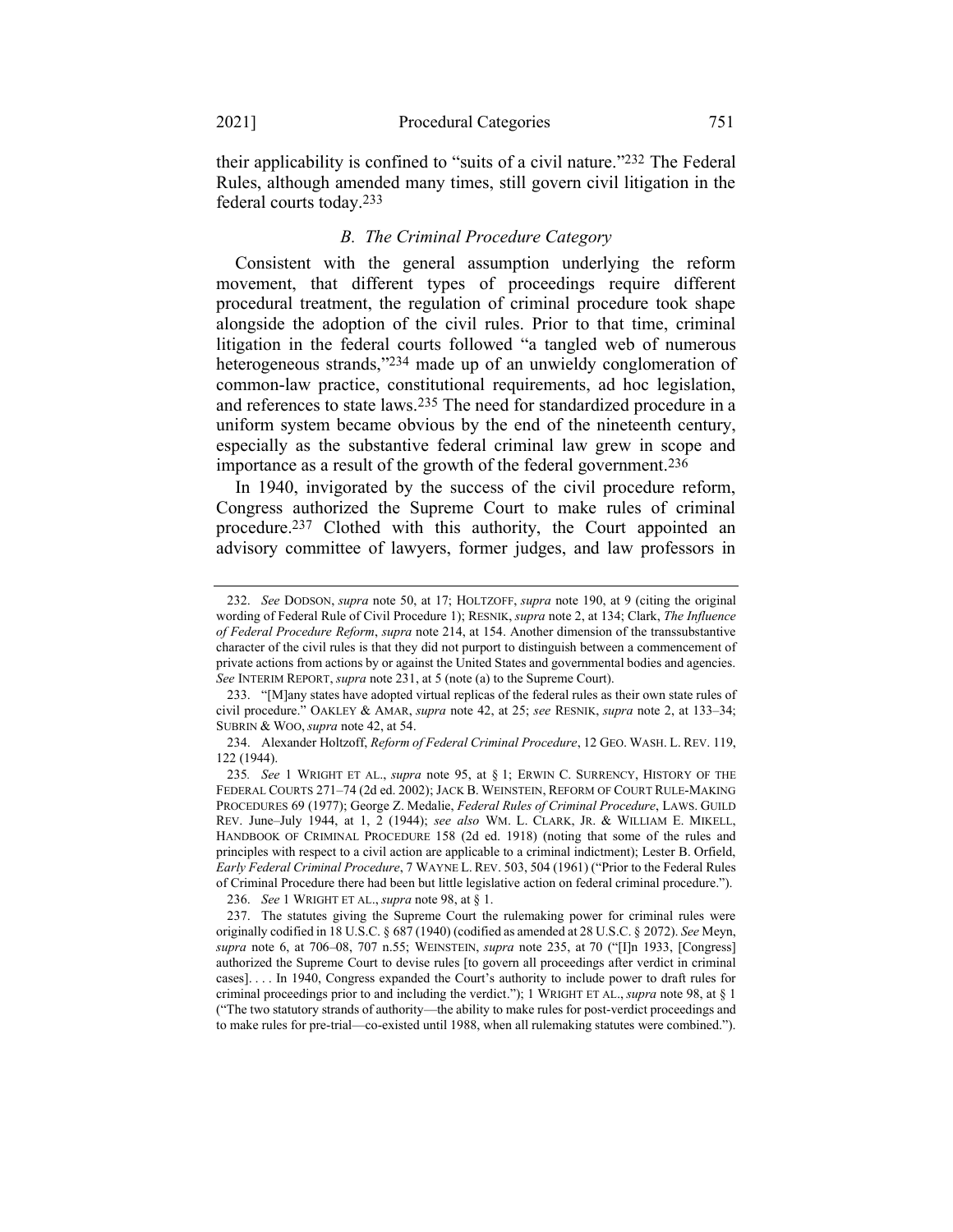order to prepare rules of criminal procedure for the federal courts.238 The committee initially proposed that all litigation in federal courts, civil and criminal, be governed by a unified transsubstantive code of procedure.239 The implementation of this original vision would have been a dramatic departure from Bentham and Livingston's model and would have led to the emergence of an alternative procedural order.240 The advisory committee's final product, however, came in line with the earlier reform efforts in the common-law world, and criminal litigation was placed on a different procedural course than civil litigation. The committee proposed rules that apply to "all criminal proceedings," and therefore, these were concluded to be transsubstantive in character.241 These rules were approved by the Supreme Court and took effect in 1946;242 while since then they have been amended on a number of occasions, they still form the backbone of criminal litigation in the United States.243

The final choice of the advisory committee exemplifies the deep roots of Bentham and Livingston's ideas regarding the basic organization of procedural law. Adopting a separate set of procedural rules for criminal matters was submission, even if only tacit, to an understanding about the structure of procedural law that had become entrenched through the years of struggle for procedural reform. Here we see the lack of a general theory for the meta-organization of procedural rules. Professor Meyn observed that the advisory committee charged with drafting the federal rules of criminal procedure *did not assert the rationale* for the perceived difference between civil and criminal procedure. In the absence of any explicit principles, various members announced that criminal law was just "different."<sup>244</sup>

Given the important role that criminal law plays in modern societies, the formation of a single instrument of criminal procedure in the United States may very well seem a late development. But, in England, there had not been a compendium of procedural rules for criminal cases until very

<sup>238.</sup> *See* Meyn, *supra* not[e 6,](#page-3-3) at 707–08, 708 n.58.

<sup>239.</sup> *See id.* at 708–14.

<sup>240.</sup> *See id.* at 713 ("Under [the original proposal] civil and criminal litigators would look across a more transsubstantive plane.").

<sup>241.</sup> Including "all possible steps in the criminal case from its inception to judgment and sentence." *See* 1 WRIGHT ET AL., *supra* not[e 98,](#page-20-1) at § 22 (quoting United States v. Choate, 276 F.2d 724, 727 n.6 (5th Cir. 1960)).

<sup>242.</sup> *See* Rules of Criminal Procedure, Order of December 26, 1944, 323 U.S. 821 (1944) ("Mr. Justice Black states that he does not approve of the adoption of the Rules."); *see also id.* at 821–23 (Frankfurter, J., memorandum) (disagreeing with the Court's adoption of the Rules of Criminal Procedure).

<sup>243.</sup> Minzner, *supra* not[e 229,](#page-44-1) at 1048; *see also* Jerold H. Israel, *On Recognizing Variations in State Criminal Procedure*, 15 U. MICH. J.L. REFORM 465, 485 (1982) (observing that more than half of state criminal procedure codes are influenced by federal rules).

<sup>244.</sup> Meyn, *supra* not[e 6,](#page-3-3) at 733.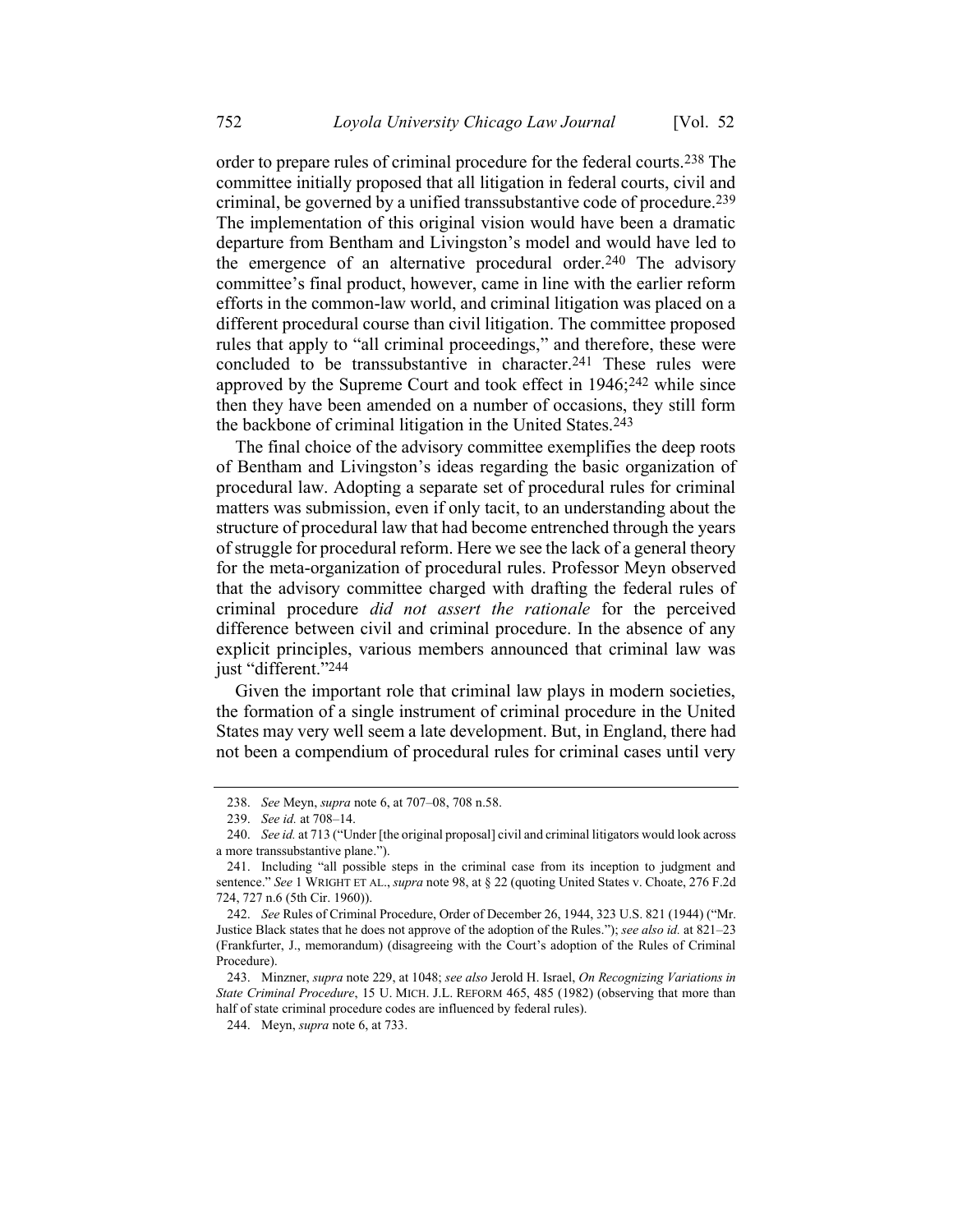<span id="page-47-1"></span><span id="page-47-0"></span>recently. The weight of the movement for procedural reform in England lay almost entirely on the civil side and there had been no parallel development to that which took place in the twentieth century in the United States.245 It seems unbelievable that up until 2005 there were some fifty separate sets of rules, scattered in a variety of sources, sometimes difficult to find. 246 Such a mix of different provisions providing for common procedural needs was viewed as a significant barrier to an efficient and effective system of criminal justice.<sup>247</sup> Here again, when change finally came, it followed the established approach for the arrangement of procedural law—the main purpose was to create a distinct set of transsubstantive rules that are, "so far as practicable, the same for every level and type of criminal jurisdiction."248 The resulting Criminal Procedure Rules of 2005, which represent the *first* ever consolidation of criminal procedure rules in England, were thus designed to apply "in all criminal cases."249 Interestingly, the Criminal Procedure Rules in England were regarded at their commencement as a significant step toward the creation of "a comprehensive criminal procedural code"250—a description that calls to mind Bentham's nineteenth-century vision of a penal procedure code.251

In a broader sense, this brief account on the formation of civil and criminal procedure shows that even when legislators and scholars are dedicated to making a new start, they are often blinkered by tradition. This is especially true with regard to procedure in the common-law world in which writers have tended to avoid first principles and limited themselves simply to the practical details of the day.252 And so, even when it is the local conditions that shape the properties and specificities of legal procedures in a particular jurisdiction, we see that rulemakers choose time and again to create different categories of procedural rules

<sup>245.</sup> *See* Chorley, *supra* not[e 2,](#page-2-1) at 101–03; *see also* Kaufman, *supra* not[e 140,](#page-31-1) at 28. Apart from the English reforms described above, a far-reaching reform of civil procedure was introduced in England in 1998 as a result of a report by Lord Woolf. *See, e.g.*, JOLOWICZ, *supra* not[e 10,](#page-4-3) at 386– 97.

<sup>246.</sup> *See* JOHN SPRACK, A PRACTICAL APPROACH TO CRIMINAL PROCEDURE 13 (13th ed. 2011).

<sup>247.</sup> *See id.*; *The Objectives and Content of the First Criminal Procedure Rules*, MINISTRY OF JUST. (UK), http://www.justice.gov.uk/courts/procedure-rules/criminal/notes-tables/notes [https://perma.cc/JTL6-M9DK] (Dec. 17, 2020) (citing Lord Justice Auld's Review of the Criminal Courts of England and Wales).

<sup>248.</sup> *The Objectives and Content of the First Criminal Procedure Rules*, *supra* note 247.

<sup>249.</sup> *See* The Criminal Procedure Rules 2.1. (UK) (When the Rules apply); SPRACK,*supra* note [246,](#page-47-0) at 14.

<sup>250.</sup> *The Objectives and Content of the First Criminal Procedure Rules*, *supra* note [247.](#page-47-1)

<sup>251.</sup> *Cf.* HEPBURN, *supra* note [45,](#page-12-1) at 3–16 (noting that the term "code" rarely appeared as a term of law before Jeremy Bentham and Edward Livingston introduced it in their writings).

<sup>252.</sup> *See* CLARK, *supra* note [12,](#page-4-2) at 9; EDWIN BORCHARD, DECLARATORY JUDGMENTS, at xiii (2d ed. 1941); Clark, *The Influence of Federal Procedure Reform*, *supra* not[e 214,](#page-42-0) at 162–64.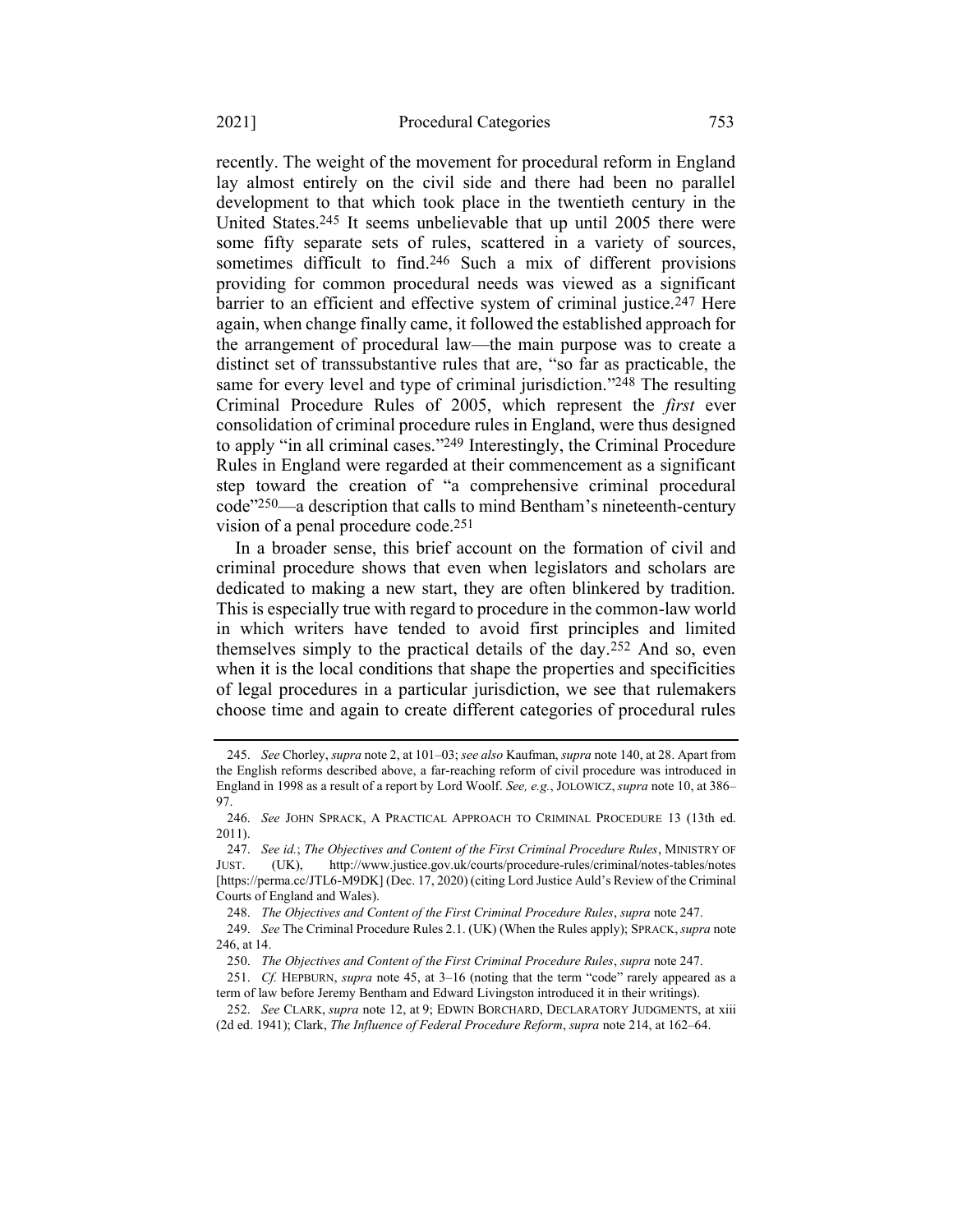for different types of cases. This sheds important light on the overlooked fact that our procedural system is shaped by the tension between transsubstantivity and substance-specificity. Hereafter, the Article illustrates that the structures of the procedural categories are not static and that the silent tradeoff between the two architectural principles continues to play a central role in procedural design.

#### V. CREATION AND DISSOLUTION OF PROCEDURAL CATEGORIES

The tide of procedural reform which had been flowing quite strongly for more than one hundred years began to slow down in the second half of the twentieth century. Nevertheless, further developments show the persistent preference for regulating litigation through categories of transsubstantive rules that apply to different categories of proceedings. The examples discussed in the next two sections are concrete illustrations of the relevance of the interaction between transsubstantivity and substance-specificity in modern procedural design. They document the continuous creation and dissolution of procedural categories and are proof of the need to constantly reevaluate the various forms of process. It serves as a reminder that justice calls for the harmonization of procedure with emerging types of legal domains, which are determined, to use Bentham's own words, "either by the subject to which [a legal domain] applies, or by the species of useful business which [a legal domain] has in view."253

#### *A. The Admiralty Procedure Category*

Maritime disputes were litigated in England in the fourteenth century under the specialized court of admiralty.254 Largely because of its peculiar history, admiralty was conceived by the founding fathers and the First Congress as a distinct legal domain, and for some 175 years admiralty suits were handled under an entirely separate set of procedural rules.255 Interestingly, admiralty courts have decided monetary disputes as well as punished crimes committed aboard ships at sea.256 Hence, a

<span id="page-48-0"></span><sup>253.</sup> Bentham, Letters to U.S. Citizens, *supra* not[e 113,](#page-24-0) at 139 (arguing that there is no certain limit on the number of procedural codes).

<sup>254.</sup> *See* BAKER, INTRODUCTION TO ENGLISH LEGAL HISTORY, *supra* not[e 8,](#page-4-1) at 132–33.

<sup>255.</sup> The Constitution grants to the federal courts judicial power in "all cases of admiralty and maritime jurisdiction." U.S. CONST. art. III, § 2; *see* DAVID P. CURRIE, FEDERAL COURTS, CASES AND MATERIALS 209–12 (4th ed. 1990); RICHARD H. FALLON ET AL., HART AND WECHSLER'S THE FEDERAL COURTS AND THE FEDERAL SYSTEM 561 (7th ed. 2015); FRIEDMAN, *supra* not[e 42,](#page-12-2)  at 19–20, 417–19 (noting that, among other things, admiralty cases were tried without juries); GRANT GILMORE & CHARLES L. BLACK, THE LAW OF ADMIRALTY 18–20 (2d ed. 1975); SURRENCY, *supra* not[e 235,](#page-45-0) at 209–16; WEINSTEIN, *supra* not[e 235,](#page-45-0) at 63; Currie, *supra* not[e 189,](#page-37-2)  at 2.

<sup>256.</sup> *See* GILMORE & BLACK, *supra* not[e 255,](#page-48-0) at 44; LANGBEIN, LERNER & SMITH, *supra* note [67,](#page-15-1) at 196; SURRENCY, *supra* not[e 235,](#page-45-0) at 216.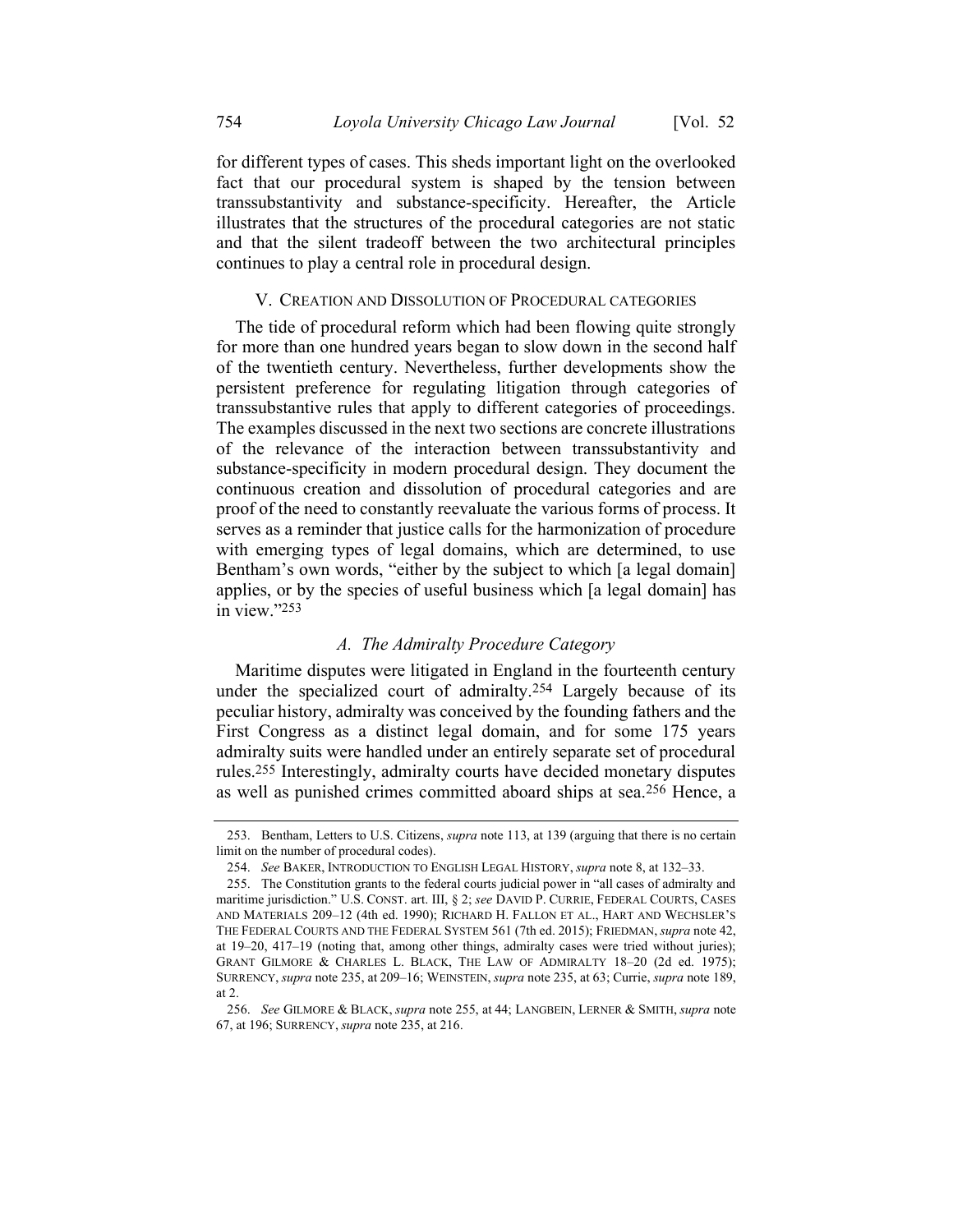criminal offense and a civil action stemming from an incident on a vessel at sea received similar procedural treatment. Some important adjudication principles were introduced by the first Judiciary Act;257 but for the first several decades of the nineteenth century, the Supreme Court of the United States failed to exercise its admiralty rulemaking power and different procedural rules were developed haphazardly by district courts.258 In 1844, the Supreme Court issued for the first time federal rules of procedure for admiralty cases. The forty-seven admiralty rules were not a comprehensive codification but were clarifications of, and additions to, traditional admiralty practice. During that time, admiralty litigation was common in all the district courts, and a majority of cases handled by the Supreme Court were admiralty cases.259 Logically, this was the result of the widespread use of steamboats and other vessels as means for transporting agricultural and industrial supplies in the United States.260

<span id="page-49-0"></span>Although steamboats dominated trade and travel in the nineteenth century, they were eventually replaced by newer forms of transportation. By the 1870s, railroads had become more efficient modes of transportation and began to supplant steamboats as the major transporters of both goods and passengers. Later on, "with the invention of cars, trucks, and airplanes, steamboats became obsolete, and most were retired."261 With these economic changes, the significance of admiralty practice began to disappear.262 In fact, in the twentieth century admiralty law was downgraded and rarely offered in any law school curriculum.<sup>263</sup>

<sup>257.</sup> Act to Establish the Judicial Courts of the United States, 1 Cong. ch. 20, 1 Stat. 73 (1789) (establishing the organization of the U.S. federal court system). Section 30 was particularly relevant to admiralty cases. *See id.* at § 30, 1 Stat. at 88–90.

<sup>258.</sup> *See* FALLON ET AL., *supra* note [255,](#page-48-0) at 561; SURRENCY, *supra* note [235,](#page-45-0) at 221–22; WEINSTEIN, *supra* not[e 235,](#page-45-0) at 63; Currie, *supra* note [189,](#page-37-2) at 3.

<sup>259.</sup> *See* SURRENCY, *supra* not[e 235,](#page-45-0) at 219, 225, 339.

<sup>260.</sup> *See Steamboat*, ENCYC. BRITANNICA, https://www.britannica.com/technology/steamboat [https://perma.cc/D489-ND5C] (May 3, 2021); RICHARD BROOKHISER, JOHN MARSHALL: THE MAN WHO MADE THE SUPREME COURT 181–92 (2018); CURRIE, *supra* note [255,](#page-48-0) at 212–13; FRIEDMAN, *supra* note [42,](#page-12-2) at 190–92; GILMORE & BLACK, *supra* note [255,](#page-48-0) at 31–33 (observing that the admiralty jurisdiction of the United States extends to all public navigable waters); ROBERT M. HUGHES, HANDBOOK OF ADMIRALTY LAW 8–12 (1901) (noting that the Supreme Court repudiated the English tidal test and decided that the waters included in the admiralty jurisdiction are all waters navigable for commerce of a substantial character and thus extend to domestic waterways); Richard J. Cusick, *Navigable Waters and Admiralty Jurisdiction*, 7 W. RES. L. REV. 72 (1955).

<sup>261.</sup> *A History of Steamboats*, U.S. ARMY CORPS OF ENG'RS, at 6, https://www.sam.usace.army.mil/Portals/46/docs/recreation/OP-

CO/montgomery/pdfs/10thand11th/ahistoryofsteamboats.pdf [https://perma.cc/GVD6-X86M] (last visited Jan. 30, 2020).

<sup>262.</sup> *See* Currie, *supra* not[e 189,](#page-37-2) at 14.

<sup>263.</sup> *See* SURRENCY, *supra* not[e 235,](#page-45-0) at 219, 222.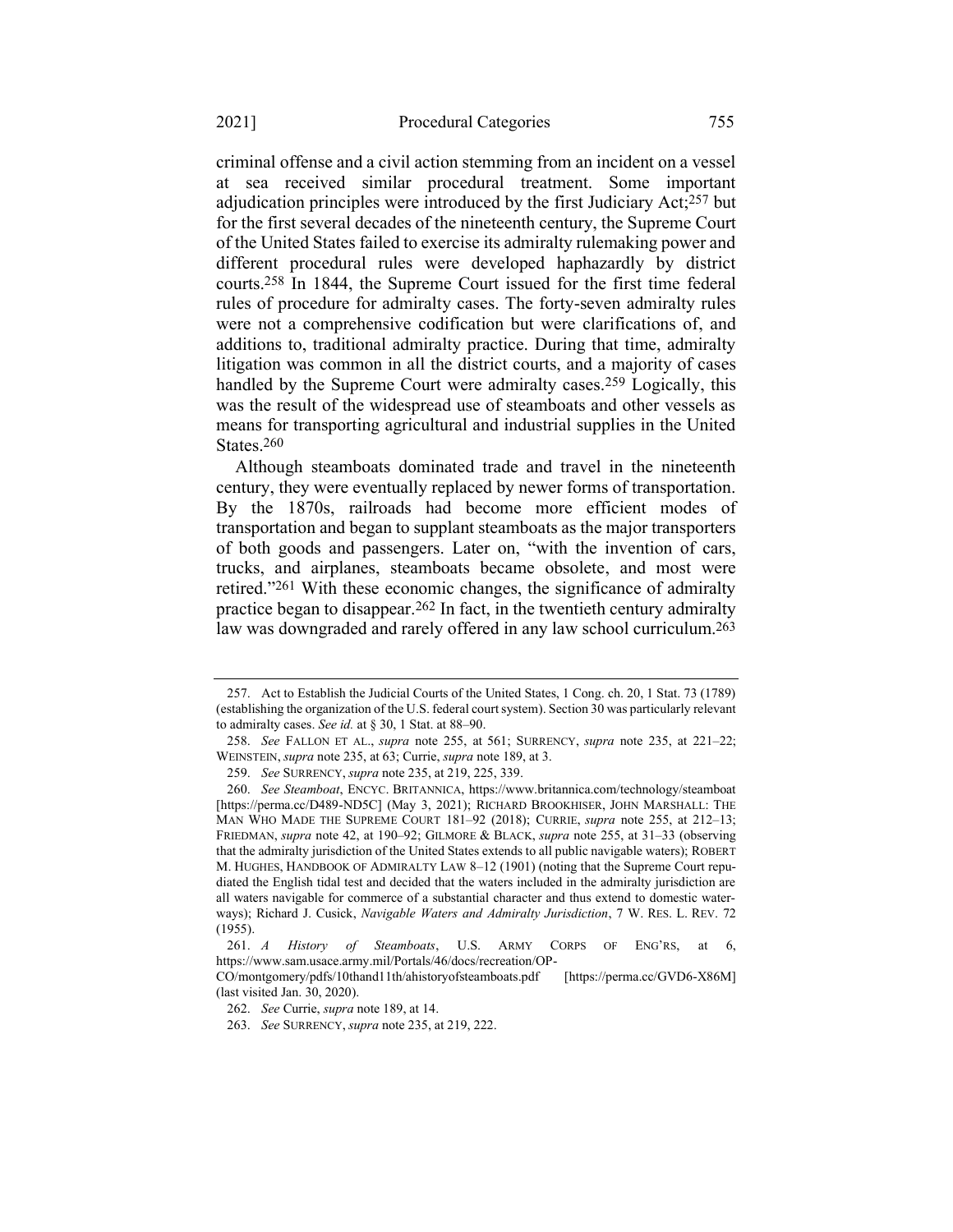<span id="page-50-1"></span><span id="page-50-0"></span>The demise of admiralty practice led in the 1960s the Judicial Conference of the United States to consider the feasibility of integrating admiralty proceedings with civil procedure.264 The chair of the advisory committee, "Judge Walter L. Pope, made it clear that the study must be a pragmatic one: different procedures could not be justified on the basis of tradition alone . . . . Distinctive rules for maritime cases must be justified by differences of substantive law or by factual exigencies of maritime transactions and litigation."265 As the rule-by-rule study progressed it became increasingly evident that unification was workable. The "[c]ritical evaluation of suggestions for differential treatment led to the rejection of many on the ground that they could not be justified in terms of the pragmatic criteria laid down by Judge Pope."266 There were already large areas of similarities between civil and admiralty cases, and it made no sense to continue and maintain distinct procedural categories.267 Consequently, in 1966, admiralty cases were brought within the Federal Rules of Civil Procedure, 268 along with a handful of procedural rules preserved for certain admiralty and maritime matters.269 In this historical account of admiralty procedure, we clearly see that the categories of rules are not static. The undeclared interplay of transsubstantivity and substance-specificity continues to play a central role in shaping the forms of process, dismantling and merging categories as practical changes necessitate.

<sup>264.</sup> *See generally* Leavenworth Colby, *Admiralty Unification*, 54 GEO. L.J. 1258 (1966).

<sup>265.</sup> Currie, *supra* note [189,](#page-37-2) at 7–8; *see* Colby, *supra* note [264,](#page-50-0) at 1259; George Rutherglen, *The Federal Rules for Admiralty and Maritime Cases: A Verdict of Quiescent Years*, 27 J. MAR. L. & COM. 581, 599 (1996).

<sup>266.</sup> Currie, *supra* not[e 189,](#page-37-2) at 8.

<sup>267.</sup> *See id.* at 14; Rutherglen, *supra* note [265,](#page-50-1) at 584–85 ("[B]y 1966, the existence of two entirely separate procedural systems could no longer be justified.").

<sup>268.</sup> *See* Amendments to Rules of Civil Procedure for the United States District Courts, 383 U.S. 1029, 1031–32 (1966) (effective July 1, 1966); *id.* at 1032–37 (Black, J., dissenting). "The single change that merged admiralty cases into the one form of civil action recognized by the rules was to add the phrase 'or in admiralty' to the first sentence of Rule 1." Rutherglen, *supra* not[e 265,](#page-50-1)  at 583–84. The language of Rule 1 has been amended as part of the general restyling of the Federal Rules in 2007, and the former reference to the merger of law, equity, and admiralty practices has been abandoned.

<sup>269.</sup> *See* 28 U.S.C. § 2072 (Admiralty Rules). First, some Federal Rules contain provisions specific to admiralty cases. *See, e.g.*, FED. R. CIV. P. 9(h) (pleading admiralty); FED. R. CIV. P. 14(c) (expanding third-party practice in admiralty). Secondly, admiralty cases are also governed by the "Supplemental Rules for Certain Admiralty and Maritime Claims." *See* FED. R. CIV. P. Supp. R. A–G; *see also* 2 STEVEN S. GENSLER, FEDERAL RULES OF CIVIL PROCEDURE: RULES AND COMMENTARY app. C (2021) (Supplemental Rules); GILMORE & BLACK, *supra* note [255,](#page-48-0) at 2, 19; Currie, *supra* note [189,](#page-37-2) at 8–13; Rutherglen, *supra* note [265,](#page-50-1) at 588–606; Colby, *supra* note [264,](#page-50-0)  at 1260–64 ("[T]he provisions for different treatment in admiralty actions . . . are required by the nature of maritime business transactions . . . and grows directly out of the nature of maritime litigation.").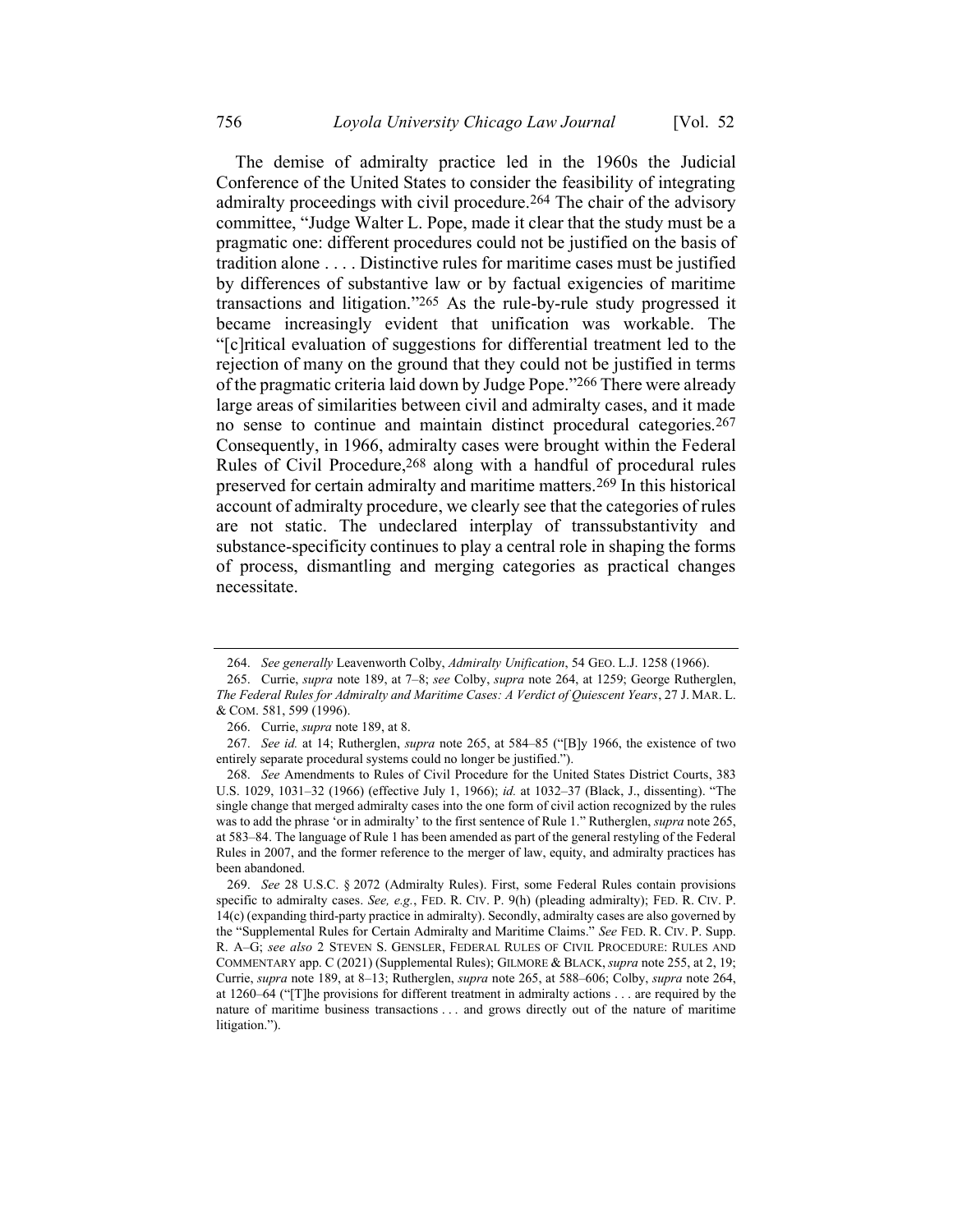#### 2021] Procedural Categories 757

#### <span id="page-51-1"></span><span id="page-51-0"></span>*B. The Bankruptcy Procedure Category*

Earlier practices in England had established procedures for dealing with merchants who could not pay their debts. Upon the occurrence of an act of bankruptcy, creditors could petition the chancellor to convene a bankruptcy case.<sup>270</sup> At its inception, the overriding purpose of a bankruptcy proceeding was to aid creditors in the collection of debts, and only later, the conceptual agenda changed and the law introduced the discharge of debts for the benefit of a cooperating debtor.271 Since the Framers were concerned about interstate commerce and in view of the English experience at the Court of Chancery, it is not surprising that, like in equity, the Constitution gave the federal government the authority to establish a uniform system of bankruptcy.272 For over a century after the ratification of the Constitution, however, the bankruptcy clause remained largely unexercised by Congress, and the states were generally allowed to fill this gap with bankruptcy and insolvency laws of their own.273

Federal courts conspicuously entered the reorganization business with the advent of the equity receivership. Use of this device blossomed in the late nineteenth century as a means to keep railroads running. At a time when railroads were of great economic importance, but in dire financial straits, there was no federal bankruptcy law to deal with their problems. Charles Tabb explains that "[g]iven the interstate nature of virtually all the railroads, state remedies were entirely inadequate. The creative solution was to invoke the equity power of the federal courts to supervise the restructuring of troubled railroads."274 Finally, in 1898, Congress stepped in and enacted the first long-lived bankruptcy statute, which incorporated many of the procedural practices that were developed by the

<span id="page-51-2"></span><sup>270.</sup> *See* Charles J. Tabb, *The History of the Bankruptcy Laws in the United States*, 3 AM. BANKR. INST. L. REV. 5, 6–12 (1995); HOLDSWORTH, *supra* note [48,](#page-13-0) at 470–73. The chancellor would appoint bankruptcy commissioners who had substantial powers, originally somewhat akin to a combination of today's trustee and bankruptcy judge. Tabb, *supra*, at 8; HOLDSWORTH, *supra*  note [48,](#page-13-0) at 470–71.

<sup>271.</sup> *See* BARRY E. ADLER, DOUGLAS G. BAIRD & THOMAS H. JACKSON, CASES, PROBLEMS, AND MATERIALS ON BANKRUPTCY 22–25 (4th ed. 2007); Tabb, *supra* not[e 270,](#page-51-0) at 8–11, 43–44.

<sup>272.</sup> *See* U.S. CONST. art. I, § 8, cl. 4; THE FEDERALIST No. 42, *supra* not[e 50,](#page-13-1) at 271 (James Madison); SURRENCY, *supra* not[e 235,](#page-45-0) at 247–51; Tabb, *supra* not[e 270,](#page-51-0) at 12–13, 43; *see also In re* Ultra Petroleum Corp., 913 F.3d 533, 544 (5th Cir. 2019), *withdrawn and superseded on other grounds*, 943 F.3d 758 (5th Cir. 2019) (noting that bankruptcy law in the United States paralleled English bankruptcy law up until the enacting of the Bankruptcy Code in 1978).

<sup>273.</sup> *See* Sturges v. Crowninshield, 17 U.S. (4 Wheat.) 122, 196 (1819) ("[U]ntil the power to pass uniform laws on the subject of bankruptcies be exercised by Congress, the States are not forbidden to pass a bankrupt law."); Ogden v. Saunders, 25 U.S. (12 Wheat.) 213 (1827) (holding that a state bankruptcy law that applied to debts contracted after its passage does not violate the Constitution); ADLER, BAIRD & JACKSON, *supra* note [271,](#page-51-1) at 25; BROOKHISER, *supra* note [260,](#page-49-0) at 214–22; FRIEDMAN, *supra* not[e 42,](#page-12-2) at 416–17; Tabb, *supra* not[e 270,](#page-51-0) at 13–21, 48.

<sup>274.</sup> Tabb, *supra* not[e 270,](#page-51-0) at 21–22; *see also* DOUGLAS G.BAIRD, ELEMENTS OF BANKRUPTCY 59–64 (6th ed. 2014).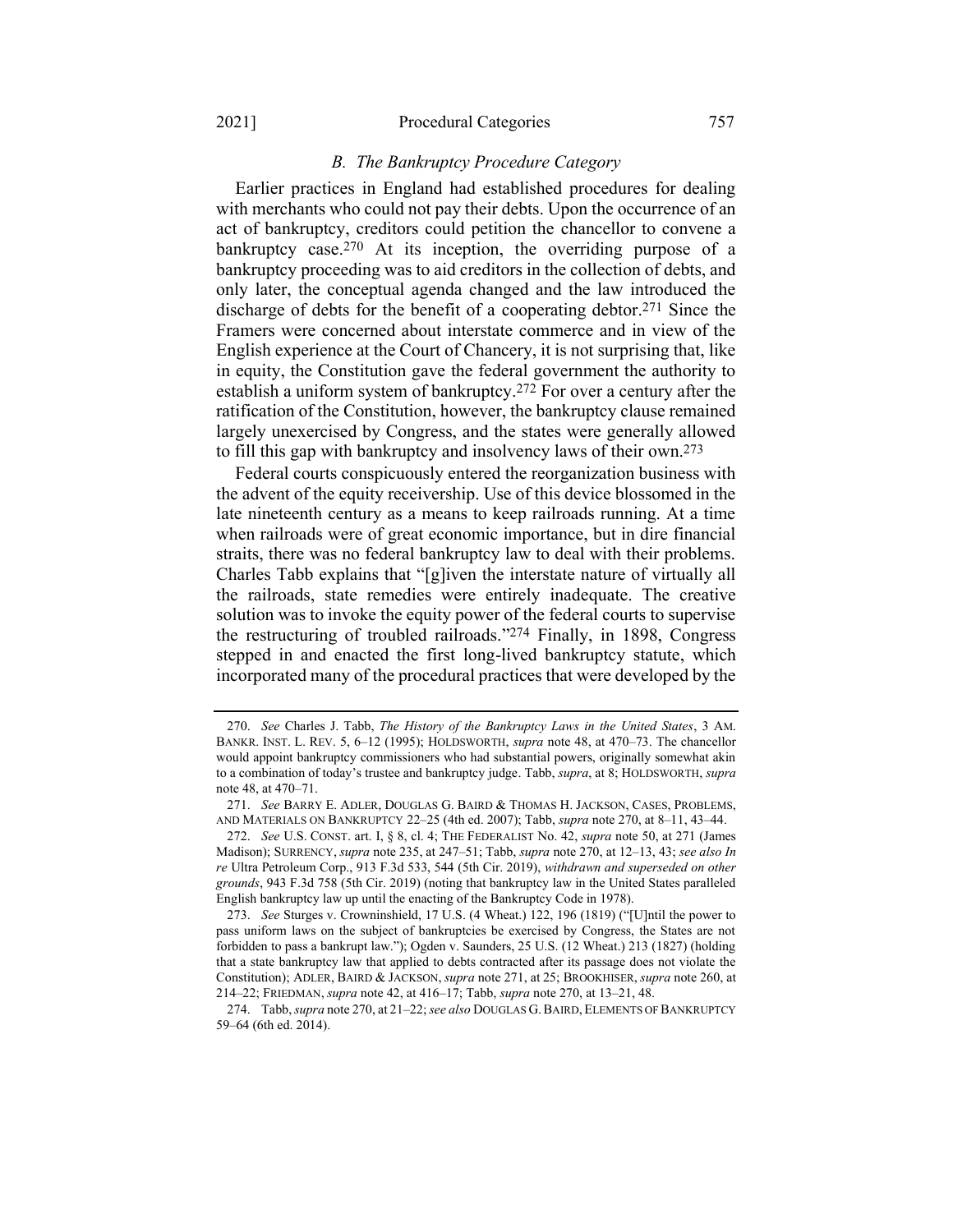<span id="page-52-1"></span><span id="page-52-0"></span>federal courts to address the particular needs of bankruptcy proceedings.275 Additionally, under the authority of the 1898 Act, the Supreme Court periodically passed general orders and forms to further govern the procedure in bankruptcy matters.276 That procedural structure held until the procedural reforms in the federal judicial system in 1938. Naturally, the abolition of the distinction between actions at law and cases in equity had a direct effect on a bankruptcy procedure that was based upon equity jurisdiction.277 Soon after the adoption of the Federal Rules of Civil Procedure, the Supreme Court issued an order that made it mandatory that all bankruptcy proceedings follow the civil rules "as nearly as may be" except insofar as those rules were inconsistent with the Bankruptcy Act of 1898 or with the Court's general orders.278

<span id="page-52-3"></span><span id="page-52-2"></span>This patchy procedural environment came to an end in 1973 with the creation of a separate and distinct set of bankruptcy rules.279 In 1964, Congress structured the process of rulemaking for bankruptcy cases and authorized the promulgation of rules of bankruptcy procedure by the Supreme Court.280 After years of effort by an advisory committee,281 the first set of Federal Rules of Bankruptcy Procedure took effect in 1973.282 These rules were replaced in 1983 by new Federal Rules of Bankruptcy Procedure, and those in turn had to be significantly amended to take account of later changes in the Bankruptcy Code.283 To be sure, the Bankruptcy Rules presuppose the modern framework of procedural rules remarked on earlier in this Article—they are transsubstantive and

<sup>275.</sup> *See* ADLER, BAIRD & JACKSON, *supra* not[e 271,](#page-51-1) at 25; FRIEDMAN, *supra* note [42,](#page-12-2) at 417; SURRENCY, *supra* note [235,](#page-45-0) at 255–59; Lawrence P. King, *The History and Development of the Bankruptcy Rules*, 70 AM. BANKR. L.J. 217, 218 (1996) (noting that at least seventy percent of the Bankruptcy Act was procedural provisions); Tabb, *supra* not[e 270,](#page-51-0) at 23–26.

<sup>276.</sup> Tabb, *supra* not[e 270,](#page-51-0) at 31; *see* King, *supra* not[e 275,](#page-52-0) at 218; Charles Elihu Nadler, *The Federal Rules of Civil Procedure Applied to Bankruptcy*, 27 J. NAT'L ASS'N REF. BANKR. 49 (1953).

<sup>277.</sup> The bankruptcy court has often been regarded as a court of equity that uses "chancery methods." *See* Barton v. Barbour, 104 U.S. 126, 134 (1881); ADLER, BAIRD & JACKSON, *supra* note [271,](#page-51-1) at 45.

<sup>278.</sup> *See* General Orders and Forms in Bankruptcy, 305 U.S. 677, 698 (Nos. 36–37) (1939) (amended and established Jan. 16, 1939); CLARK, *supra* note [12,](#page-4-2) at 38; FALLON ET AL., *supra* note [255,](#page-48-0) at 562; Nadler, *supra* not[e 276,](#page-52-1) *passim*.

<sup>279.</sup> *See* Bankruptcy Rules and Official Bankruptcy Forms, 411 U.S. 989, 991 (1973) (effective Oct. 1, 1973); *id*. at 992 (Douglas, J. dissenting); WRIGHT & KANE, *supra* note [214,](#page-42-0) at 393; Lawrence K. Snider, *The New Bankruptcy Rules of Procedure*, 52 MICH. ST. B.J. 694 (1973); H.R. COMM. ON THE JUDICIARY, 116TH CONG., FEDERAL RULES OF BANKRUPTCY PROCEDURE, at VII– VIII (Comm. Print 2018) (Historical Note).

<sup>280.</sup> *See* 28 U.S.C. § 2075; King, *supra* note [275,](#page-52-0) at 219–20.

<sup>281.</sup> *See* King, *supra* not[e 275,](#page-52-0) at 220–33.

<sup>282.</sup> Tabb, *supra* not[e 270,](#page-51-0) at 31; *see* Kenneth N. Klee, *The Future of the Bankruptcy Rules*, 70 AM. BANKR. L.J. 277, 278–80 (1996) (describing the rulemaking process of the Bankruptcy Rules).

<sup>283.</sup> *See* Bankruptcy Rules, 461 U.S. 973, 975 (1983) (effective Aug. 1, 1983); WRIGHT & KANE, *supra* not[e 214,](#page-42-0) at 393; Klee, *supra* not[e 282,](#page-52-2) at 282; King, *supra* not[e 275,](#page-52-0) at 237–41.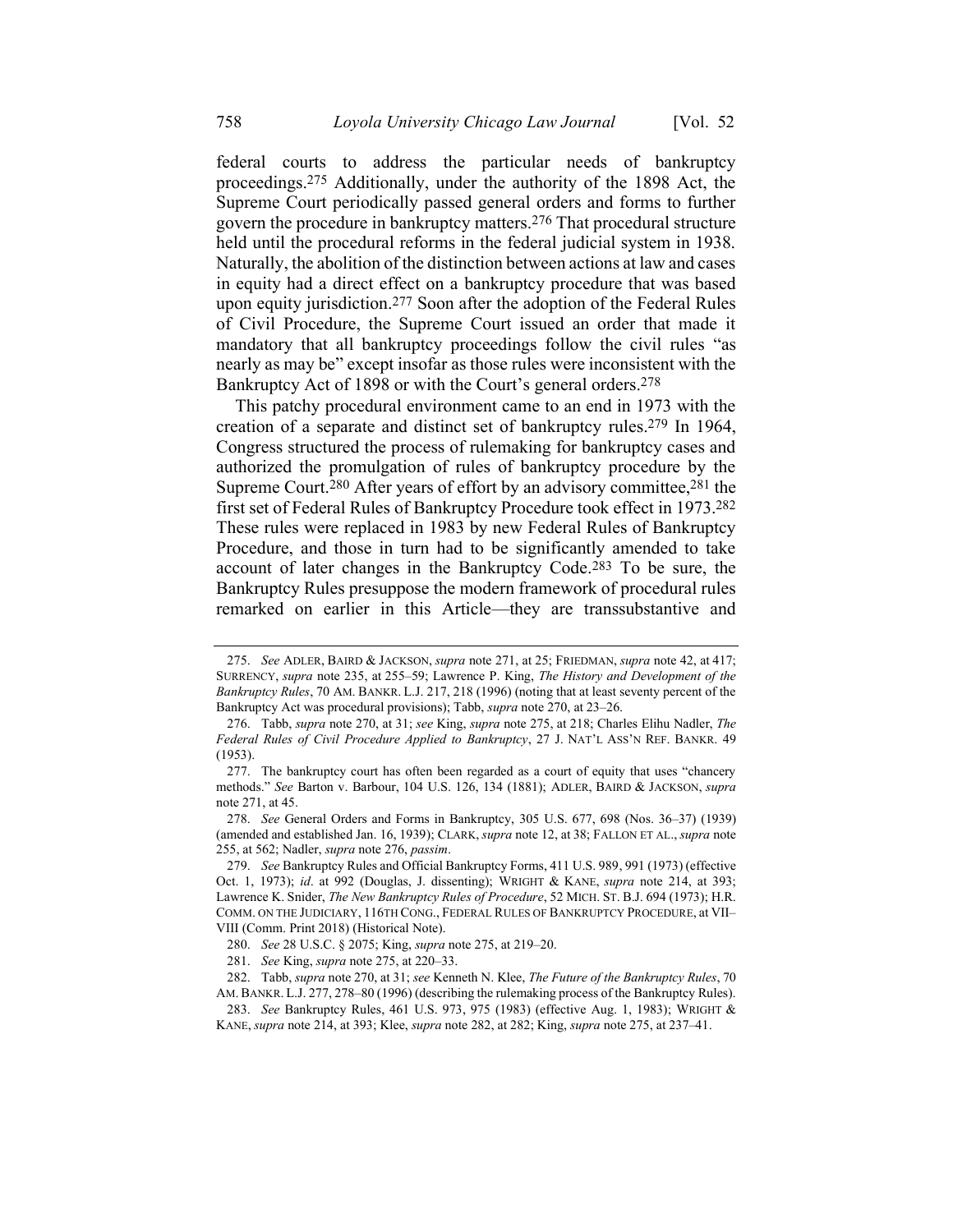substance-specific at the same time. On the one hand, the Bankruptcy Rules are tailored as a separate and distinct group of rules designed to attain greater uniformity and suitable procedural treatment in the administration of bankruptcy proceedings. On the other hand, while there are significant differences between the circumstances of individual and corporate debtors, many provisions in the Bankruptcy Rules, such as those providing an automatic stay of collection action and policing prebankruptcy transfers, apply to all types of bankruptcy cases.284

<span id="page-53-0"></span>The adoption of a new procedural category for bankruptcy matters was of no coincidence and could be attributed to two converging factors. The first was the exponential growth in the number of bankruptcy cases in the last half of the twentieth century. After the end of World War II, the number of bankruptcy filings in the United States escalated from around ten thousand in 1946 to over two hundred and fifty thousand in 1975.285 By 1970, a general feeling prevailed that the time for an overhaul of the bankruptcy system had arrived. The second isthat bankruptcy cases differ significantly from other civil matters, and subjecting bankruptcy proceedings to the civil rules of procedure proved insufficient. At its core, a bankruptcy proceeding is a special legal process that is designed to coordinate the actions of creditors and overcome the collective action problem they face in asserting their claims.286 Put differently, the bankruptcy court is meant to provide a single national forum in which all the debtor's affairs can be sorted out fairly and efficiently.287 To accomplish these objectives, the procedural rules used in bankruptcy cases have to assure that the process is not abusive and that strategic players are not able to capture value that rightfully belongs to others.<sup>288</sup> Together, the nature and extent of bankruptcy litigation provided the impetus for the consolidation of a distinct procedural category for the regulation of bankruptcy proceedings.

That said, there is one reservation to be made with respect to the idiosyncratic nature of the bankruptcy rules of procedure in the United States. In large measure, bankruptcy litigation is governed by the same

<sup>284.</sup> *See* ADLER, BAIRD & JACKSON,*supra* not[e 271,](#page-51-1) at 51; Robert K. Rasmussen, *Introduction* to BANKRUPTCY LAW STORIES 1, 3 (Robert K. Rasmussen ed., 2007); King, *supra* not[e 275,](#page-52-0) at 238 (noting that when the committee drafted the Bankruptcy Rules "it was unnecessary to have different sets of Rules for the different chapters" and that "the rules could flow as one set").

<sup>285.</sup> SURRENCY, *supra* not[e 235,](#page-45-0) at 260.

<sup>286.</sup> *See* ADLER, BAIRD & JACKSON, *supra* not[e 271,](#page-51-1) at 23–24, 41, 51; Rasmussen, *supra* note [284,](#page-53-0) at 8.

<sup>287.</sup> *See* ADLER, BAIRD & JACKSON,*supra* not[e 271,](#page-51-1) at 41; SURRENCY,*supra* not[e 235,](#page-45-0) at 263; King, *supra* note [275](#page-52-0), at 223 ("In other words, a bankruptcy case has national application and administration.").

<sup>288.</sup> *See* ADLER, BAIRD & JACKSON, *supra* note [271,](#page-51-1) at 29; BAIRD, *supra* not[e 274,](#page-51-2) at 5, 269; Rasmussen, *supra* note [284,](#page-53-0) at 5.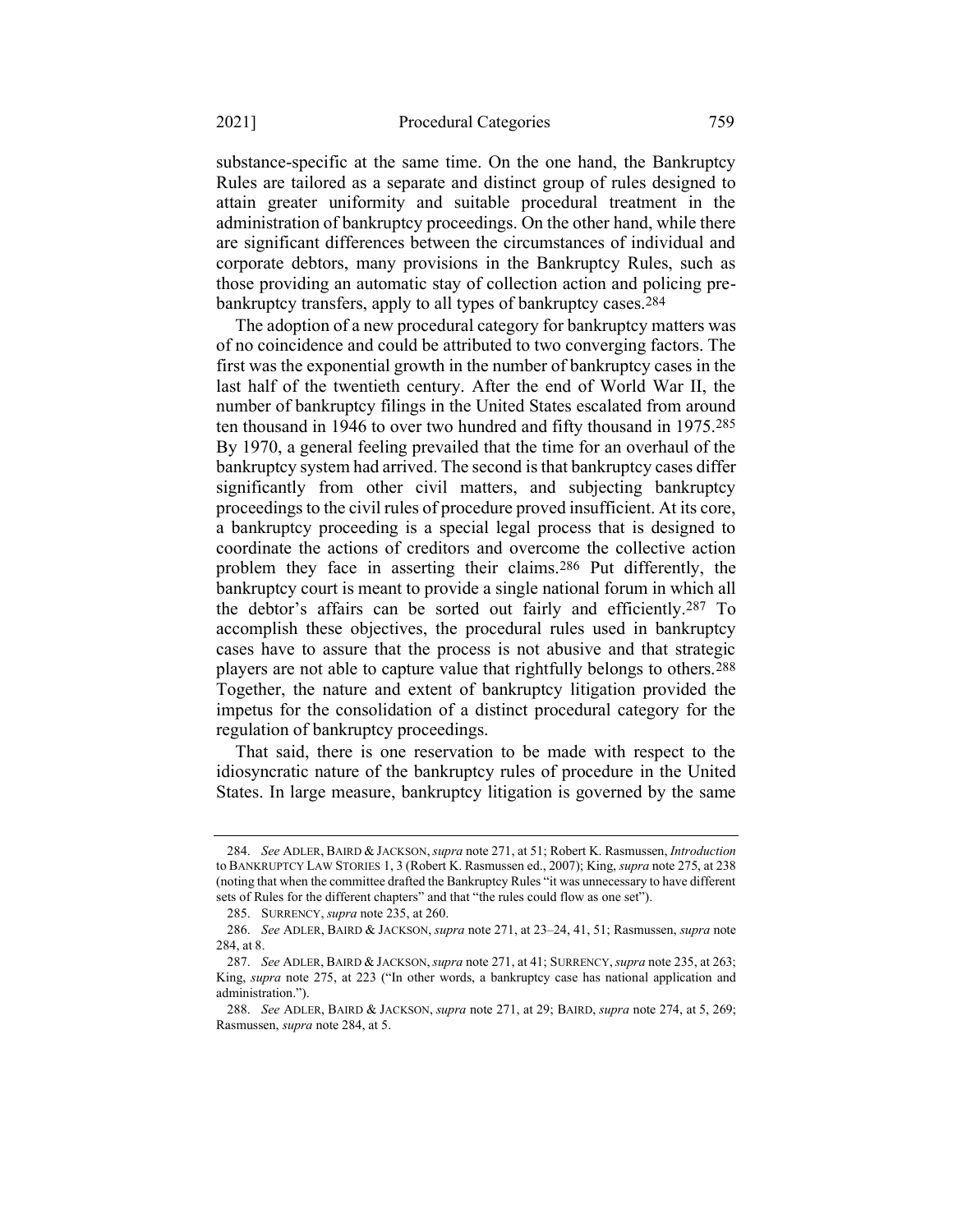<span id="page-54-0"></span>rules of procedure that apply in general civil practice;<sup>289</sup> "[s]ections of the Federal Rules of Civil Procedure covering such things as pleading, joinder, depositions, interrogatories, and summary judgment have been incorporated into the bankruptcy rules."290 A bankruptcy judge observed in a comprehensive study in 2001 that "seventy-seven of the eighty-nine Civil Rules are imported, in whole or part, into the Bankruptcy Rules sixty-seven by way of express incorporation and another ten by restatement in essentially identical language."291 It does not follow, however, that the linkage between the Bankruptcy Rules and the Civil Rules negates their existence as separate procedural categories. There are numerous rules of procedure that are designed to apply only in bankruptcy matters and which in turn create a distinct litigation environment.292 More accurately, the interdependence of the Bankruptcy Rules and the Civil Rules calls attention to the fact that modern categories of procedure are not necessarily isolated silos; different categories of procedure could be, and in fact are in many situations, interrelated. The current underlying and energizing this interdependence is once more boiled down to the more latent interplay of transsubstantivity and substance-specificity throughout the rulemaking process.

#### VI. VARIATIONS IN PROCEDURAL CATEGORIES

The emphasis on transsubstantivity and substance-specificity as the two architectural principles of procedure helps us simplify and get a better understanding of the current procedural layout. That said, it might also create a deceptive prism. The picture of the procedural system as a network of categories, each with its own uniform rules, accounts only for the most common and clear-cut categorizations.293 The reality, however, is that there are many other dimensions to consider when describing, or when thinking about designing, modern modes of procedure. It is therefore useful to mention a few variations in the procedural categories while acknowledging that this is not an exhaustive list.

First and most obviously, we need to acknowledge that there are

<sup>289.</sup> Christopher M. Klein, *Bankruptcy Rules Made Easy (2001): A Guide to the Federal Rules of Civil Procedure that Apply in Bankruptcy*, 75 AM. BANKR. L.J. 35, 36 (2001); *see* FED. R. CIV. P. 81(a)(2); King, *supra* not[e 275,](#page-52-0) at 222; Frank R. Kennedy, *Some Comments About the Rules of Bankruptcy Procedure Under the Bankruptcy Reform Act*, 85 COM. L.J. 125, 128 (1980); Snider, *supra* not[e 279.](#page-52-3)

<sup>290.</sup> ADLER, BAIRD & JACKSON, *supra* not[e 271,](#page-51-1) at 49.

<sup>291.</sup> Klein, *supra* not[e 289,](#page-54-0) at 35.

<sup>292.</sup> *See generally* Patrick A. Jackson & Justin H. Rucki, *Chapter 11 Litigation: The Bankruptcy Judges Speak*, DEL. LAW., Summer 2013, at 12.

<sup>293.</sup> Aside from the general procedural categories discussed above, there are other areas of litigation, such as probate, family, and FISA proceedings, that follow distinct sets of procedural rules.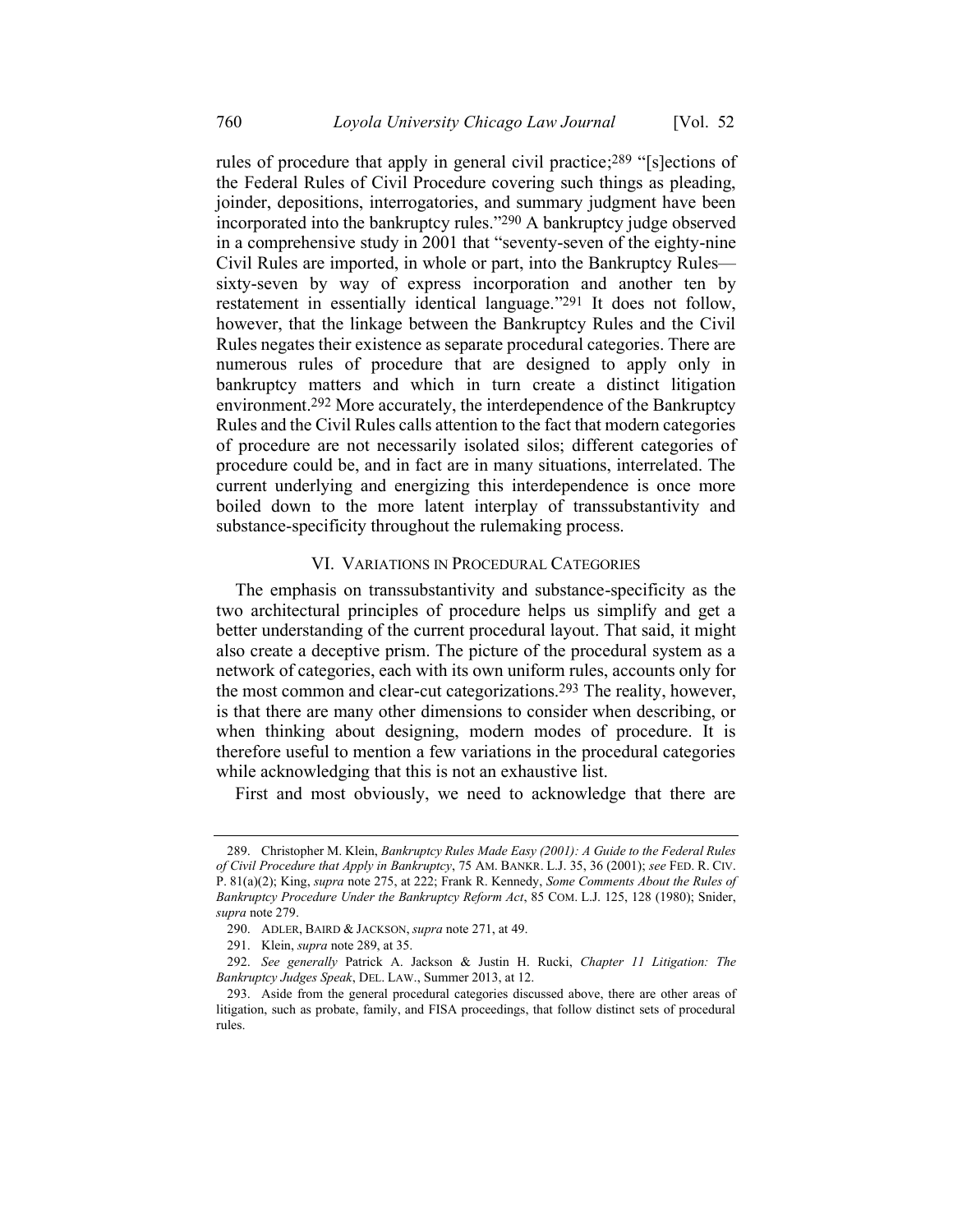differences in the content of rules over time and across jurisdictional lines. In any jurisdiction, the procedural rules in each category are constantly evolving. The Federal Rules of Civil Procedure in force today, for instance, are not identical to the same rules used seventy years ago. Further, different legal systems may place emphases on different rules within each of the procedural categories. For example, initial disclosure and discovery provisions in the codes of civil procedure in the United States, England, and Israel vary significantly. Similarly, differences exist between jurisdictions in the rules that control the number of interrogations, the joinder of claims and parties, and the claim and issue preclusion. In other words, the fact that there is in all jurisdictions a basic division into civil and criminal procedural spheres does not mean that the content of such rules is identical.

<span id="page-55-0"></span>In addition, in the United States there are plenty of local rules, standing orders, and internal operating procedures for particular courts.294 While historically most state rules were patterned on the federal rules, differences between state and federal procedures are now pervasive.295 Some local rules modify or contradict the Federal Rules.296 Other local rules even attempt to restate sections of Title 28.297 Rules and orders such as these, which create inconsistencies in practice among the various districts, make it hard, to some extent, to speak of a uniform system of procedure throughout the United States federal system.298

<span id="page-55-1"></span>Moreover, as David Shapiro points out, a true transsubstantive procedure would require that we apply exactly the same rules to every case.299 However, even if a single set of rules is formally

<sup>294.</sup> *See* Tobias, *Transformation of Trans-Substantivity*, *supra* note [14,](#page-5-0) at 1504; Subrin, *Emerging Procedural Patterns*, *supra* not[e 34,](#page-10-1) at 2021 (noting that local rules vary not only among the federal courts throughout the country, but also among federal courts within a single state).

<sup>295.</sup> *See* Seymour Moskowitz, *Discovery in State Civil Procedure: The National Perspective*, 35 W. ST. U. L. REV. 121, 124 (2007); *see also* Zachary D. Clopton, *Making State Civil Procedure*, 104 CORNELL L. REV. 1 *passim* (2018); Marcus, *Trans-Substantivity in Federal Civil Procedure*, *supra* note [14,](#page-5-0) at 414; Paul D. Carrington, *Making Rules to Dispose of Manifestly Unfounded Assertions: An Exorcism of the Bogy of Non-Trans-Substantive Rules of Civil Procedure*, 137 U. PA. L. REV. 2067, 2084–85 (1989).

<sup>296.</sup> *See* Daniel R. Coquillette, Mary P. Squiers & Stephen N. Subrin, *The Role of Local Rules*, A.B.A. J., Jan. 1989, at 62, 62.

<sup>297.</sup> *See id.*; Paul D. Carrington, *A New Confederacy? Disunionism in the Federal Courts*, 45 DUKE L.J. 929, 951 (1996).

<sup>298.</sup> *See* FALLON ET AL., *supra* note [255,](#page-48-0) at 559; RESNIK, *supra* note [2,](#page-2-1) at 143; Rasmussen, *supra* note [284,](#page-53-0) at 3; WRIGHT & KANE, *supra* note [214,](#page-42-0) at 391–92; Carl Tobias, *Civil Justice Reform and the Balkanization of Federal Civil Procedure*, 24 ARIZ. ST. L.J. 1393 *passim* (1992); Linda S. Mullenix, *The Counter-Reformation in Procedural Justice*, 77 MINN. L. REV. 375, 380 (1992); *but see* Subrin, *Emerging Procedural Patterns*, *supra* not[e 34,](#page-10-1) at 2030 (asserting that the most important features of the Federal Rules are also found in the civil rules of state courts).

<sup>299.</sup> *See* Subrin, *Emerging Procedural Patterns*, *supra* note [34,](#page-10-1) at 2000 n.9 (referencing conversations with Shapiro).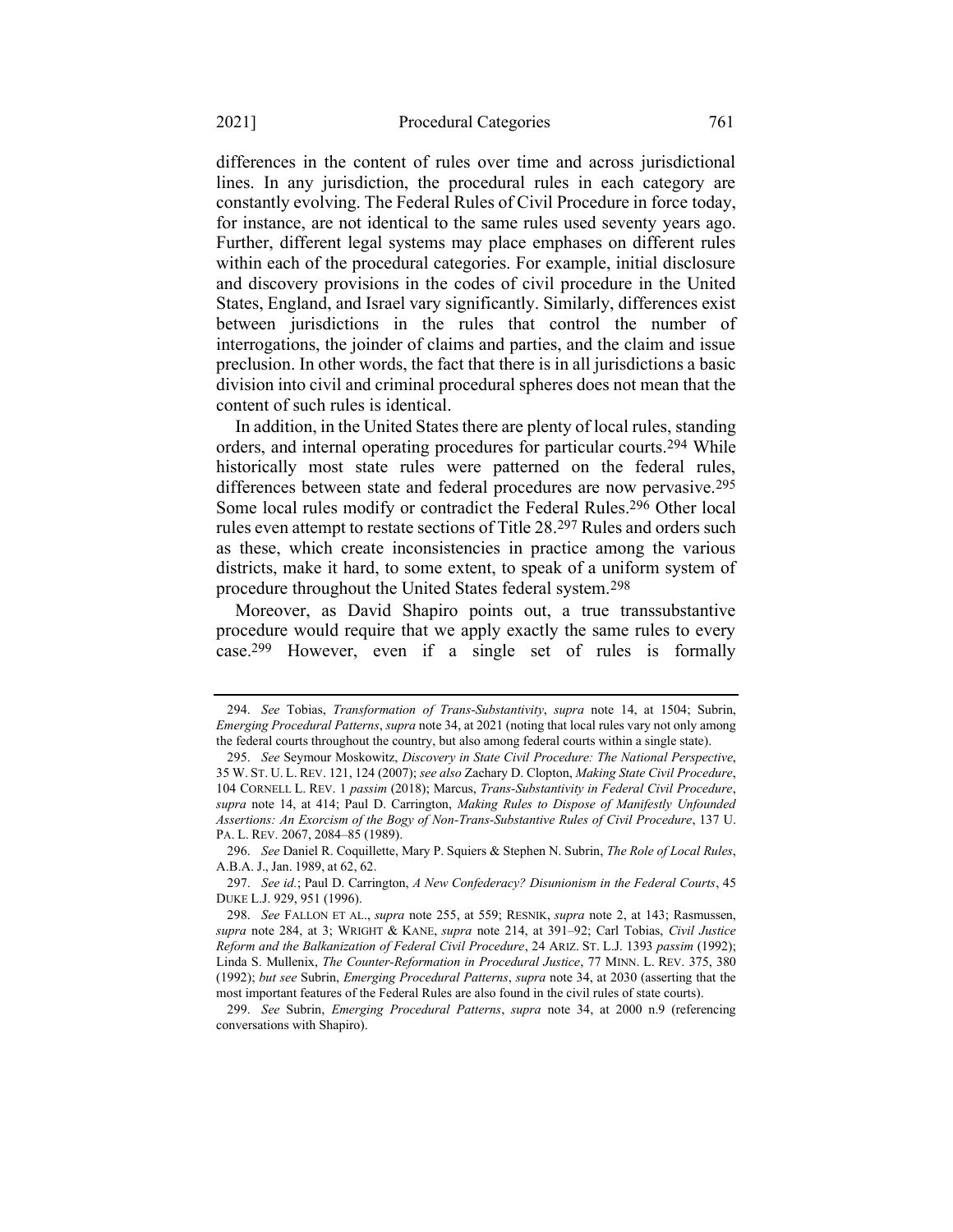<span id="page-56-0"></span>transsubstantive, courts do not necessarily apply the rules in a uniform manner, and the emphasis on judicial discretion reflects a recognition of the value of tailoring broad principles to the circumstances of individual cases.300 To put it another way, courts have always applied the general rules of procedure in different ways to different kinds of cases.301 Charles Clark, the architect of the Civil Rules, believed all along that there were cases that did not require all of the process afforded by them.302 Clark noted that judicial management and case-specific application is critical "so that [a case] may be separated for its own particular treatment from the vast grist of cases passing through our courts in daily routine toward negotiation and settlement and, occasionally, trial."303 The comments to amended Federal Rule 16, for example, suggest that, "the district courts undoubtedly will develop several prototype scheduling orders for different types of cases."304 Indeed, it seems ludicrous to impose the same limit on the number of interrogatories, length of depositions, or time to complete discovery in a complex antitrust case as in a simple tort action.305 A necessary consequence of this flexibility is that procedure may also differ from one courtroom to another, according to the tastes, instincts, and talents of individual judges.306 Thus, even the exact same

<sup>300.</sup> *See* Bone, *Making Effective Rules*, *supra* not[e 35,](#page-10-0) at 326 & n.31 (noting that the Federal Rules give trial judges broad discretion); Burbank, *The Costs of Complexity*, *supra* not[e 41,](#page-12-3) at 1474; *see also* RESNIK,*supra* not[e 2,](#page-2-1) at 134; Avraham & Hubbard, *supra* not[e 2,](#page-2-1) at 911; Carrington, *supra* note [295,](#page-55-0) at 2081–83; Edward H. Cooper, *Simplified Rules of Federal Procedure?*, 100 MICH. L. REV. 1794, 1795, 1798 (2002); Lahav, *supra* note [27,](#page-9-0) at 860–61 ("[T]he structure of the Federal Rules provides a default sequence of motions within which judges have significant discretion."); Arthur R. Miller, *Simplified Pleading, Meaningful Days in Court, and Trials on the Merits: Reflections on the Deformation of Federal Procedure*, 88 N.Y.U. L. REV. 286, 370 (2013) (noting that the transsubstantivity of the Federal Rules exists "in name only"); Subrin, *Emerging Procedural Patterns*, *supra* not[e 34,](#page-10-1) at 2045; *but see* Marcus, *Trans-Substantivity in Federal Civil Procedure*, *supra* note [14,](#page-5-0) at 378 (contending that ad hoc substance-specific procedures that an individual judge might employ differ significantly from a substance-specific rule that binds the hands of all judges).

<sup>301.</sup> *See* Lahav, *supra* note 27, at 860–69; Urja Mittal, *Litigation Rulemaking*, 127 YALE L.J. 1010, 1059 (2018); *but see* Bone, *Foundations of Litigation Reform*, *supra* not[e 11,](#page-4-0) at 1169–70; Marcus, *Trans-Substantivity in Federal Civil Procedure*, *supra* not[e 14,](#page-5-0) at 410–13 (contending that in a series of decisions on pleading standards, the Supreme Court has expressed a commitment to transsubstantivity).

<sup>302.</sup> Subrin, *Limitations of Transsubstantive Procedure*, *supra* not[e 14,](#page-5-0) at 394.

<sup>303.</sup> Charles E. Clark, *Objectives of Pre-Trial Procedure*, 17 OHIO ST. L.J. 163, 164 (1956).

<sup>304.</sup> FED. R. CIV. P. 16 Advisory Committee's Notes to the 1983 Amendment ("Subdivision (b); Scheduling and Planning.").

<sup>305.</sup> *See* Robert A. Sacks, *Coping with the Jekyll-Hyde Nature of Interrogatories by Imposing a Numerical Limitation: The Uses and Abuses of Discovery Procedures as Exemplified by Texas Rules of Civil Procedure 168*, 2 REV. LITIG. 95, 106 (1981).

<sup>306.</sup> Carrington, *supra* not[e 297,](#page-55-1) at 945.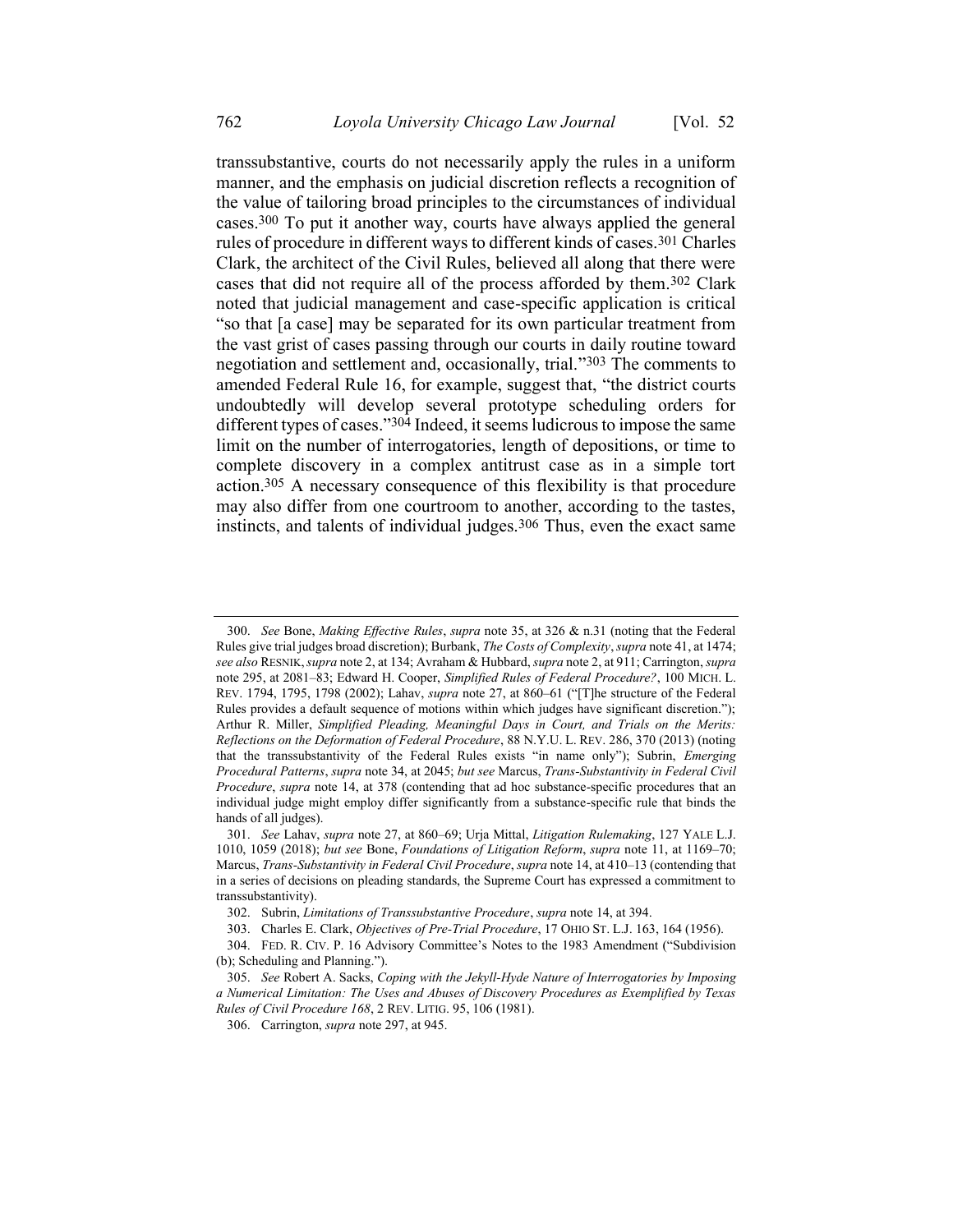case may be subject to different procedures depending on the vagaries of judges.<sup>307</sup>

Moreover, in a variety of contexts, Congress and state legislatures have crafted, *in advance*, rules that are linked to a particular kind of lawsuit or specific types of litigants that run counter to transsubstantivity.<sup>308</sup> Litigants in securities, employment, prisoner, civil rights, and medical malpractice cases in the United States often must meet particularized procedural requirements.309 Finally, parties to a case can reach agreements that alter otherwise controlling rules without court involvement.310 Familiar examples include party stipulations to increase the number of depositions or interrogatories available in discovery<sup>311</sup> and party agreements or consent to personal jurisdiction.312

Numerous developments in modern litigation have also led to adjustments of procedure based on the size or magnitude of the dispute.313 The underlying premise is that the general form of procedure works well for most litigation in the middle range, but not for cases at the extremes.314 Under this approach, cases are routed to special tracks on a case-size basis.315 On the one hand, many changes have been made over the years to facilitate individualized treatment of the general rules of procedure for the distinctive needs of complex or contentious litigation.316 The Manual for Complex Litigation, for instance,

<sup>307.</sup> *See* Jonathan T. Molot, *How Changes in the Legal Profession Reflect Changes in Civil Procedure*, 84 VA. L. REV. 955, 1004–05 (1998).

<sup>308.</sup> *See* Marcus, *Trans-Substantivity in Federal Civil Procedure*, *supra* not[e 14,](#page-5-0) at 403 (noting that since the 1970s, Congress has increasingly approved substance-specific procedural measures that are designed to explicitly achieve particular policy ends); Moskowitz, *supra* not[e 295,](#page-55-0) at 125; *see also* Burbank, *The Costs of Complexity*, *supra* not[e 41,](#page-12-3) at 1474.

<sup>309.</sup> *See* RESNIK, *supra* note [2,](#page-2-1) at 139; Lahav, *supra* note [27,](#page-9-0) at 860; Marcus, *Trans-Substantivity in Federal Civil Procedure*, *supra* note [14,](#page-5-0) at 404–09; Tobias, *Transformation of Trans-Substantivity*, *supra* note [14,](#page-5-0) at 1505.

<sup>310.</sup> *See* Avraham & Hubbard, *supra* not[e 2,](#page-2-1) 906–08.

<sup>311.</sup> *See* FED. R. CIV. P. 30(a), 33(a).

<sup>312.</sup> *See, e.g.*, J. McIntyre Mach., Ltd. v. Nicastro, 564 U.S. 873, 880 (2011) (noting that one ground for personal jurisdiction is "explicit consent" (citing Ins. Corp. of Ireland v. Compagnie des Bauxites de Guinee, 456 U.S. 694, 703 (1982)).

<sup>313.</sup> *See* Lahav, *supra* not[e 27,](#page-9-0) at 881–82; Subrin, *Limitations of Transsubstantive Procedure*, *supra* not[e 14,](#page-5-0) at 394; Subrin, *Emerging Procedural Patterns*, *supra* not[e 34,](#page-10-1) at 2018.

<sup>314.</sup> Cooper, *supra* not[e 300,](#page-56-0) at 1800.

<sup>315.</sup> *Compare* Subrin, *Limitations of Transsubstantive Procedure*, *supra* note [14,](#page-5-0) at 398 (suggesting that special procedural tracks on a case-size basis compromise transsubstantivity), *with* Marcus, *Trans-Substantivity in Federal Civil Procedure*, *supra* not[e 14,](#page-5-0) at 377 (observing that even different procedural tracks for different case sizes can remain transsubstantive, providing that the same rules apply regardless of the substance of the cases within each track); Judith Resnik, *Failing Faith: Adjudicatory Procedure in Decline*, 53 U. CHI. L. REV. 494, 526–27 (1986) (contending that the evolution of a "distinct set of rules for cases with multiple parties or complex issues" has "undermined" transsubstantivity in the Civil Rules).

<sup>316.</sup> *See generally* RESNIK, *supra* not[e 2,](#page-2-1) at 138, 140; Burbank, *The Costs of Complexity*, *supra*  note [41.](#page-12-3)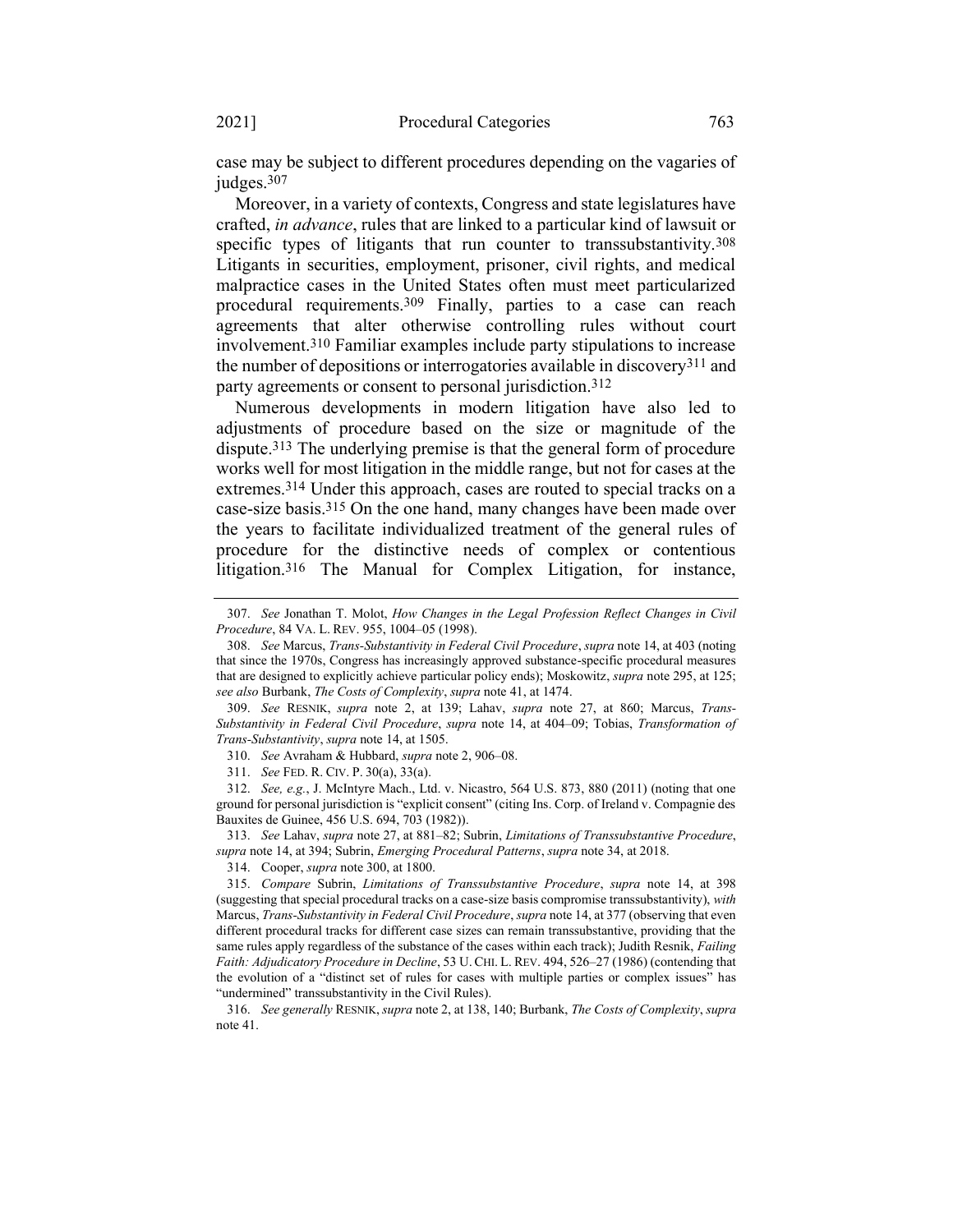specifically suggests that judges tailor numerous procedural rules to complicated cases.<sup>317</sup> The multi-district litigation statute<sup>318</sup> and the socalled *Lone Pine* orders<sup>319</sup> in the context of mass tort litigation are just two particular examples of special procedures that have been developed to handle protracted and complex cases. On the other hand, many jurisdictions adopt simple or fast tracks for cases involving relatively small amounts of money.<sup>320</sup> In such small-stakes cases, the procedures are usually less formal, the trial does not last more than an hour or two, and there are typically no lawyers involved. The purpose of those procedures is to facilitate rapid, inexpensive access to justice for small claims. Special rules for small claims are common in many countries and are a vital part of each of the fifty individual states' court systems.321 For various reasons, the federal court system has not yet adopted such an expedited track for cases with limited monetary stakes;<sup>322</sup> the one exception is the federal tax court, which does use a simplified procedure for small claims.323

Lastly, the procedural categories constitute independent fields of regulation and study. But this does not mean, as has been suggested

<sup>317.</sup> MANUAL FOR COMPLEX LITIGATION (FOURTH) § 10.1 (2004); *see also* 15 WRIGHT ET AL., *supra* not[e 98,](#page-20-1) at § 3868; Marcus, *Processes of American Law*, *supra* not[e 14,](#page-5-0) at 1203–04; Tobias, *Transformation of Trans-Substantivity*, *supra* note [14](#page-5-0), at 1505 (describing the Manual as "a monument to non-trans-substantivity").

<sup>318.</sup> This statute refers to a federal case management procedure in which a federal panel transfers several complex civil cases involving one or more common questions to one federal district court. 28 U.S.C. § 1407; *see* 15 WRIGHT ET AL., *supra* not[e 98,](#page-20-1) at §§ 3861–3866; *see also*  Avraham & Hubbard, *supra* note [2,](#page-2-1) at 936–37; *see generally* Zachary D. Clopton, *MDL as Category*, 105 CORNELL L. REV. 1297 (2020); Abbe R. Gluck, *Unorthodox Civil Procedure: Modern Multidistrict Litigation's Place in the Textbook Understandings of Procedure*, 165 U. PA. L. REV. 1669 (2017).

<sup>319.</sup> Such orders require plaintiffs to make a preliminary showing that there is a sufficient evidentiary basis to justify the continued prosecution of what would likely be lengthy, expensive, and burdensome litigation. *See* 15 WRIGHT ET AL., *supra* not[e 98,](#page-20-1) at § 3866; Avraham & Hubbard, *supra* not[e 2,](#page-2-1) 940–42; Lahav, *supra* not[e 27,](#page-9-0) at 840–41.

<sup>320.</sup> *See, e.g.*, Subrin, *Limitations of Transsubstantive Procedure*, *supra* note [14,](#page-5-0) at 398–405; Michael A. Friedrichs, *Fast Track: A Panacea for a Delayed and Cluttered Court System?*, 1 SAN DIEGO JUST. J. 443 (1993); Richard McMillan & David B. Siegel, *Creating a Fast-Track Alternative Under the Federal Rules of Civil Procedure*, 60 NOTRE DAME L. REV. 431 (1985).

<sup>321.</sup> *See* Moskowitz, *supra* not[e 295,](#page-55-0) at 125, 133–35.

<sup>322.</sup> *See* Minutes from the Civil Rules Advisory Committee, Jud. Conf. of the U.S. (Oct. 16– 17, 2000), https://www.uscourts.gov/sites/default/files/fr\_import/CV10-2000-min.pdf [https://perma.cc/JJL6-DPDS]; *see also* Subrin, *Limitations of Transsubstantive Procedure*, *supra*  not[e 14,](#page-5-0) at 394 n.76, 400–02 (claiming that some federal courts have in fact adopted different case tracks); *cf.* Stephen N. Subrin, *The Law and the Rules*, N.Y. TIMES, Nov. 10, 1979, at 23 (calling for a less expensive process and claiming that application of the Civil Rules to all cases, big and small, has proved disastrous).

<sup>323.</sup> *See* AM. BAR ASS'N, THE ABA GUIDE TO RESOLVING LEGAL DISPUTES: INSIDE AND OUTSIDE THE COURTROOM 93–99 (2007) (noting that the procedures followed in the small claims division of the federal tax court are similar to those followed in other small claims courts).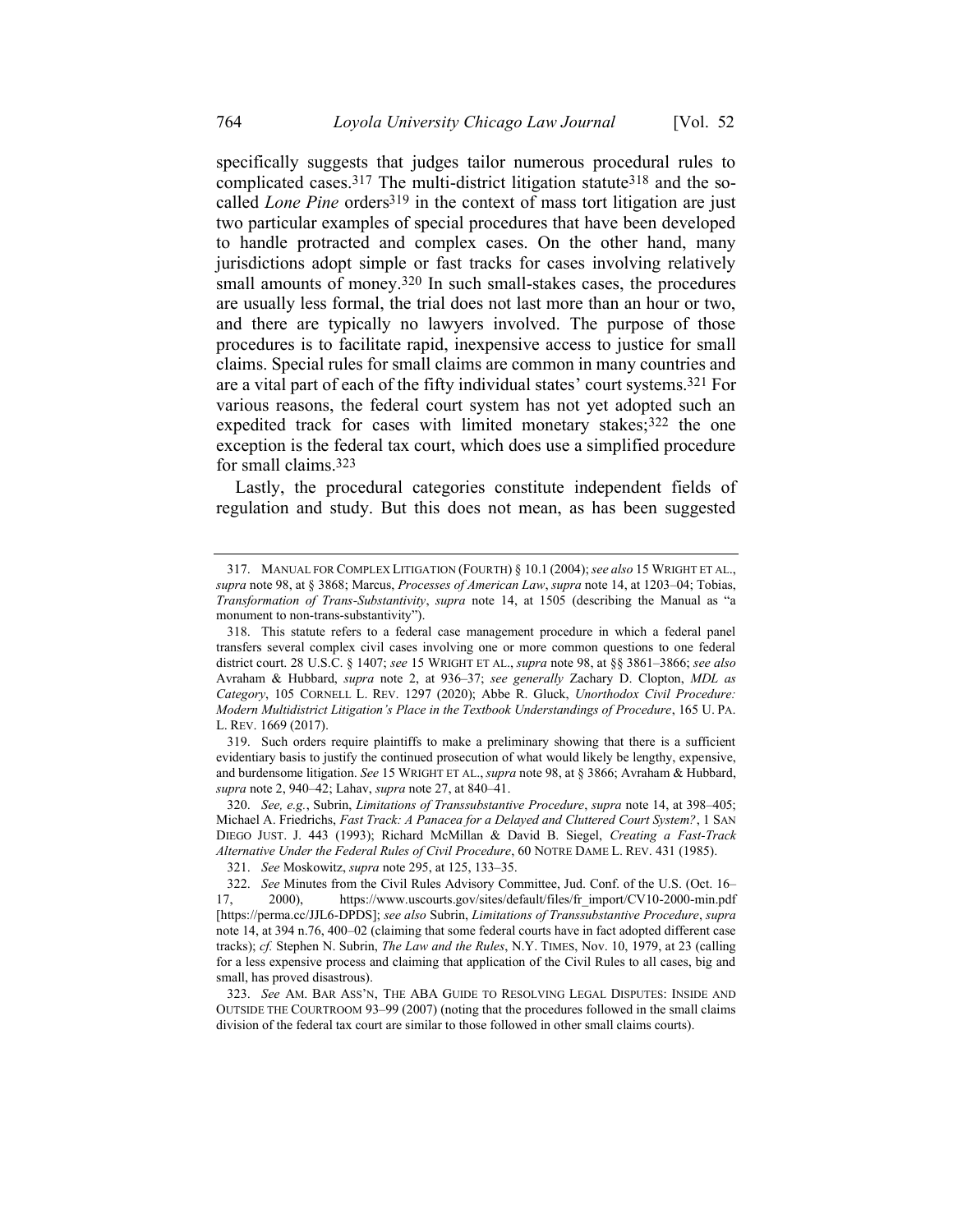earlier, that they are separate silos. Although it is an underappreciated feature of our procedural system, the fact of the matter is that, in many situations, different categories of procedure are interrelated.324 There is a reciprocal influence between different sets of rules, mainly through the incorporation by reference of provisions from civil procedure.325 As we have seen, while the rules for bankruptcy proceedings currently in effect represent a distinct category, bankruptcy litigation is still governed in large measure by the same rules that apply in general civil practice. Even the Federal Rules of Criminal Procedure refer specifically a few times to the rules set forth in the Federal Rules of Civil Procedure. The rule on criminal forfeiture, for example, states that prior publication and means of sending the notice to the defendant must take place as described in the relevant Civil Rules.326 And before a final order of forfeiture, the Criminal Rules state that "the court may permit the parties to conduct discovery in accordance with the Federal Rules of Civil Procedure . . . . When discovery ends, a party may move for summary judgment under Federal Rule of Civil Procedure 56."327 Further, the Rules of the Supreme Court of the United States refer and rely on provisions from the Civil Rules. These rules state that the forms of pleadings and motions prescribed by the Federal Rules of Civil Procedure should be followed in any action invoking the Court's original jurisdiction under Article III of the Constitution.328

#### **CONCLUSION**

The categorization of procedural law has been too long without a theory. Previous scholarly efforts have accepted unquestionably the different procedural spheres and have proceeded almost entirely within the confines of these separate domains. But it is striking to have no better reason for the procedural categories other than that they were laid down at some point in the past.329 This is even more shocking since the way cases are divided up or aggregated together under the various sets of procedure can shape outcomes. To fill the gap, this Article breaks with the conventional wisdom and uncovers the role that the principles of

<sup>324.</sup> *Cf.* Lahav, *supra* not[e 27,](#page-9-0) at 865, 869 (arguing that a consideration of related rules affected by changes in procedural design is necessary because the entire system is interconnected).

<sup>325.</sup> *Cf.* MERRYMAN & PÉREZ-PERDOMO, *supra* note [4,](#page-3-0) at 112 ("[C]ivil procedure is the heart of procedural law.").

<sup>326.</sup> *See* FED. R. CRIM. P. 32.2.(b)(6).

<sup>327.</sup> FED. R. CRIM. P. 32.2.(c)(1)(B).

<sup>328.</sup> SUP. CT. R. 17.

<sup>329.</sup> *Cf.* Oliver Wendell Holmes, *The Path of the Law*, 10 HARV. L. REV. 457, 469 (1897) ("It is revolting to have no better reason for a rule of law than that so it was laid down in the time of Henry IV. It is still more revolting if the grounds upon which it was laid down have vanished long since, and the rule simply persists from blind imitation of the past.").